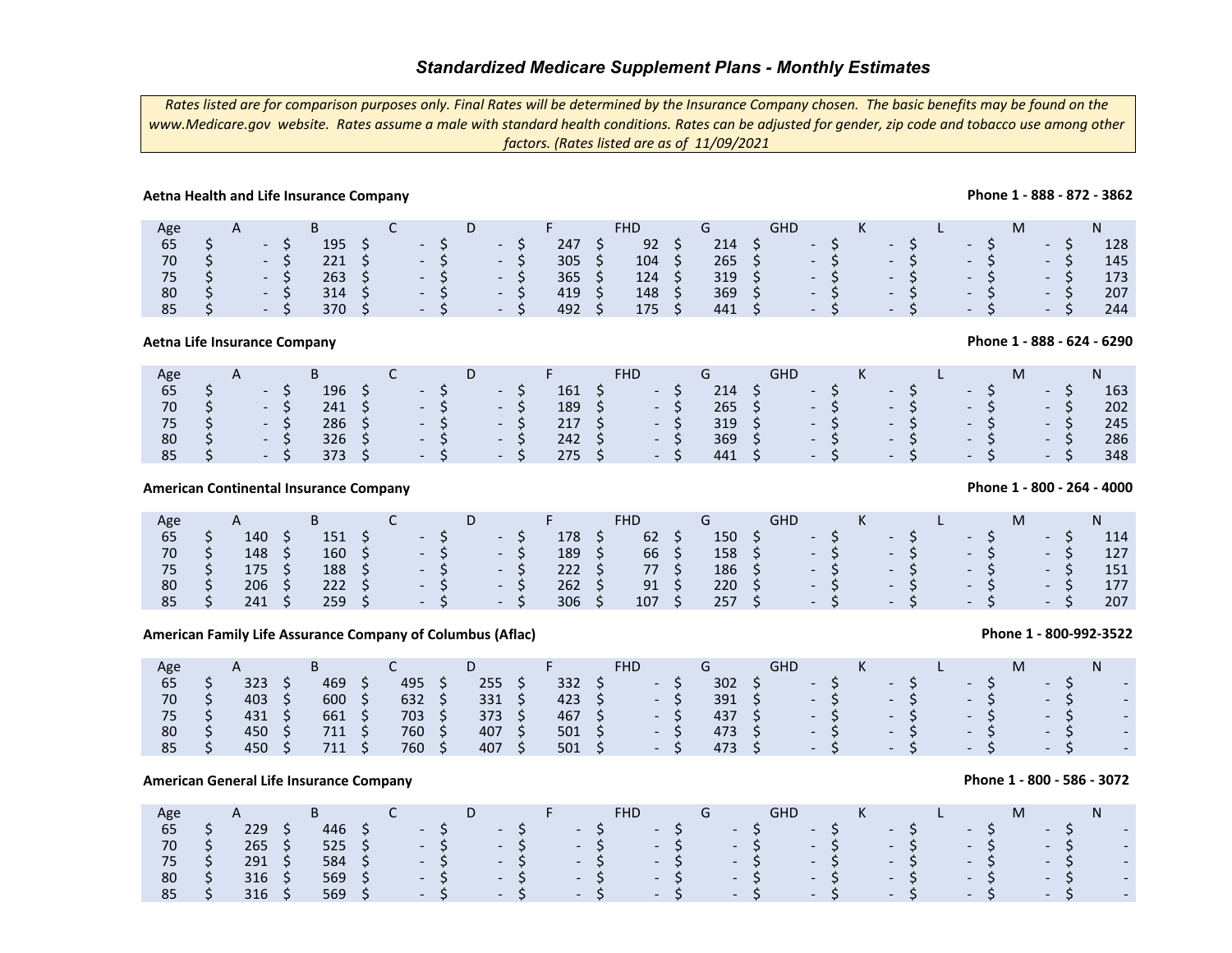## **American National Life Insurance Company of Texas**

| Age | $\mathsf{A}$ |     |     | D   |     | <b>FHD</b> |  |                          | GHD |                          |     |  |                          | М                        |  |                          |
|-----|--------------|-----|-----|-----|-----|------------|--|--------------------------|-----|--------------------------|-----|--|--------------------------|--------------------------|--|--------------------------|
| 65  | 159          | 199 | 226 | 178 | 167 | 202        |  | $\overline{\phantom{a}}$ |     | $\overline{\phantom{0}}$ | 166 |  | $\overline{\phantom{0}}$ | $\overline{\phantom{0}}$ |  | $\overline{\phantom{0}}$ |
| 70  | 178          | 223 | 253 | 199 | 186 | 251        |  | $\overline{\phantom{0}}$ |     | $\overline{\phantom{0}}$ | 186 |  | $\overline{a}$           | $\overline{\phantom{0}}$ |  | $\overline{\phantom{a}}$ |
|     | 208          | 260 | 295 | 233 | 218 | 293        |  | $\overline{\phantom{0}}$ |     | $\overline{\phantom{0}}$ | 217 |  | $\overline{\phantom{0}}$ | $\overline{\phantom{0}}$ |  | $\overline{\phantom{a}}$ |
| 80  | 239          | 300 | 340 | 268 | 250 | 337        |  | $\overline{\phantom{0}}$ |     | $\overline{\phantom{a}}$ | 250 |  | $\overline{\phantom{0}}$ | $\overline{\phantom{0}}$ |  | $\overline{\phantom{a}}$ |
| 85  | 285          | 357 | 405 | 319 | 298 | 401        |  | $\overline{\phantom{0}}$ |     | $\overline{\phantom{a}}$ | 268 |  | $\overline{\phantom{0}}$ | $\overline{\phantom{0}}$ |  | $\overline{\phantom{a}}$ |

**American Retirement Life Ins. Company (Cigna)**

| Age |             |  |                      |                 |                                           | D           |            |                | <b>FHD</b> |                | <b>GHD</b> |       | K |      |      |       |      |     |
|-----|-------------|--|----------------------|-----------------|-------------------------------------------|-------------|------------|----------------|------------|----------------|------------|-------|---|------|------|-------|------|-----|
| 65  | 182         |  | $\sim$ $\sim$ $\sim$ |                 | $\sim$ $\sim$ $\sim$ $\sim$ $\sim$ $\sim$ |             | $\sim$ $-$ | 225            | 61         | 182            |            | $- S$ |   | $-5$ |      | $- S$ | $-S$ | 137 |
| 70  | $214 \quad$ |  | $\sim$ - S $\sim$    | $\sim$ $\sim$ S |                                           |             | $- S$      | $262 \quad$ \$ | 76         | $216 \quad 5$  |            | $- S$ |   | $-5$ |      | $- S$ | $-S$ | 161 |
| 75  | 246         |  | $-S$                 |                 | $\sim$ $\sim$ S                           |             | $-S$       | 306            | 89         | $289 \quad$ \$ | $-5$       |       |   |      | $-5$ | $-S$  | $-S$ | 238 |
| 80  | 277S        |  | $\sim$ S             |                 | $\sim$ $\sim$ S                           |             | - S        | 355            | 105        | $299 \quad$ \$ |            | $-S$  |   |      | $-5$ | $- S$ | $-S$ | 225 |
| 85  | 308         |  | $\sim$ $\sim$ $\sim$ |                 | $\sim$ $\sim$ S                           | $\sim$ $-5$ |            | 412            | 123        | 349            |            | $-S$  |   | $-S$ |      | $- S$ | $-S$ | 267 |

**Americo Financial Life and Annuity Ins Co.**

| Age | A                                                                                | <b>B</b> |  |                                                                | $\overline{\phantom{a}}$ D | <b>Contract Engineer</b> |                | FHD.                             | G              | GHD K L                                                                          |  |  |      | M and the set of the set of the set of the set of the set of the set of the set of the set of the set of the set of the set of the set of the set of the set of the set of the set of the set of the set of the set of the set |      |      | N   |
|-----|----------------------------------------------------------------------------------|----------|--|----------------------------------------------------------------|----------------------------|--------------------------|----------------|----------------------------------|----------------|----------------------------------------------------------------------------------|--|--|------|--------------------------------------------------------------------------------------------------------------------------------------------------------------------------------------------------------------------------------|------|------|-----|
| 65  | 170 S                                                                            |          |  | $S^2 \rightarrow S^2 \rightarrow S^2 \rightarrow S^2$          |                            |                          |                |                                  |                | $158 \quad \zeta \qquad - \quad \zeta \qquad - \quad \zeta \qquad - \quad$       |  |  | $-5$ |                                                                                                                                                                                                                                | $-5$ |      | 125 |
| 70  |                                                                                  |          |  | $184 \quad 5 \quad -5 \quad -5 \quad -5$                       |                            |                          |                |                                  |                | $171 \quad \zeta \qquad - \zeta \qquad - \zeta \qquad - \zeta$                   |  |  |      |                                                                                                                                                                                                                                |      | $-5$ | 135 |
|     | $75 \quad \zeta \quad 211 \quad \zeta \quad - \zeta \quad - \zeta \quad - \zeta$ |          |  |                                                                |                            |                          |                | $257 \quad \zeta \qquad - \zeta$ |                | $202 \quad \zeta \qquad - \quad \zeta \qquad - \quad \zeta \qquad - \quad \zeta$ |  |  |      |                                                                                                                                                                                                                                |      | $-5$ | 160 |
| 80  |                                                                                  |          |  | $232 \quad \zeta \qquad - \zeta \qquad - \zeta \qquad - \zeta$ |                            |                          | $290 \quad $5$ | $-5$                             |                | $230 \quad \zeta \qquad - \quad \zeta \qquad - \quad \zeta \qquad - \quad \zeta$ |  |  |      |                                                                                                                                                                                                                                |      | $-5$ | 184 |
| 85  | 249 <sup>5</sup>                                                                 |          |  |                                                                |                            |                          |                | $326 \quad 5 \quad -5$           | $260 \quad $5$ |                                                                                  |  |  |      |                                                                                                                                                                                                                                |      |      | 211 |

## **Assured Life Association**

| Age | $\mathsf{A}$ | ◡   |     |     |     | <b>FHD</b>               |     | GHD                      |      |                          |                          |                          | ΙVΙ |                |     |
|-----|--------------|-----|-----|-----|-----|--------------------------|-----|--------------------------|------|--------------------------|--------------------------|--------------------------|-----|----------------|-----|
| 65  | 221          |     | 341 | 147 | 391 | $\sim$                   | 295 | $\sim$                   |      | $\overline{\phantom{a}}$ |                          | $\overline{\phantom{0}}$ |     | <b>Service</b> | 112 |
| 70  | 253          | 324 | 404 | 157 | 463 | $\sim$                   | 349 |                          | $-5$ | $\sim$                   |                          | $\sim$                   |     | $\sim$ $ \sim$ | 120 |
| 75  | 280          | 364 | 454 | 179 | 521 | $\overline{\phantom{0}}$ | 394 | $\sim$                   |      | $\sim$ $ \sim$           |                          | $\sim$ $\sim$            |     | <b>No. 19</b>  | 136 |
| 80  | 298          | 393 | 490 | 197 | 562 | $\overline{\phantom{0}}$ | 428 | $\overline{\phantom{a}}$ |      | $\overline{\phantom{a}}$ | $\overline{\phantom{a}}$ |                          |     | $\sim$         | 149 |
| 85  | 311          | 416 | 522 | 213 | 598 | $\overline{\phantom{a}}$ | 458 | $\overline{a}$           |      | $\overline{\phantom{a}}$ | $\overline{\phantom{a}}$ |                          |     | $\sim$         | 160 |
|     |              |     |     |     |     |                          |     |                          |      |                          |                          |                          |     |                |     |

## **Atlantic Coast Life Insurance Company**

| Age             |               | B                        |      |                  |                 |      |               | <b>FHD</b> |      | $\mathsf{G}$   | <b>GHD</b> |      | $K$ $\sim$ |       |       |       |            |       |     |
|-----------------|---------------|--------------------------|------|------------------|-----------------|------|---------------|------------|------|----------------|------------|------|------------|-------|-------|-------|------------|-------|-----|
| 65              | 173           | $\overline{\phantom{0}}$ |      | 221              |                 | $-5$ | $173 \quad S$ | $- S$      |      | 148            |            |      | $-5$       |       | $- S$ | $-5$  | $\sim$ $-$ |       | 117 |
| 70              | 181 \$        | $\sim$                   |      | $230 \quad $5$   |                 | $-S$ | $184 \quad 5$ |            | $-5$ | $156 \quad 5$  |            |      | $-5$       |       | $- S$ | $-5$  |            | $-S$  | 123 |
| 75 <sup>2</sup> | $215 \quad S$ | $\sim$                   | / S/ | 276 <sup>5</sup> |                 | $-S$ | $218 \quad$ S |            | $-S$ | $190 \quad$ \$ |            |      | $- S$      |       | $- S$ | $- S$ |            | $-S$  | 150 |
| 80              | 246           | $\overline{\phantom{a}}$ |      | $325 \quad 5$    |                 | $-S$ | 265 S         |            | $-S$ | $225 \quad S$  |            | $-S$ |            |       | $-5$  | $- S$ |            | $-S$  | 180 |
| 85              | 289           | $\sim$                   | S    | 398              | $\sim$ S $\sim$ | $-S$ | 338           |            | $-5$ | $278 \quad 5$  |            | $-S$ |            | $- S$ |       | $- S$ |            | $- S$ | 225 |

# **Phone 1- 800 - 231 - 0801**

## **Phone 1 - 800 - 615-7372**

# **Phone 1 - 877 - 890 - 1320**

**Phone 1 - 877 - 223 - 3666**

## **Phone 1 - 844 - 442 - 3847**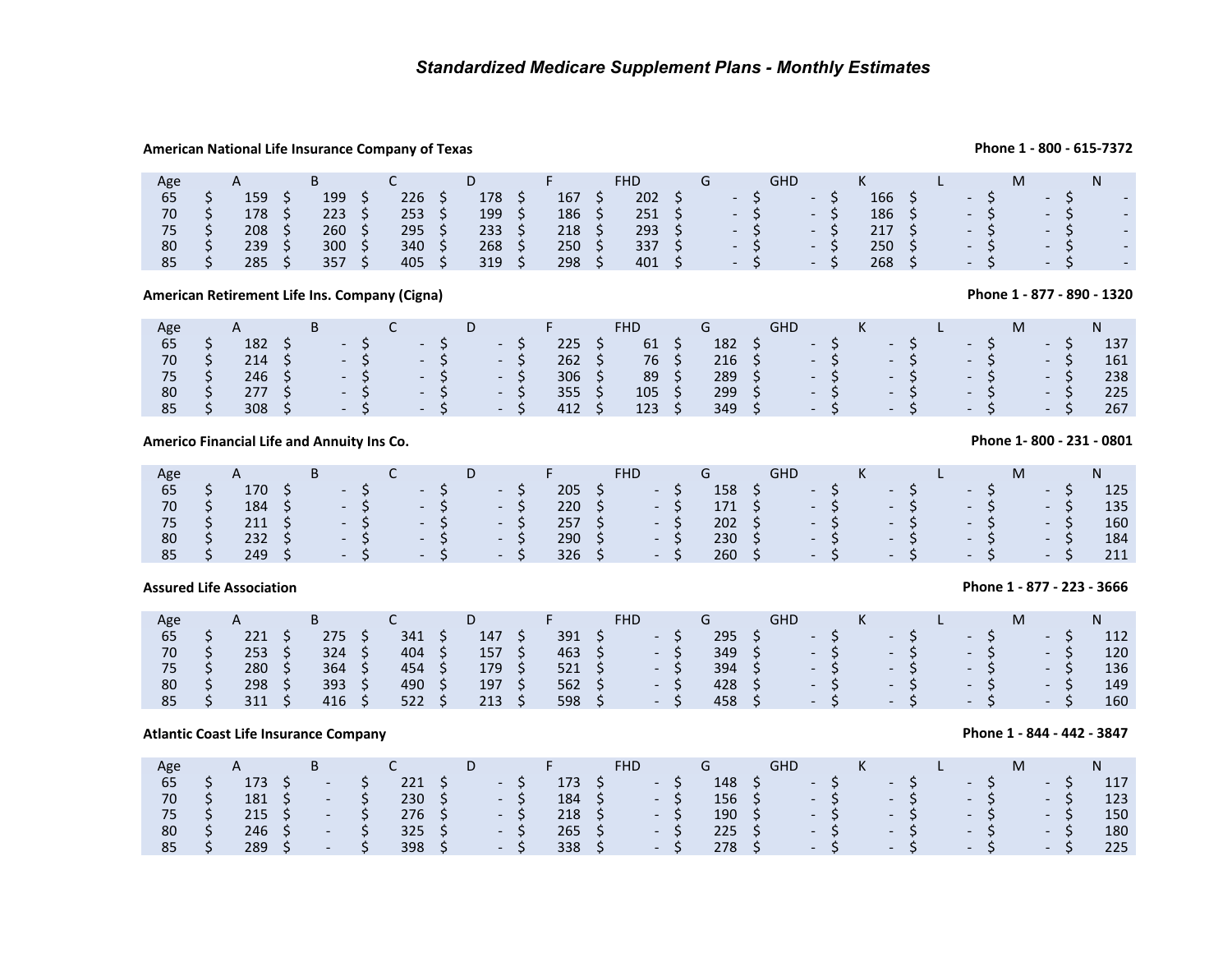## **Bankers Fidelity Assurance**

### **Phone 1 - 866 - 458 - 7504**

**Phone 1 - 800 - 621 - 3724**

| Age           | A                                                                                | B C                                                            |  |  |  | D F            | FHD <sub>2</sub> | <b>Graduate Communication</b> | GHD K L                                                                                        |                     |  |  | M <sub>ar</sub> |        | N   |
|---------------|----------------------------------------------------------------------------------|----------------------------------------------------------------|--|--|--|----------------|------------------|-------------------------------|------------------------------------------------------------------------------------------------|---------------------|--|--|-----------------|--------|-----|
| 65            |                                                                                  | $209 \quad \zeta \qquad - \zeta \qquad - \zeta \qquad - \zeta$ |  |  |  | $256 \quad$ \$ | 48 \$            |                               | $198 \quad \mathsf{S} \qquad \mathsf{S} \qquad \mathsf{S} \qquad \mathsf{S} \qquad \mathsf{S}$ |                     |  |  | $-5$            | $- S/$ | 136 |
| 70 \$         | $235 \quad \zeta \qquad - \quad \zeta \qquad - \quad \zeta \qquad - \quad \zeta$ |                                                                |  |  |  | $286 \quad 5$  | $56 \quad$       |                               | $225 \quad \zeta \qquad - \quad \zeta \qquad - \quad \zeta \qquad - \quad \zeta$               |                     |  |  |                 | $-S$   | 153 |
|               | $75 \quad \zeta$ 270 $\zeta$ - $\zeta$ - $\zeta$ - $\zeta$                       |                                                                |  |  |  | $334 \quad S$  | 66 \$            |                               | $266 \div$                                                                                     | $-5$ $-5$ $-5$ $-5$ |  |  |                 |        | 182 |
| $80 \quad$ \$ |                                                                                  | $301 \quad \zeta \qquad - \zeta \qquad - \zeta \qquad - \zeta$ |  |  |  | $384 \quad 5$  | 78 \$            |                               | $308 \quad 5 \quad -5 \quad -5 \quad -5 \quad -5$                                              |                     |  |  |                 |        | 212 |
| $85 \quad$ \$ |                                                                                  | $331 \quad \zeta \qquad - \zeta \qquad - \zeta \qquad - \zeta$ |  |  |  | 441 \$         | $90 \quad$ \$    | $356 \quad S$                 |                                                                                                |                     |  |  |                 |        | 248 |

**Bankers Life and Casualty Company**

| <b>FHD</b><br>Age<br>$\mathsf{A}$                                       | GHD                             |                                 |                          |
|-------------------------------------------------------------------------|---------------------------------|---------------------------------|--------------------------|
| 236<br>254<br>38<br>226<br>320<br>313<br>65                             | 85<br>$\overline{\phantom{0}}$  | 166                             |                          |
| 286<br>369<br>70<br>46<br>312<br>378<br>271                             | 104<br>$\overline{\phantom{0}}$ | 205<br>$\overline{\phantom{0}}$ | $\overline{\phantom{a}}$ |
| 387<br>55<br>334<br>348<br>456<br>447<br>75<br>$-1$                     | 129<br>$\overline{\phantom{a}}$ | 253<br>$\overline{\phantom{0}}$ | -                        |
| 65<br>426<br>417<br>481<br>80<br>550<br>558                             | 161<br>$\overline{\phantom{a}}$ | 316<br>$\overline{\phantom{0}}$ | -                        |
| 65<br>426<br>481<br>550<br>417<br>558<br>85<br>$\overline{\phantom{0}}$ | 161<br>$\overline{\phantom{0}}$ | 316<br>$\overline{\phantom{0}}$ | $\overline{\phantom{0}}$ |

**Celtic Insurance Company**

| Age   | A a | <b>Experiment B</b> | $\overline{C}$ and $\overline{C}$ and $\overline{C}$ |    | D <sub>D</sub>                   |       | <b>Contract Engineer</b> | <b>FHD</b>                                                                                                          | and Green Green Green Street and Street Street Street and Street Street Street Street Street Street Street Str | <b>GHD</b> |  | $\mathsf{K}$ and $\mathsf{K}$ and $\mathsf{K}$ and $\mathsf{K}$ and $\mathsf{K}$ are $\mathsf{K}$ and $\mathsf{K}$ and $\mathsf{K}$ and $\mathsf{K}$ and $\mathsf{K}$ and $\mathsf{K}$ and $\mathsf{K}$ and $\mathsf{K}$ and $\mathsf{K}$ and $\mathsf{K}$ and $\mathsf{K}$ and $\mathsf{K}$ and | and Land | M. |      |            |  |
|-------|-----|---------------------|------------------------------------------------------|----|----------------------------------|-------|--------------------------|---------------------------------------------------------------------------------------------------------------------|----------------------------------------------------------------------------------------------------------------|------------|--|--------------------------------------------------------------------------------------------------------------------------------------------------------------------------------------------------------------------------------------------------------------------------------------------------|----------|----|------|------------|--|
| 65    | 113 | 155                 | 211                                                  | S. |                                  | $- S$ | 219                      |                                                                                                                     |                                                                                                                |            |  |                                                                                                                                                                                                                                                                                                  |          |    |      | $-5$ $-$   |  |
| 70    | 141 | 188                 |                                                      |    | $255 \quad \zeta \qquad - \zeta$ |       |                          | $265$ \$ $-$ \$ $-$ \$ $-$ \$ $-$ \$ $-$ \$ $-$ \$ $-$                                                              |                                                                                                                |            |  |                                                                                                                                                                                                                                                                                                  |          |    |      |            |  |
| 75 \$ | 154 | 217 S               | $296 \quad $5$                                       |    |                                  | $-5$  |                          | $308$ \$ $-$ \$ $-$ \$ $-$ \$ $-$ \$ $-$ \$ $-$ \$ $-$                                                              |                                                                                                                |            |  |                                                                                                                                                                                                                                                                                                  |          |    |      |            |  |
| 80    | 174 | 254                 | 349                                                  |    |                                  | $-S$  |                          | 363 \$9.5 - \$9.5 - \$9.5 - \$9.5 - \$9.5 - \$9.7 - \$9.7 - \$9.7 - \$9.7 - \$9.7 - \$9.7 - \$9.7 - \$9.7 - \$9.7 - |                                                                                                                |            |  |                                                                                                                                                                                                                                                                                                  |          |    |      |            |  |
| 85    | 204 | 301                 | 418 \$                                               |    |                                  | $- S$ | 434 \$                   | - S - S - S - S - S - S                                                                                             |                                                                                                                |            |  |                                                                                                                                                                                                                                                                                                  |          |    | $-S$ | $\sim 100$ |  |

## **Central Reserve Life Insurance Company**

| Age | $A \rightarrow$ | B C |                                  | $D \longrightarrow F$ |  | FHD G       |                | GHD K L                                                                                                                                                                                                                                                           |                     |  |  | $M \sim 1$ | N. |                          |
|-----|-----------------|-----|----------------------------------|-----------------------|--|-------------|----------------|-------------------------------------------------------------------------------------------------------------------------------------------------------------------------------------------------------------------------------------------------------------------|---------------------|--|--|------------|----|--------------------------|
|     |                 |     | $65$ \$ - \$ - \$ - \$ - \$ - \$ |                       |  | 78 \$       |                | $344$ \$ $-$ \$ $-$ \$ $-$ \$ $-$ \$ $-$ \$ $-$ \$ $-$ \$ $-$ \$ $-$ \$ $-$ \$ $-$ \$ $-$ \$ $-$ \$ $-$ \$ $-$ \$ $-$ \$ $-$ \$ $-$ \$ $-$ \$ $-$ \$ $-$ \$ $-$ \$ $-$ \$ $-$ \$ $-$ \$ $-$ \$ $-$ \$ $-$ \$ $-$ \$ $-$ \$ $-$ \$ $-$ \$ $-$ \$ $-$ \$ $-$ \$ $-$ |                     |  |  |            |    | $\sim$                   |
| 70  |                 |     |                                  |                       |  |             |                | $385$ \$ $-$ \$ $-$ \$ $-$ \$ $-$ \$ $-$                                                                                                                                                                                                                          |                     |  |  |            |    |                          |
|     |                 |     | 75 \$ - \$ - \$ - \$ - \$ - \$   |                       |  | $100 \div$  |                | 443 \$ - \$ - \$ - \$ - \$ -                                                                                                                                                                                                                                      |                     |  |  |            |    |                          |
| 80  |                 |     | S - S - S - S - S - S            |                       |  | $110 \quad$ | 485 \$         | $-5$ $-5$ $-5$ $-5$ $-$                                                                                                                                                                                                                                           |                     |  |  |            |    |                          |
|     |                 |     | 85 \$ - \$ - \$ - \$ - \$ - \$   |                       |  | 119S        | $524 \quad$ \$ |                                                                                                                                                                                                                                                                   | $-5$ $-5$ $-5$ $-5$ |  |  |            |    | $\overline{\phantom{a}}$ |
|     |                 |     |                                  |                       |  |             |                |                                                                                                                                                                                                                                                                   |                     |  |  |            |    |                          |

## **Central States Health & Life**

| Age |     |     |     |     |     | <b>FHD</b> |     | GHD                      |                 | K |                      |        |  |      |     |
|-----|-----|-----|-----|-----|-----|------------|-----|--------------------------|-----------------|---|----------------------|--------|--|------|-----|
| 65  | 149 | 213 | 225 | 167 | 155 | 73         | 198 | $\overline{\phantom{a}}$ |                 |   | $- S$                | $- S/$ |  | $-5$ | 110 |
| 70  | 160 | 244 | 258 | 180 | 165 | 87         | 241 |                          | $-S$            |   | $-S$                 | $-S$   |  | $-S$ | 118 |
| 75  | 188 | 290 | 307 | 212 | 190 | 104        | 293 | NATIO                    | $\sim$ S $\sim$ |   | $-S$                 | $-S$   |  | $-S$ | 139 |
| 80  | 224 | 345 | 365 | 252 | 222 | 123        | 356 |                          | $-S$            |   | $-S$                 | $-S$   |  | $-S$ | 165 |
| 85  | 266 | 345 | 365 | 299 | 260 | 123        | 356 | .                        |                 |   | $\sim$ $\sim$ $\sim$ | $-S$   |  | $-S$ | 196 |

**Phone 1 - 800 - 779 - 7989**

**Phone 1 - 866-459-4272**

**Phone 1 - 866 - 887 - 9323**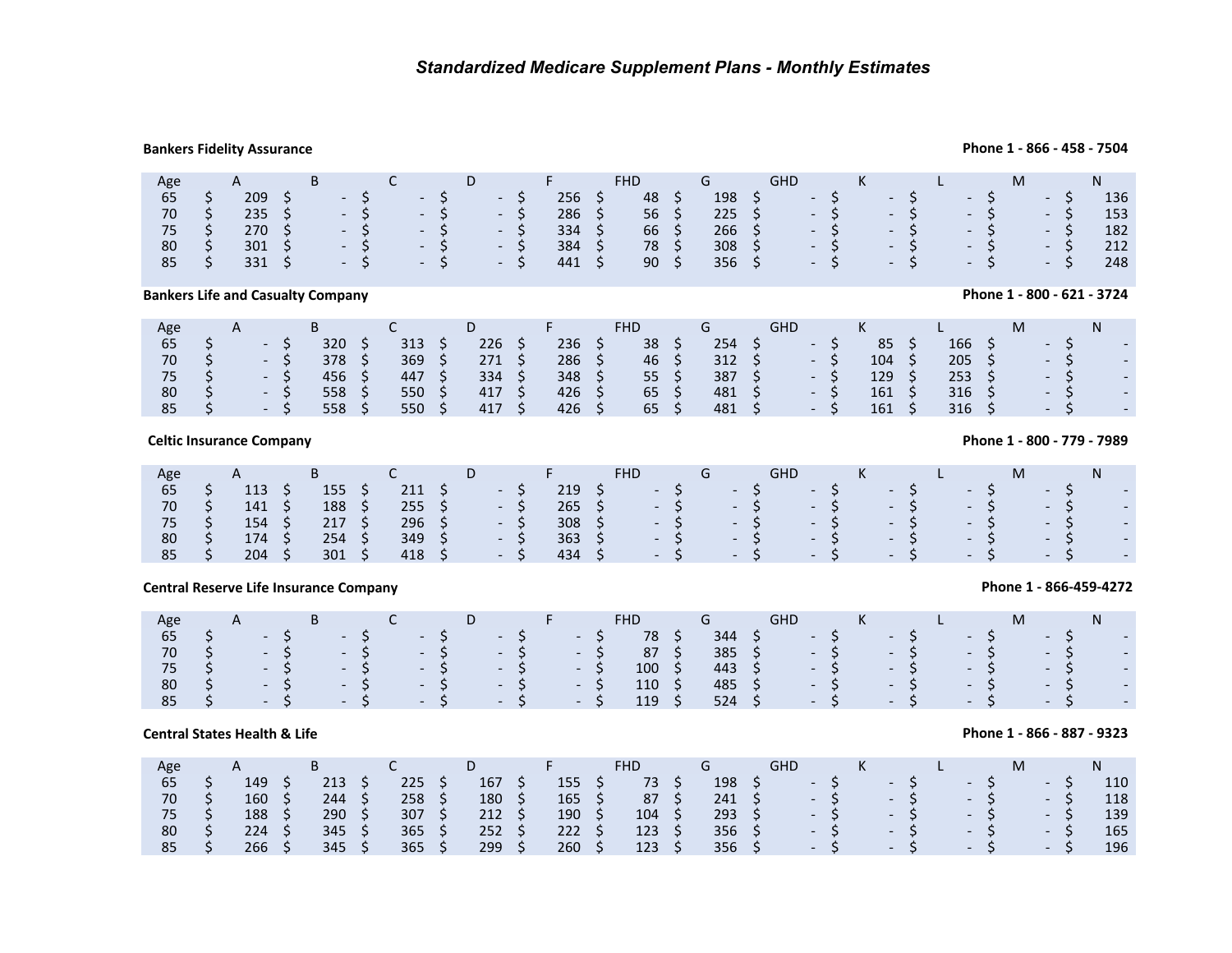## **Central States Indemnity Co. of Omaha**

|                                           |                                                                          | Central States Indemnity Co. of Omaha                                                             |                                                                                        |                                                                                       |                                                           |                                                                                     |                                                                               |                                                                                       |                                                 |                                                                |                                                        |                                                                                                                                      |                                    |                                                           |                                      |            |                                                                                                                         |                                      |                                                                                 |                                                                                          |                                                                                    |                                           |                                                                             |                                                              | Phone 1 - 855 - 664-5517                          |
|-------------------------------------------|--------------------------------------------------------------------------|---------------------------------------------------------------------------------------------------|----------------------------------------------------------------------------------------|---------------------------------------------------------------------------------------|-----------------------------------------------------------|-------------------------------------------------------------------------------------|-------------------------------------------------------------------------------|---------------------------------------------------------------------------------------|-------------------------------------------------|----------------------------------------------------------------|--------------------------------------------------------|--------------------------------------------------------------------------------------------------------------------------------------|------------------------------------|-----------------------------------------------------------|--------------------------------------|------------|-------------------------------------------------------------------------------------------------------------------------|--------------------------------------|---------------------------------------------------------------------------------|------------------------------------------------------------------------------------------|------------------------------------------------------------------------------------|-------------------------------------------|-----------------------------------------------------------------------------|--------------------------------------------------------------|---------------------------------------------------|
| Age<br>65<br>$70\,$<br>75<br>$80\,$<br>85 | らさら<br>$\mathsf{\hat{S}}$                                                | A<br>129<br>$154 \; \xi$<br>182<br>207<br>225                                                     | - \$<br>$\ddot{\phi}$<br>$\frac{1}{2}$<br>$\ddot{\mathsf{S}}$                          | B<br>151<br>179<br>213<br>242<br>263                                                  | \$<br>$\boldsymbol{\zeta}$<br>$\zeta$<br>\$<br>$\zeta$    | C<br>243<br>279<br>331<br>394<br>394                                                | \$\$<br>\$<br>\$<br>$\zeta$                                                   | D<br>$\sim$<br>$\overline{\phantom{a}}$                                               | \$<br>$\zeta$<br>\$<br>\$<br>$\mathsf{\dot{S}}$ | F<br>270<br>310<br>368<br>440<br>440                           | \$<br>\$<br>$\boldsymbol{\mathsf{S}}$<br>\$<br>\$      | <b>FHD</b><br>$\overline{\phantom{a}}$<br>$\overline{\phantom{a}}$<br>$\overline{\phantom{a}}$<br>$\overline{\phantom{a}}$           | \$<br>\$<br>\$<br>\$<br>\$         | G<br>151<br>163<br>193<br>217<br>236                      | \$<br>\$<br>$\zeta$<br>\$<br>$\zeta$ | GHD        | $\overline{\phantom{a}}$<br>$\overline{\phantom{a}}$<br>$\blacksquare$<br>$\overline{\phantom{a}}$<br>$\overline{a}$    | \$\$\$\$<br>$\zeta$                  | K<br>$\overline{\phantom{a}}$<br>$\overline{\phantom{a}}$<br>Q<br>$\frac{1}{2}$ | $\begin{array}{c} 5 \\ 5 \\ 5 \end{array}$<br>\$<br>$\overline{\mathsf{S}}$              | L<br>$\overline{\phantom{a}}$<br>$\blacksquare$<br>$\blacksquare$<br>$\frac{1}{2}$ | \$<br>\$<br>\$<br>$\overline{\mathsf{S}}$ | M<br>$\overline{\phantom{a}}$                                               | \$<br>$-55$<br>- 5<br>$\begin{matrix} -5 \\ -5 \end{matrix}$ | N <sub>1</sub><br>119<br>140<br>167<br>189<br>205 |
|                                           |                                                                          | <b>CSI Life Insurance Company</b>                                                                 |                                                                                        |                                                                                       |                                                           |                                                                                     |                                                                               |                                                                                       |                                                 |                                                                |                                                        |                                                                                                                                      |                                    |                                                           |                                      |            |                                                                                                                         |                                      |                                                                                 |                                                                                          |                                                                                    |                                           |                                                                             |                                                              | Phone 1-855-664-5517                              |
| Age<br>65<br>$70\,$<br>75<br>80<br>85     | ささ<br>\$<br>\$                                                           | $\mathsf{A}$<br>104<br>$116 \pm 5$<br>136<br>161<br>189                                           | $\ddot{\phi}$<br>$\ddot{\varsigma}$<br>\$<br>$\zeta$                                   | B<br>$\overline{\phantom{a}}$<br>$\overline{\phantom{a}}$<br>$\Box$<br>$\mathbb{Z}^+$ | \$<br>\$<br>\$<br>\$<br>\$                                | $\mathsf{C}$<br>$\overline{\phantom{a}}$<br>$\sim$<br>$\sim$<br>$\mathcal{L}^{\pm}$ | さかな<br>\$                                                                     | D<br>$\blacksquare$<br>$\sim$<br>$\blacksquare$                                       | \$<br>\$<br>\$<br>\$<br>Ś.                      | F<br>162<br>179<br>211<br>248<br>292                           | \$<br>\$<br>\$<br>\$<br>$\zeta$                        | <b>FHD</b><br>$\overline{\phantom{a}}$<br>$\overline{\phantom{a}}$<br>$\overline{\phantom{a}}$<br>$\mathcal{L}$                      | \$<br>\$<br>\$<br>\$<br>\$         | G<br>112<br>124<br>146<br>172<br>203                      | \$<br>$\zeta$<br>\$<br>\$<br>Ŝ.      | <b>GHD</b> | $\overline{\phantom{a}}$<br>$\blacksquare$<br>$\overline{\phantom{a}}$<br>$\blacksquare$<br>$\overline{a}$              | ちらら<br>$\ddot{\varsigma}$<br>$\zeta$ | K<br>$\blacksquare$<br>e<br>$\overline{a}$                                      | \$\$\$<br>$\dot{\varsigma}$<br>\$                                                        | L<br>$\mathbb{L}^+$<br>$\mathbb{Z}^{\mathbb{Z}}$                                   | \$<br>$\frac{1}{2}$<br>\$<br>\$           | M<br>$\blacksquare$<br>$\overline{\phantom{a}}$<br>$\overline{a}$           | \$<br>$\boldsymbol{\zeta}$<br>$\zeta$<br>$-$ \$<br>\$        | N<br>89<br>99<br>117<br>138<br>163                |
|                                           |                                                                          | <b>Colonial Penn Life Insurance Company</b>                                                       |                                                                                        |                                                                                       |                                                           |                                                                                     |                                                                               |                                                                                       |                                                 |                                                                |                                                        |                                                                                                                                      |                                    |                                                           |                                      |            |                                                                                                                         |                                      |                                                                                 |                                                                                          |                                                                                    |                                           | Phone 1 - 800 - 621 - 3724                                                  |                                                              |                                                   |
| Age<br>65<br>$70\,$<br>75<br>80<br>85     | ららら<br>\$<br>\$                                                          | A<br>329<br>403<br>490<br>572<br>572                                                              | $\ddot{\phi}$<br>$\ddot{\mathsf{s}}$<br>$\ddot{\phi}$<br>$\ddot{\varsigma}$<br>$\zeta$ | B<br>240<br>$292 \div$<br>353<br>412<br>412                                           | \$<br>$\ddot{\varsigma}$<br>$\ddot{\varsigma}$<br>$\zeta$ | C<br>$\blacksquare$<br>$\sim$<br>$\mathcal{L}^{\pm}$                                | \$<br>\$<br>$\ddot{\varsigma}$<br>\$<br>\$                                    | D<br>161<br>208<br>267<br>321<br>355                                                  | \$<br>\$<br>\$<br>$\varsigma$<br>\$             | F<br>302<br>366<br>444<br>530<br>530                           | $\zeta$<br>$\boldsymbol{\zeta}$<br>\$<br>\$<br>$\zeta$ | <b>FHD</b><br>45<br>55<br>66<br>79<br>79                                                                                             | \$<br>\$<br>\$<br>$\zeta$<br>\$    | G<br>234<br>288<br>356<br>429<br>429                      | \$<br>\$<br>\$<br>\$<br>$\zeta$      | GHD        | 44<br>53<br>64<br>77<br>91                                                                                              | らら<br>\$<br>\$                       | K<br>79<br>96<br>120<br>147<br>147                                              | $\begin{array}{c} \texttt{S}\\ \texttt{S} \end{array}$<br>$\ddot{\varsigma}$<br>\$<br>\$ | L<br>200<br>239<br>292<br>350<br>350                                               | $\frac{5}{5}$<br>\$<br>\$<br>$\zeta$      | M<br>$218$ \$<br>271 \$<br>335<br>401<br>401                                | $\ddot{\xi}$<br>$\ddot{\varsigma}$<br>$\ddot{\varsigma}$     | N<br>162<br>209<br>268<br>333<br>333              |
|                                           |                                                                          | <b>Combined Insurance Company of America</b>                                                      |                                                                                        |                                                                                       |                                                           |                                                                                     |                                                                               |                                                                                       |                                                 |                                                                |                                                        |                                                                                                                                      |                                    |                                                           |                                      |            |                                                                                                                         |                                      |                                                                                 |                                                                                          |                                                                                    |                                           | Phone 1 - 855 - 278 - 9329                                                  |                                                              |                                                   |
| Age<br>65<br>$70\,$<br>75<br>80<br>85     | \$<br>\$<br>$\overline{\boldsymbol{\zeta}}$<br>$\ddot{\bm{\zeta}}$<br>\$ | $\mathsf{A}$<br>$271 \quad $$<br>284<br>336<br>381<br>412                                         | $\ddot{\mathsf{S}}$<br>$\ddot{\phi}$<br>$\ddot{\varsigma}$<br>\$                       | B<br>$\overline{\phantom{a}}$<br>$\mathcal{L}^{\mathcal{A}}$                          | \$<br>\$<br>\$<br>\$<br>\$                                | C<br>394<br>418<br>496<br>560<br>604                                                | \$<br>$\ddot{\xi}$<br>\$<br>\$<br>Ś.                                          | D<br>$\overline{\phantom{a}}$<br>$\overline{\phantom{a}}$<br>$\overline{\phantom{a}}$ | \$<br>\$<br>\$<br>\$                            | F<br>356<br>375<br>446<br>505<br>545                           | $\zeta$<br>\$<br>\$<br>\$<br>\$                        | <b>FHD</b><br>$\overline{\phantom{a}}$<br>$\overline{\phantom{a}}$<br>$\overline{\phantom{a}}$<br>$\overline{\phantom{a}}$<br>$\sim$ | \$<br>\$<br>\$<br>\$<br>\$         | G<br>124<br>147<br>178<br>202<br>223                      | \$<br>$\zeta$<br>\$<br>\$<br>\$      | <b>GHD</b> | $\overline{\phantom{a}}$<br>$\overline{\phantom{a}}$<br>$\overline{\phantom{a}}$<br>$\Box$<br>$\mathbb{Z}^{\mathbb{Z}}$ | やややぐ<br>$\zeta$                      | K<br>$\blacksquare$<br>$\Box$<br>$\mathbb{Z}^{\mathbb{Z}}$                      | \$<br>\$\$\$<br>\$                                                                       | L<br>$\Box$                                                                        | \$<br>\$\$\$<br>\$                        | M<br>$\overline{\phantom{a}}$<br>$\blacksquare$<br>$\overline{\phantom{a}}$ | \$<br>$\frac{1}{2}$<br>$\ddot{\varsigma}$<br>\$              | N <sub>1</sub>                                    |
|                                           |                                                                          | <b>Connecticut General Life Insurance Company</b>                                                 |                                                                                        |                                                                                       |                                                           |                                                                                     |                                                                               |                                                                                       |                                                 |                                                                |                                                        |                                                                                                                                      |                                    |                                                           |                                      |            |                                                                                                                         |                                      |                                                                                 |                                                                                          |                                                                                    |                                           |                                                                             |                                                              | Phone 1 - 860 - 226-6000                          |
| Age<br>65<br>$70\,$<br>75<br>80<br>85     | \$\$<br>\$<br>$\overline{\xi}$<br>\$                                     | A<br>$\overline{\phantom{a}}$<br>$\overline{\phantom{a}}$<br>$\overline{\phantom{a}}$<br>$\omega$ | \$<br>\$\$\$\$                                                                         | B<br>$\sim$<br>$\overline{\phantom{a}}$<br>$\omega$ .                                 | \$<br>\$<br>\$<br>\$<br>\$                                | C<br>57<br>57<br>66<br>74<br>81                                                     | $\begin{array}{c} \texttt{S}\\ \texttt{S} \end{array}$<br>$\frac{1}{2}$<br>\$ | D<br>$\overline{\phantom{a}}$<br>$\blacksquare$                                       | \$<br>$\dot{\xi}$<br>$\zeta$<br>\$<br>\$        | F<br>$\overline{\phantom{a}}$<br>$\sim$<br>$\omega_{\rm{eff}}$ | \$<br>$\overline{\xi}$<br>\$<br>\$<br>\$               | <b>FHD</b><br>$\overline{\phantom{a}}$<br>$\overline{\phantom{a}}$<br>$\blacksquare$                                                 | \$<br>$\dot{\xi}$<br>\$<br>\$<br>Ś | G<br>$\overline{\phantom{a}}$<br>$\blacksquare$<br>$\Box$ | \$<br>\$<br>\$<br>\$<br>\$           | <b>GHD</b> | $\overline{\phantom{a}}$<br>$\overline{\phantom{a}}$<br>$\overline{\phantom{a}}$                                        | やみや<br>\$                            | K<br>$\overline{\phantom{a}}$                                                   | ぐぐぐ<br>\$                                                                                | L<br>$\overline{\phantom{a}}$                                                      | やみやく<br>\$                                | M<br>$\overline{\phantom{a}}$                                               | やややや<br>$\zeta$                                              | N.<br>$\overline{\phantom{a}}$<br>$\Box$          |
|                                           |                                                                          |                                                                                                   |                                                                                        |                                                                                       |                                                           |                                                                                     |                                                                               |                                                                                       |                                                 |                                                                |                                                        |                                                                                                                                      |                                    |                                                           |                                      |            |                                                                                                                         |                                      |                                                                                 |                                                                                          |                                                                                    |                                           |                                                                             |                                                              |                                                   |

## **CSI Life Insurance Company**

| Age          | A              |  |                | $\overline{C}$ and $\overline{C}$ and $\overline{C}$ and $\overline{C}$ and $\overline{C}$ and $\overline{C}$ and $\overline{C}$ and $\overline{C}$ and $\overline{C}$ and $\overline{C}$ and $\overline{C}$ and $\overline{C}$ and $\overline{C}$ and $\overline{C}$ and $\overline{C}$ and $\overline{C}$ and $\overline{C}$ and |  |  | $D \quad F \quad$ | FHD.                   |         | G and the second second second second second second second second second second second second second second se | GHD K L                                                                          |  |  |  | M                |       | $N$ and $N$ |
|--------------|----------------|--|----------------|------------------------------------------------------------------------------------------------------------------------------------------------------------------------------------------------------------------------------------------------------------------------------------------------------------------------------------|--|--|-------------------|------------------------|---------|----------------------------------------------------------------------------------------------------------------|----------------------------------------------------------------------------------|--|--|--|------------------|-------|-------------|
| 65           | $104 \quad$ \$ |  |                |                                                                                                                                                                                                                                                                                                                                    |  |  |                   | $162 \quad 5 \quad -5$ |         |                                                                                                                | $112 \quad \zeta \qquad - \zeta \qquad - \zeta \qquad - \zeta$                   |  |  |  |                  | $-S$  | -89         |
| 70 \$        | 116 \$         |  | $-5$ $-5$ $-5$ |                                                                                                                                                                                                                                                                                                                                    |  |  |                   | $179 \quad$ \$ - \$    |         | $124 \quad \zeta \qquad - \zeta \qquad - \zeta \qquad - \zeta \qquad - \zeta$                                  |                                                                                  |  |  |  |                  |       | - 99        |
| 75\$         | 136 \$         |  |                |                                                                                                                                                                                                                                                                                                                                    |  |  | $211 \quad $5$    |                        | / - S / |                                                                                                                | $146$ \$ - \$ - \$ - \$ - \$                                                     |  |  |  |                  |       | 117         |
| 80           | $161 \quad $5$ |  | $-5$ $-5$ $-5$ |                                                                                                                                                                                                                                                                                                                                    |  |  |                   | $248 \quad 5 \quad -5$ |         | 172 S                                                                                                          |                                                                                  |  |  |  | $-5 - 5 - 5 - 5$ |       | 138         |
| $85 \quad S$ | 189 \$         |  | $-5 -5$ $-5$   |                                                                                                                                                                                                                                                                                                                                    |  |  |                   | $292 \quad 5 \quad -5$ |         |                                                                                                                | $203 \quad \zeta \qquad - \quad \zeta \qquad - \quad \zeta \qquad - \quad \zeta$ |  |  |  |                  | $- S$ | 163         |

## **Colonial Penn Life Insurance Company**

| Age |     |     |  |                          |     |     | FHD |     | GHD |     |     | M   |     |
|-----|-----|-----|--|--------------------------|-----|-----|-----|-----|-----|-----|-----|-----|-----|
| 65  | 329 | 240 |  |                          | 161 | 302 | 45  | 234 | 44  | 79  | 200 | 218 | 162 |
| 70  | 403 | 292 |  | $\overline{\phantom{0}}$ | 208 | 366 | 55  | 288 | 53  | 96  | 239 | 271 | 209 |
| 75  | 490 | 353 |  | $\overline{\phantom{0}}$ | 267 | 444 | 66  | 356 | 64  | 120 | 292 | 335 | 268 |
| 80  | 572 | 412 |  |                          | 321 | 530 | 79  | 429 | 77  | 147 | 350 | 401 | 333 |
| 85  | 572 | 412 |  |                          | 355 | 530 | 79  | 429 | 91  | 147 | 350 | 401 | 333 |

## **Combined Insurance Company of America**

| Age |     |  |      |     | υ                |                |       | <b>FHD</b> |                | G              | GHD    |       |         | <b>L</b> |       | M |       |                          |
|-----|-----|--|------|-----|------------------|----------------|-------|------------|----------------|----------------|--------|-------|---------|----------|-------|---|-------|--------------------------|
| 65  | 271 |  | - 5  | 394 | $\sim$ 100 $\pm$ |                | 356   |            | - 5            | 124            | $\sim$ |       | $-5$    |          | $-5$  |   | $-5$  | $\overline{\phantom{a}}$ |
| 70  | 284 |  | - 5  | 418 |                  |                | 375 S |            | $\sim$ $\sim$  | $147 \pm 5$    |        | $- S$ | $-S$    |          | $-5$  |   | - 5   | $\blacksquare$           |
| 75  | 336 |  | - S  | 496 |                  | <b>Service</b> | 446   |            | <b>Service</b> | $178 \quad$ \$ |        | $-S$  | $-S$    |          | $-5$  |   | $-57$ | $\mathcal{A}$            |
| 80  | 381 |  | - 5  | 560 | $\sim$ $\sim$    |                | 505   |            | $\sim$ $\sim$  | 202            | $\sim$ |       | $- S$   |          | $-5$  |   | $-5$  | $\overline{\phantom{a}}$ |
| 85  | 412 |  | $-5$ | 604 |                  | $-S$           | 545   |            | $-S$           | 223            | .      |       | $ \leq$ |          | $- S$ |   | $-5$  | $\sim$                   |

## **Connecticut General Life Insurance Company**

| Age                                                         |                                                                                           |  |  | A B C D F |  |  |  | FHD G GHD K L |  |  |  |  |  |  |  |  |  |  |
|-------------------------------------------------------------|-------------------------------------------------------------------------------------------|--|--|-----------|--|--|--|---------------|--|--|--|--|--|--|--|--|--|--|
|                                                             | $65$ \$ $-$ \$ $57$ \$ $-$ \$ $-$ \$ $-$ \$ $-$ \$ $-$ \$ $-$ \$ $-$ \$ $-$ \$ $-$ \$ $-$ |  |  |           |  |  |  |               |  |  |  |  |  |  |  |  |  |  |
|                                                             |                                                                                           |  |  |           |  |  |  |               |  |  |  |  |  |  |  |  |  |  |
| 75 \$ -\$ -\$ 66 \$ -\$ -\$ -\$ -\$ -\$ -\$ -\$ -\$ -\$ -\$ |                                                                                           |  |  |           |  |  |  |               |  |  |  |  |  |  |  |  |  |  |
|                                                             | 80 \$ $-$ \$ $-$ \$ $74$ \$ $-$ \$ $-$ \$ $-$ \$ $-$ \$ $-$ \$ $-$ \$ $-$ \$ $-$ \$ $-$   |  |  |           |  |  |  |               |  |  |  |  |  |  |  |  |  |  |
|                                                             |                                                                                           |  |  |           |  |  |  |               |  |  |  |  |  |  |  |  |  |  |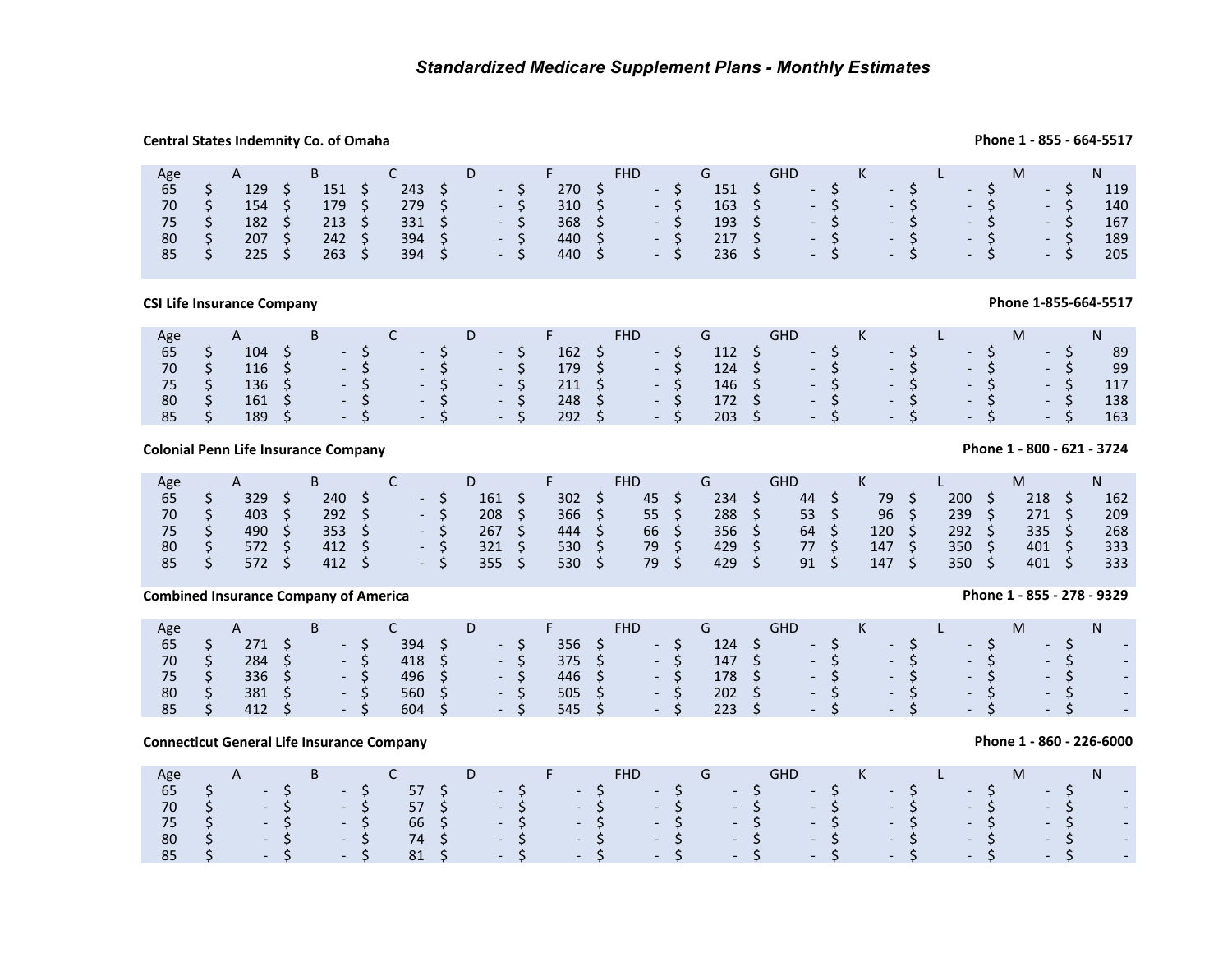## **Constitution Life Insurance Company**

## **Phone 1 - 877 - 504 - 3918**

| Age | A |                           | B |                  |      |     |     | D.  |     |                | <b>FHD</b> |                 |       | G |                   | GHD | K     |       |       | M |       |                             |
|-----|---|---------------------------|---|------------------|------|-----|-----|-----|-----|----------------|------------|-----------------|-------|---|-------------------|-----|-------|-------|-------|---|-------|-----------------------------|
| 65  |   | $-S$                      |   | $\sim$           |      | 400 | د   | 346 | . S | 398            | - 5        | $\sim$ - S      |       |   | $\sim$ - S $\sim$ |     | $- S$ | $-5$  | $-S$  |   | $-S$  | $\sim$                      |
| 70  |   | $-S$                      |   | $\sim$ $-$       |      | 472 |     | 415 | S.  | $469 \quad$ \$ |            | $\sim$ 5 $\sim$ |       |   | $- S$             |     | $-S$  | $- S$ | $- S$ |   | $- S$ | $\mathcal{L}_{\mathcal{A}}$ |
| 75  |   | $\sim$                    |   | $\sim$           |      | 555 | - S | 496 | - S | 553 \$         |            |                 | $-S$  |   | $- S$             |     | $-S$  | $- S$ | $-S$  |   | $-S$  | $\sim$                      |
| 80  |   | $- S$                     |   | $\sim$ 100 $\mu$ |      | 622 | - S | 560 | - S | $619 \quad $5$ |            |                 | $-57$ |   | $-S$              |     | $-S$  | $-S$  | $-S$  |   | $-S$  | $\mathcal{L}_{\mathcal{A}}$ |
| 85  |   | <b>The Contract State</b> |   |                  | $-S$ | 668 |     | 604 |     | $665 \quad$ \$ |            | $\sim$ 5 $\sim$ |       |   | $- S$             |     | $-S$  | $-S$  | $- S$ |   | $-S$  | $\mathcal{L}_{\mathcal{A}}$ |

## **Continental General Insurance Company**

| Age |     | в   | ֊   |     |     | <b>FHD</b> |     | GHD            |      | к |                |       |        |      | M |            |      |     |
|-----|-----|-----|-----|-----|-----|------------|-----|----------------|------|---|----------------|-------|--------|------|---|------------|------|-----|
| 65  | 303 | 329 | 292 | 317 | 283 | 57         | 182 | $\sim$ $\sim$  |      |   | $\sim$ $ \sim$ |       | $\sim$ |      |   | $\sim$ $-$ |      | 170 |
| 70  | 367 | 398 | 354 | 384 | 343 | 68         | 275 |                | $-S$ |   |                | $-5$  |        | - 57 |   | - 5        |      | 252 |
| 75  | 423 | 458 | 408 | 442 | 395 | 79         | 328 |                | $-S$ |   |                | $- S$ |        | $-S$ |   |            | $-S$ | 299 |
| 80  | 463 | 502 | 447 | 484 | 432 | 87         | 388 |                | $-S$ |   | New York       | - S - |        | $-S$ |   | $-S$       |      | 355 |
| 85  | 499 | 542 | 482 | 522 | 466 | 93         | 420 | <b>Service</b> |      |   | $\overline{a}$ |       |        | $-S$ |   | $-S$       |      | 392 |

## **Continental Life Insurance Company of Brentwood, TN**

| Age |                | $\mathsf{A}$ |               |  |                       | D. |      | <b>Contract Contract Contract Contract</b> |       | <b>FHD</b>     |    |               | GHD.                     |                 | K        |      | <u>and the second property</u> |      | M     |        |     |
|-----|----------------|--------------|---------------|--|-----------------------|----|------|--------------------------------------------|-------|----------------|----|---------------|--------------------------|-----------------|----------|------|--------------------------------|------|-------|--------|-----|
| 65  |                | 151          | 190           |  | $\sim$ - S            |    | $-5$ | 228                                        |       | 87             |    | $183 \quad 5$ |                          | $-5$            |          | $-5$ |                                |      | $-5$  | $-S$   | 145 |
| 70  | $S_{\rm{max}}$ | 171S         | $215 \quad S$ |  | $-5$ $-5$             |    |      | 256 <sup>5</sup>                           |       | 97 S           |    |               | $207 \quad $5 \qquad -5$ |                 |          |      | $-5$                           |      | $-5$  | $-S$   | 165 |
| 75  |                | 199          |               |  |                       |    |      | 294                                        | - S / | $112 \quad$ \$ |    | $242 \quad S$ |                          |                 | $-5$ $-$ |      | $-5$                           |      | $-5$  | $-S$   | 192 |
| 80  | S S            | 219          | 277S          |  | $\sim$ - S - S        |    |      | 317                                        | - S.  | 121            | S. | $266 \div$    |                          |                 | $-5$     |      | $-5$                           |      | $- S$ | $-S$   | 212 |
| 85  |                | 234          | $295 \quad 5$ |  | $\sim$ - S - S $\sim$ |    |      | 337                                        | S.    | 129            | S. | $284 \div$    |                          | $\sim$ S $\sim$ |          |      | $-5$                           | $-S$ |       | $- S/$ | 226 |

## **Erie Family Life Insurance Company**

| Age |                | B - | $\mathsf{C}$ | D <sub>D</sub>                                | $\mathsf{F}$ and $\mathsf{F}$ and $\mathsf{F}$ | FHD.                    | <b>G</b> Service Service Service Service Service Service Service Service Service Service Service Service Service Service Service Service Service Service Service Service Service Service Service Service Service Service Service Se | <b>GHD</b>                                                                       | $K$ $\overline{K}$ | <b>Contract Contract Contract Contract</b> |      |      | N   |
|-----|----------------|-----|--------------|-----------------------------------------------|------------------------------------------------|-------------------------|-------------------------------------------------------------------------------------------------------------------------------------------------------------------------------------------------------------------------------------|----------------------------------------------------------------------------------|--------------------|--------------------------------------------|------|------|-----|
| 65  | $152 \quad$    |     |              | $S = S$ $S = S$                               | $188 \quad$ \$                                 | $\sim$ $\sim$ S         |                                                                                                                                                                                                                                     | $147 \quad$ \$ - \$                                                              |                    | $-5$                                       | $-5$ | $-S$ | 140 |
| 70  | $166 \quad$ \$ |     |              | $S \rightarrow S \rightarrow S \rightarrow S$ |                                                | $209 \quad 5 \qquad -5$ |                                                                                                                                                                                                                                     | $165 \quad \zeta \qquad - \quad \zeta \qquad - \quad \zeta \qquad - \quad \zeta$ |                    |                                            |      | $-S$ | 156 |
| 75  | 195 \$         |     | $-5$ $-5$    | $-5$                                          | $242 \quad S$                                  | $- S$                   | $193 \quad$ \$                                                                                                                                                                                                                      |                                                                                  |                    | $-S$ $-S$ $-S$                             |      | $-S$ | 186 |
| 80  | $223 \quad 5$  |     | $-S$ - S -   | - S                                           | $283 \quad 5$                                  | $-S$                    | $224 \quad S$                                                                                                                                                                                                                       |                                                                                  |                    | $-S$ $-S$ $-S$                             |      | $-S$ | 216 |
| 85  | $252 \quad 5$  |     |              | $-5$ $-5$ $-5$                                | $330 \quad S$                                  | $-5$                    | $261 \quad$ \$                                                                                                                                                                                                                      |                                                                                  |                    | $-S$ $-S$ $-S$                             |      | $-S$ | 249 |

## **Erie Life Insurance Company**

| Age   | A             | <b>B</b> |  |                                          | <b>D</b> | <b>Committee of the American State</b> | <b>FHD</b>              |       | $\overline{\phantom{a}}$ . Given $\overline{\phantom{a}}$ | GHD.                                                                             |                    |  |  |       |       |     |
|-------|---------------|----------|--|------------------------------------------|----------|----------------------------------------|-------------------------|-------|-----------------------------------------------------------|----------------------------------------------------------------------------------|--------------------|--|--|-------|-------|-----|
| 65    |               |          |  | $152 \quad S \quad -S \quad -S \quad -S$ |          |                                        | $170 \quad$ \$ - \$     |       |                                                           | $136 \t5 \t-5 \t5 \t-5$                                                          |                    |  |  |       | $- S$ | 129 |
| 70    |               |          |  | $166 \quad 5 \quad -5 \quad -5 \quad -5$ |          |                                        | $189 \quad 5 \qquad -5$ |       |                                                           | $142 \quad \zeta \qquad - \zeta \qquad - \zeta \qquad - \zeta$                   |                    |  |  |       | $-S$  | 135 |
| 75 \$ | 195 \$        |          |  | $-S$ $-S$ $-S$                           |          | $218 \quad 5$                          |                         | $- S$ |                                                           | $167 \quad \zeta \qquad - \quad \zeta \qquad - \quad \zeta \qquad - \quad \zeta$ |                    |  |  |       | $- S$ | 160 |
| 80    | 223 S         |          |  | $-5$ $-5$ $-5$                           |          | $255 \quad$ \$                         |                         | - S   |                                                           | $194 \quad \zeta$                                                                | $-5$ $-5$ $-5$ $-$ |  |  |       | $- S$ | 187 |
| 85    | $252 \quad S$ |          |  | $S = S$ $S = S$                          |          | $297 \quad$ \$                         |                         | $-5$  | $225 \quad 5$                                             |                                                                                  | $-5$ $-5$          |  |  | $- S$ | $-S$  | 215 |

**Phone 1 - 877 - 293 - 8499**

## **Phone 1 - 800 - 264 - 4000**

## **Phone 1-800-458-0811**

## **Phone 1-800-458-0811**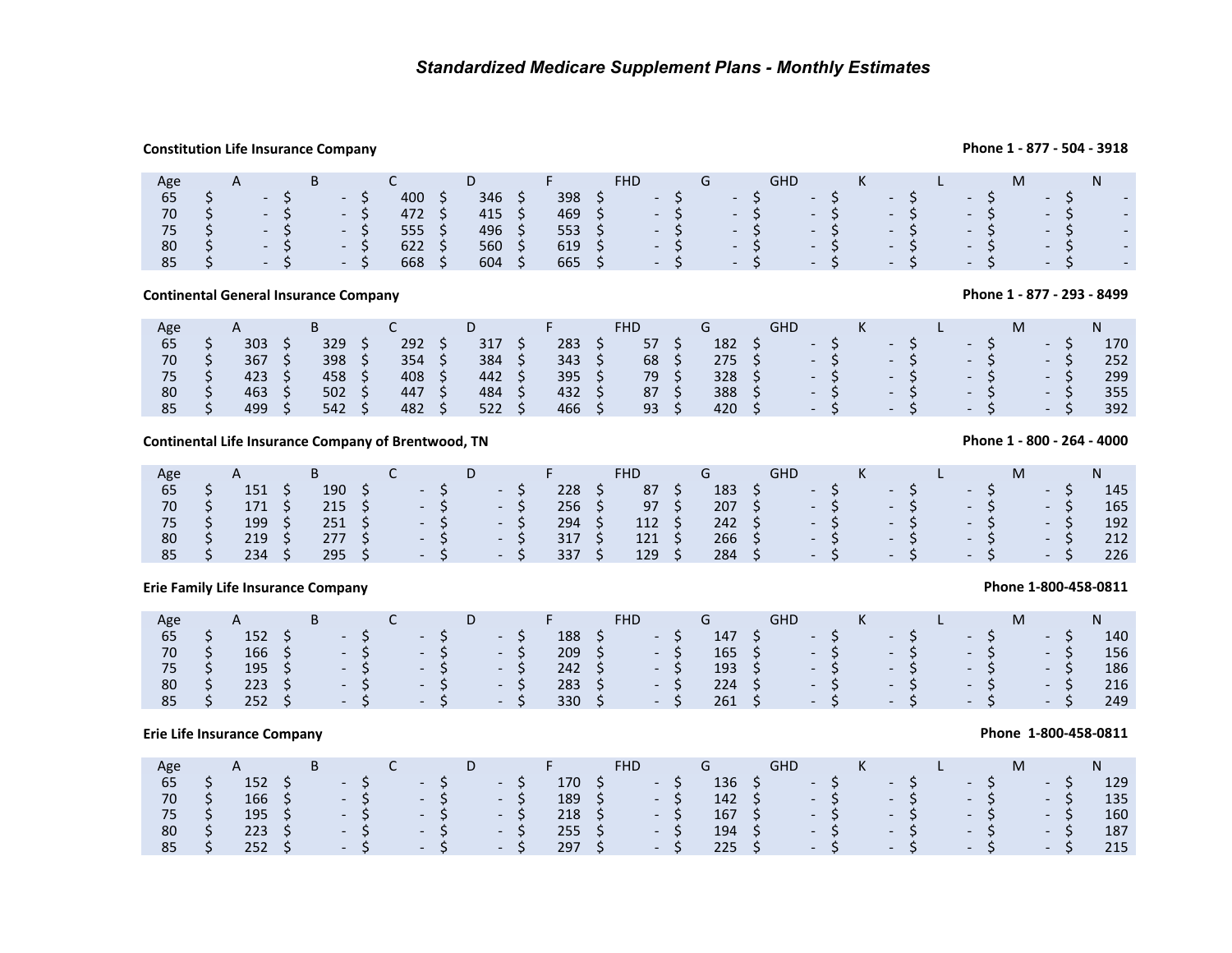## **Equitable National Life Insurance Company Phone 1-888-352-5170**

| Age           | A | B |  |                                          | D <sub>D</sub> | $\mathsf{F}$ . Fig. ( ), and ( | FHD.                               | $G \qquad \qquad$ | GHD                                                            | $\mathsf{K}$ and $\mathsf{K}$ and $\mathsf{K}$ and $\mathsf{K}$ and $\mathsf{K}$ and $\mathsf{K}$ and $\mathsf{K}$ and $\mathsf{K}$ and $\mathsf{K}$ and $\mathsf{K}$ and $\mathsf{K}$ and $\mathsf{K}$ and $\mathsf{K}$ and $\mathsf{K}$ and $\mathsf{K}$ and $\mathsf{K}$ and $\mathsf{K}$ and | <u>and the second second second second second second second second second second second second second second second second second second second second second second second second second second second second second second sec</u> |      |      |        | N.  |
|---------------|---|---|--|------------------------------------------|----------------|--------------------------------|------------------------------------|-------------------|----------------------------------------------------------------|--------------------------------------------------------------------------------------------------------------------------------------------------------------------------------------------------------------------------------------------------------------------------------------------------|--------------------------------------------------------------------------------------------------------------------------------------------------------------------------------------------------------------------------------------|------|------|--------|-----|
| 65            |   |   |  | $140 \quad 5 \quad -5 \quad -5 \quad -5$ |                |                                | $175 \quad 5 \quad - \quad 5$      |                   | $133 \quad 5$                                                  | $-5$ $-5$                                                                                                                                                                                                                                                                                        |                                                                                                                                                                                                                                      | $-5$ | $-S$ |        | 101 |
| 70            |   |   |  | $149 \quad 5 \quad -5 \quad -5 \quad -5$ |                |                                | $185 \quad 5 \quad -5$             |                   | $143 \quad \zeta \qquad - \zeta \qquad - \zeta \qquad - \zeta$ |                                                                                                                                                                                                                                                                                                  |                                                                                                                                                                                                                                      |      |      | $-5$   | 115 |
|               |   |   |  |                                          |                | $219 \quad 5$                  | $\sim$ 5 $\sim$                    | 172 \$            |                                                                |                                                                                                                                                                                                                                                                                                  | $-5$ $-5$ $-5$                                                                                                                                                                                                                       |      |      | $-5$   | 136 |
| 80            |   |   |  | $204$ \$ - \$ - \$ - \$                  |                |                                | $263 \quad 5 \quad -5$             |                   | $209 \div$                                                     |                                                                                                                                                                                                                                                                                                  |                                                                                                                                                                                                                                      |      |      | $-5$   | 162 |
| $85 \quad$ \$ |   |   |  | $232 \quad 5 \quad -5 \quad -5 \quad -5$ |                | 314 S                          | $\sim$ $\sim$ $\sim$ $\sim$ $\sim$ | $251 \quad $5$    |                                                                | $-5$ $-5$                                                                                                                                                                                                                                                                                        |                                                                                                                                                                                                                                      | $-5$ |      | $- S/$ | 196 |

**Family Life Insurance Company** 

| Age | $\sqrt{ }$ | ╍   |     |     |     | FHD                      |     | $\sim$ 1 In<br>שחט       |  |                          |  |                          | IVI |                          |  |   |
|-----|------------|-----|-----|-----|-----|--------------------------|-----|--------------------------|--|--------------------------|--|--------------------------|-----|--------------------------|--|---|
| 65  | 225        | 218 | 309 | 277 | 349 |                          | 279 |                          |  |                          |  | $\overline{\phantom{a}}$ |     | $\overline{\phantom{0}}$ |  |   |
| 70  | 268        | 259 | 368 | 329 | 410 | $\overline{\phantom{0}}$ | 331 | $\overline{\phantom{0}}$ |  | $\overline{\phantom{0}}$ |  | $\overline{\phantom{0}}$ |     | $-$                      |  | - |
| 75  | 318        | 308 | 443 | 391 | 491 | $\overline{\phantom{0}}$ | 393 | $\overline{\phantom{0}}$ |  | $\overline{\phantom{0}}$ |  | $\overline{\phantom{0}}$ |     | $\overline{\phantom{0}}$ |  |   |
| 80  | 362        | 350 | 504 | 445 | 554 | $\overline{\phantom{a}}$ | 447 | $\overline{\phantom{0}}$ |  | $\overline{\phantom{0}}$ |  | $\overline{\phantom{0}}$ |     | $\overline{\phantom{0}}$ |  | - |
| 85  | 393        | 380 | 549 | 483 | 600 | $\overline{\phantom{0}}$ | 486 | $\overline{\phantom{0}}$ |  | $\overline{\phantom{0}}$ |  | $\overline{\phantom{0}}$ |     | $\overline{\phantom{0}}$ |  |   |
|     |            |     |     |     |     |                          |     |                          |  |                          |  |                          |     |                          |  |   |

## **First Health Life and Health Insurance Company**

| Age |     | B   |  |                      |                      |               |        |      |                |     |      |      |       |               |     |
|-----|-----|-----|--|----------------------|----------------------|---------------|--------|------|----------------|-----|------|------|-------|---------------|-----|
| 65  | 160 | 186 |  | $-5$                 | $\sim$ $ \sim$       | 217           | $\sim$ |      | 199            |     | $-S$ | $-S$ | $-S$  | $\sim$ $\sim$ | 111 |
| 70  | 186 | 217 |  | $- S$                | S.<br><b>Service</b> | $240 \quad$ S |        | $-5$ | $234 \quad$ \$ |     | $-5$ | $-S$ | $- S$ | $-S$          | 131 |
| 75  | 208 | 247 |  | $-S$                 | $-S$                 | 292           | $\sim$ |      | 269            |     | $-S$ | $-S$ | - S   | $-S$          | 151 |
| 80  | 220 | 272 |  | $-5$                 | - 5                  | 325           | NH N   |      | 301            | S   | $-S$ | $-S$ | $-S$  | $-S$          | 171 |
| 85  | 228 | 293 |  | $\sim$ $\sim$ $\sim$ | - 51                 | 354           | $-S$   |      | 332            | - S | $-S$ | $-S$ | $-S$  | $-S$          | 189 |

## **GCU**

## **Phone 1 - 855 - 306 - 0607**

**Phone 1 877-697-0098-** 

| Age |               |                             |      |          |      |       |                |    |                |                | <b>GHD</b> |      | K    |      |       |       |            |     |
|-----|---------------|-----------------------------|------|----------|------|-------|----------------|----|----------------|----------------|------------|------|------|------|-------|-------|------------|-----|
| 65  | $224$ \$      | $-S$                        |      | $\sim$ S | $-5$ |       | $292 \quad$ \$ |    | $\sim$ $ \sim$ | $226 \pm 5$    |            | $-5$ |      | $-5$ |       | - S   | $\sim 100$ | 137 |
| 70  | $251 \quad S$ |                             | $-5$ | $-S$     | $-5$ |       | $325 \quad 5$  |    | $-S$           | $255 \quad 5$  |            |      | $-S$ |      | $- S$ | $- S$ | $-S$       | 154 |
| 75  | $189 \quad 5$ | $-S$                        |      | $-S$     |      | $-S1$ | 379            | S. | $-S$           | $302 \quad$ \$ |            | $-S$ |      |      | $- S$ | - S   | $-S$       | 183 |
| 80  | $322 \quad 5$ | $- S/$                      |      | $- S$    |      | $-S$  | 436 \$         |    | $-S$           | $350 \quad S$  |            | $-S$ |      | $-S$ |       | $-S$  | $-S$       | 214 |
| 85  | 354           | $\sim$ $\sim$ $\sim$ $\sim$ |      | $-5$     |      | $-S$  | $501 \quad$ \$ |    | $-S$           | 404 S          | $-5$       |      |      | $-S$ |       | $-S$  | $-S$       | 249 |

## **Garden State Life Insurance Company**

| Age |                      |     | в |  |     | <b>FHD</b> |     | <b>GHD</b> | IX. |  | M   |               | N   |
|-----|----------------------|-----|---|--|-----|------------|-----|------------|-----|--|-----|---------------|-----|
| 65  | ت                    | 168 |   |  | 313 |            | 195 | 64         |     |  | 165 | ¢             | 157 |
| 70  | ت                    | 185 |   |  | 347 |            | 214 | 71         |     |  | 183 |               | 174 |
| 75  | ت                    | 219 |   |  | 410 |            | 254 | 85         |     |  | 217 | S.            | 204 |
| 80  | <sup>&lt;</sup><br>ت | 255 |   |  | 480 |            | 297 | 99         |     |  | 254 | S.            | 239 |
| 85  | ¢<br>◡               | 297 |   |  | 557 |            | 345 | 115        |     |  | 295 | $\sim$ $\sim$ | 278 |

## **Phone 1 - 888 - 624 - 6290**

**Phone 1 - 800 - 877 - 7703**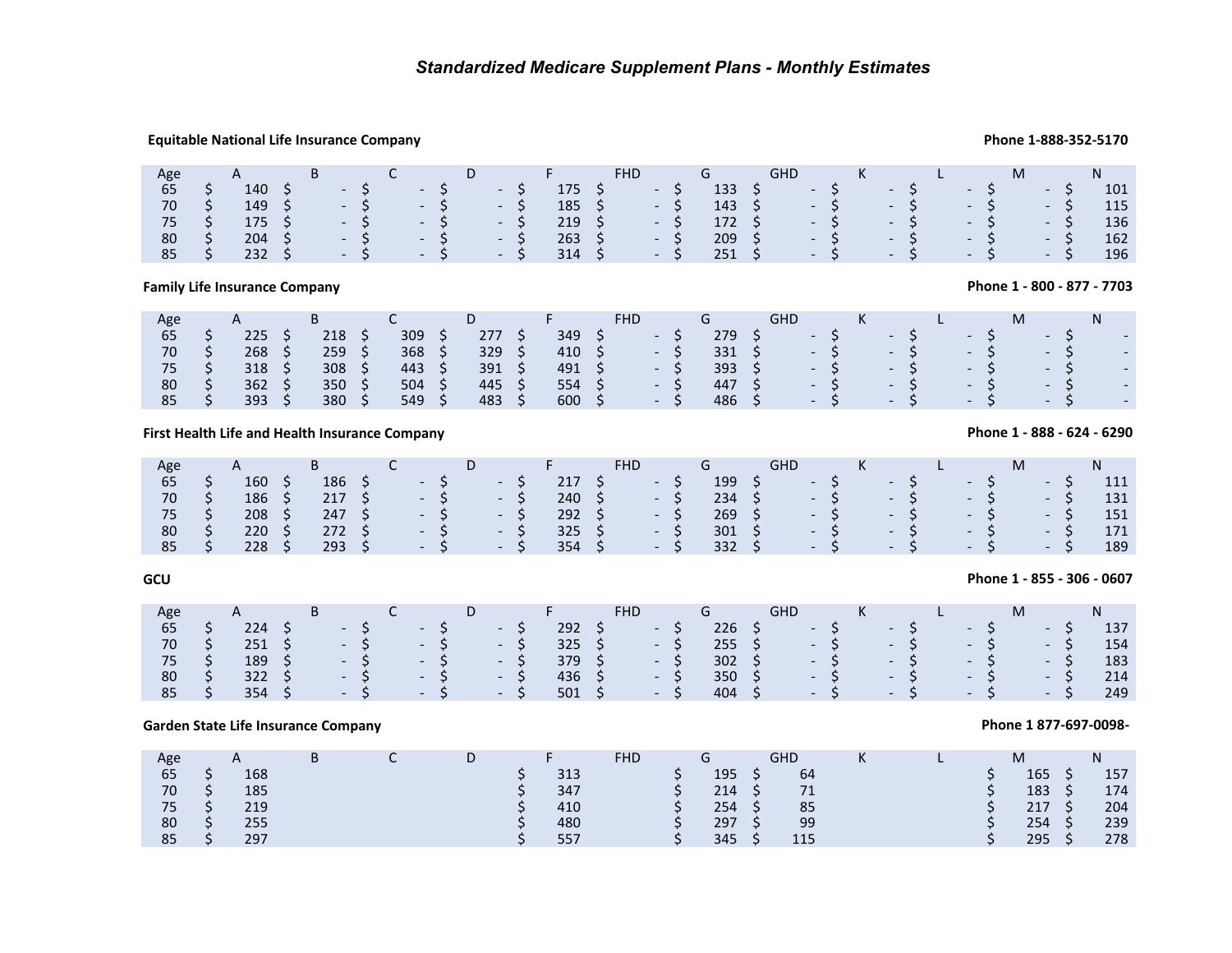## **Genworth Life and Annuity Insurance Company**

## **Phone 1 - 877 - 825 - 9337**

| Age                                          | $\mathsf{A}$                    | <b>B</b> |      | $\overline{C}$ and $\overline{C}$ and $\overline{C}$ and $\overline{C}$ |          | D F | FHD G                                                                                                                                                                                                     |  |  |  | GHD K L |  |      | M <sub>ar</sub> | N.       |  |
|----------------------------------------------|---------------------------------|----------|------|-------------------------------------------------------------------------|----------|-----|-----------------------------------------------------------------------------------------------------------------------------------------------------------------------------------------------------------|--|--|--|---------|--|------|-----------------|----------|--|
| 65                                           | $S \rightarrow S$               |          | $-S$ | $761 \quad $5$                                                          | $534$ \$ |     | $413 \quad 5 \quad -5 \quad -5 \quad -5 \quad -5 \quad -5$                                                                                                                                                |  |  |  |         |  | $-5$ |                 | $-5$ $-$ |  |
| 70                                           | $S \rightarrow S \rightarrow S$ |          |      | 533 \$                                                                  | 377 \$   |     | $509 \quad \xi \qquad - \quad \xi \qquad - \quad \xi \qquad - \quad \xi \qquad - \quad \xi \qquad - \quad \xi \qquad - \quad \xi \qquad - \quad \xi$                                                      |  |  |  |         |  |      |                 |          |  |
| 75                                           | S - S - S                       |          |      | 588 \$                                                                  | 414 S    |     | 537 $\begin{matrix} 6 & -5 \\ -5 & -5 \end{matrix}$ - $\begin{matrix} 6 & -5 \\ -5 & -5 \end{matrix}$ - $\begin{matrix} 6 & -5 \\ -5 & -5 \end{matrix}$ - $\begin{matrix} 6 & -5 \\ -5 & -5 \end{matrix}$ |  |  |  |         |  |      |                 |          |  |
| 80                                           | S – S – S                       |          |      | 641 \$                                                                  | 450 \$   |     | 537 $\begin{matrix} 6 & -5 \\ -5 & -5 \end{matrix}$ - $\begin{matrix} 6 & -5 \\ -5 & -5 \end{matrix}$ - $\begin{matrix} 6 & -5 \\ -5 & -5 \end{matrix}$ - $\begin{matrix} 6 & -5 \\ -5 & -5 \end{matrix}$ |  |  |  |         |  |      |                 |          |  |
| $85 \quad S \quad - \quad S \quad - \quad S$ |                                 |          |      | 761 S                                                                   | 534 \$   |     | 667 \$ - \$ - \$ - \$ - \$ - \$ - \$ -                                                                                                                                                                    |  |  |  |         |  |      |                 |          |  |

## **Genworth Life Insurance Company**

### Age 65AB<br>  $5 - 5$ <br>  $5 - 5$ <br>  $5 - 5$ <br>  $5 - 5$ <br>  $5 - 5$ <br>  $5 - 5$ D $5$   $388$   $5$ <br>  $5$   $454$   $5$ <br>  $5$   $530$   $5$ <br>  $5$   $587$   $5$ G GHD <sup>K</sup> <sup>L</sup> <sup>M</sup>N \$ - \$ - \$ - \$ - \$ 388 \$ - \$ - \$ - \$ - \$ - \$ - \$ - <sup>70</sup> \$ - \$ - \$ - \$ - \$ 454 \$ - \$ - \$ - \$ - \$ - \$ - \$ - <sup>75</sup>- \$ - \$ - \$ - \$ - \$ 530 \$ - \$ - \$ - \$ - \$ - \$ - \$ - \$ - \$ - \$<br>80 \$ - \$ - \$ - \$ 587 \$ - \$ - \$ - \$ - \$ - \$ - \$ - \$ - \$ - \$ - \$ - \$ - \$ 587 \$ - \$ - \$ - \$ - \$ - \$ - \$ - \$ - \$ - \$<br>85 \$ - \$ - \$ - \$ 628 \$ - \$ - \$ - \$ - \$ - \$ - \$ - \$  $5$   $5$   $5$   $5$   $5$   $5$   $5$   $5$   $5$   $5$   $5$   $5$   $5$   $5$   $5$   $5$   $5$   $5$   $5$   $5$   $5$

## **Gerber Life Insurance Company**

| Age |                | B |                                   |                      |                      |      |                  | <b>FHD</b> | $G \rightarrow$ |                 | <b>GHD</b>             |      | K    |       |      |      |       |                  |
|-----|----------------|---|-----------------------------------|----------------------|----------------------|------|------------------|------------|-----------------|-----------------|------------------------|------|------|-------|------|------|-------|------------------|
| 65  | 147            |   | the company of the company of     | $-5$                 |                      | - 5  | 209              | $-S$       | 170 \$          |                 |                        | - S  | $-5$ |       |      | $-S$ | - 5   | e e s            |
| 70  | 174 \$         |   | $\blacksquare$ - S $\blacksquare$ | $\sim$ $\sim$ S      |                      | $-5$ | $174 \quad S$    | $-5$       | $202 \quad 5$   |                 |                        | $-5$ | $-5$ |       |      | $-S$ | - 5   | $\sim 100$       |
| 75  | $195 \quad$ \$ |   |                                   | $-S$ - S             |                      | $-5$ | $195 \quad$ \$   | $-S$       | $231 \quad $5$  |                 | $  \sim$ $\sim$ $\sim$ |      |      |       | $-5$ | $-S$ | - S   | $\sim$           |
| 80  | $214 \quad S$  |   | $-S$                              | $\sim$ $\sim$ S      |                      | $-5$ | 214 <sub>5</sub> | $-S$       | 258             | $\sim$ S $\sim$ | $-S$                   |      |      | $-S$  |      | $-S$ | $- S$ | $\sim$ $ \sim$   |
| 85  | 227S           |   | $-S$                              | $\sim$ $\sim$ $\sim$ | $\sim$ $\sim$ $\sim$ |      | 227S             | $-5$       | $282 \quad S$   |                 |                        | $-S$ |      | $- S$ |      | $-S$ | $-S$  | $\sim$ 100 $\pm$ |

## **Globe Life and Accident Insurance Company**

| Age<br>$\mathbf{\mathsf{m}}$<br>◡ |     | <b>FHD</b>                          | $\sim$ 1 $\sim$<br>unv   | IN.                                                  | IVI                      |     |
|-----------------------------------|-----|-------------------------------------|--------------------------|------------------------------------------------------|--------------------------|-----|
| 169<br>146<br>96<br>65            | 169 | \$34.58<br>$\overline{\phantom{0}}$ | $\overline{\phantom{0}}$ | $\overline{\phantom{0}}$<br>$\overline{\phantom{0}}$ |                          | 117 |
| 208<br>70<br>186<br>131           | 209 | \$46.33<br>$\overline{\phantom{0}}$ | $\overline{\phantom{0}}$ | $\overline{\phantom{0}}$<br>$\overline{\phantom{0}}$ | $\overline{\phantom{0}}$ | 155 |
| 139<br>210<br>244                 | 245 | \$58.33<br>$\overline{\phantom{0}}$ | $\overline{\phantom{0}}$ | $\overline{\phantom{0}}$<br>$\overline{\phantom{0}}$ | $\overline{\phantom{0}}$ | 178 |
| 258<br>213<br>80<br>141           | 260 | \$69.25<br>$\overline{\phantom{0}}$ | $\overline{\phantom{a}}$ | $\overline{\phantom{0}}$<br>$\overline{\phantom{0}}$ | $-$                      | 192 |
| 258<br>213<br>141<br>85           | 260 | \$69.25<br>$\overline{\phantom{0}}$ | $\sim$                   | $\overline{\phantom{0}}$<br>$\sim$                   | $\overline{\phantom{0}}$ | 192 |

## **Government Personnel Mutual Life Insurance**

| Age |              |                      | B |       |                |     | D |                        | 20 H H |                  |                 |                 |                  |                | GHD |           | K |       |  |       |      |      |     |
|-----|--------------|----------------------|---|-------|----------------|-----|---|------------------------|--------|------------------|-----------------|-----------------|------------------|----------------|-----|-----------|---|-------|--|-------|------|------|-----|
| 65  |              | 154                  |   | $- S$ | 209            |     |   | $\sim$ $-$             |        | 214              |                 | $\sim$ - $\sim$ |                  | 164            |     | $-5$      |   | $-57$ |  | - 5-  | - ১  |      | 133 |
| 70  | <sub>S</sub> | $169 \quad \text{S}$ |   | $-S$  | 230            | - 5 |   | - S                    |        | $236 \quad 5$    |                 |                 | $-S$             | $180 \quad 5$  |     | $-$ S $/$ |   | $-S$  |  | $- S$ | - 5  |      | 147 |
| 75  |              | $191 \quad$ \$       |   | $-S$  | $265 \quad$ \$ |     |   | $\sim$ - $\sim$ $\sim$ |        | 271S             |                 |                 | $-S$             | $208 \quad $$  |     | $- S$     |   | $-S$  |  | $-S$  |      | $-5$ | 170 |
| 80  |              | $215 \quad 5$        |   | $-S$  | 305            | - 5 |   | $\sim$ - $\sim$ 5.     |        | 312              | $\sim$ S $\sim$ |                 | $-S$             | 240            |     | $-S$      |   | $-S$  |  | $-S$  |      | $-5$ | 196 |
| 85  |              | $233 \quad 5$        |   | $-S$  | 338            | - 5 |   | $-5$                   |        | 346 <sup>5</sup> |                 |                 | $\sim$ 100 $\mu$ | $267 \quad$ \$ |     | $- S$     |   | $-S$  |  | $-S$  | $-S$ |      | 219 |

## **Phone 1 - 800 - 704 - 2180**

**Phone 1 - 434 - 845-0911**

**Phone 1 - 888 - 678- 3403**

### **Phone 1-866-242-7573**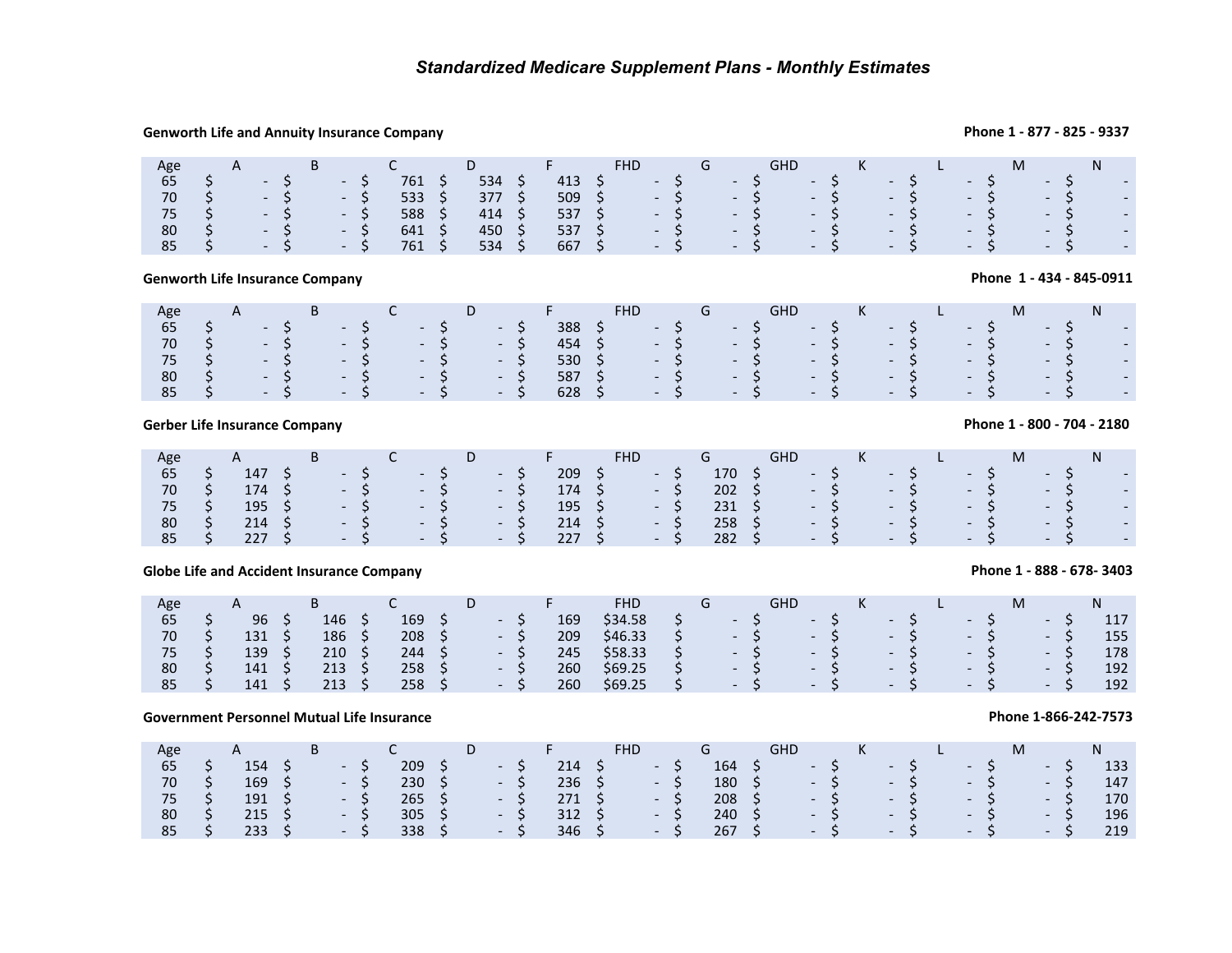## **Great American Life Insurance Company**

## **Phone 1 - 877 - 890 - 1320**

| Age                                                                          |                                                                              |  | B C |  |  | $D \longrightarrow F$                  | FHD G /                                                                                                                                              |  |  | GHD K L |  |  |  |  |  | M N |  |
|------------------------------------------------------------------------------|------------------------------------------------------------------------------|--|-----|--|--|----------------------------------------|------------------------------------------------------------------------------------------------------------------------------------------------------|--|--|---------|--|--|--|--|--|-----|--|
| 65                                                                           |                                                                              |  |     |  |  |                                        | $284$ \$ $-$ \$ $-$ \$ $-$ \$ $-$ \$ $-$ \$ $-$ \$ $-$                                                                                               |  |  |         |  |  |  |  |  |     |  |
|                                                                              | $70 \quad \zeta \qquad - \zeta \qquad - \zeta \qquad - \zeta \qquad - \zeta$ |  |     |  |  |                                        | $406 \quad \xi \qquad - \quad \xi \qquad - \quad \xi \qquad - \quad \xi \qquad - \quad \xi \qquad - \quad \xi \qquad - \quad \xi \qquad - \quad \xi$ |  |  |         |  |  |  |  |  |     |  |
| $75 \quad \zeta \qquad - \zeta \qquad - \zeta \qquad - \zeta \qquad - \zeta$ |                                                                              |  |     |  |  | 479 \$ - \$ - \$ - \$ - \$ - \$ - \$ - |                                                                                                                                                      |  |  |         |  |  |  |  |  |     |  |
|                                                                              | $80 \quad \zeta \qquad - \zeta \qquad - \zeta \qquad - \zeta \qquad - \zeta$ |  |     |  |  |                                        | $547$ \$ $-$ \$ $-$ \$ $-$ \$ $-$ \$ $-$ \$ $-$ \$ $-$                                                                                               |  |  |         |  |  |  |  |  |     |  |
|                                                                              |                                                                              |  |     |  |  |                                        |                                                                                                                                                      |  |  |         |  |  |  |  |  |     |  |

## **Great Southern**

## **Phone 1- 855-465-8026**

| Age |  |  |  | B C D F                                                                      |        | FHD G GHD K L                                    |                |                                                 |           |      |  |                 |                          |  |
|-----|--|--|--|------------------------------------------------------------------------------|--------|--------------------------------------------------|----------------|-------------------------------------------------|-----------|------|--|-----------------|--------------------------|--|
|     |  |  |  | $65 \quad \zeta \qquad - \zeta \qquad - \zeta \qquad - \zeta$                |        | $155 \div - \div$                                |                | $179 \quad \zeta \qquad - \zeta \qquad - \zeta$ |           |      |  | $-5$            | $-5$ $-$                 |  |
|     |  |  |  | 70 \$ - \$ - \$ - \$ - \$                                                    |        | $164 \quad \textsf{S} \qquad - \quad \textsf{S}$ |                |                                                 |           |      |  |                 |                          |  |
|     |  |  |  | $75 \quad \zeta \qquad - \zeta \qquad - \zeta \qquad - \zeta \qquad - \zeta$ | 193 \$ | $-5/$                                            | $157 \quad$ \$ |                                                 | $-5$ $-5$ |      |  | $\sim$ S $\sim$ | $-5$ $-$                 |  |
|     |  |  |  | $80 \quad \zeta \qquad - \zeta \qquad - \zeta \qquad - \zeta \qquad - \zeta$ | 227 \$ | $-5$                                             | 186 \$         |                                                 | $-5$      | $-5$ |  | $\sim$ S $\sim$ | $-5$ $-$                 |  |
|     |  |  |  | $85 \quad \zeta \qquad - \zeta \qquad - \zeta \qquad - \zeta \qquad - \zeta$ | 274 \$ | $-5$                                             | $226 \div$     |                                                 |           |      |  |                 | $-5$ $-5$ $-5$ $-5$ $-5$ |  |
|     |  |  |  |                                                                              |        |                                                  |                |                                                 |           |      |  |                 |                          |  |

## **Greek Catholic Union of the U.S.A.**

| Age           | A                                                                                                                                                                        | <b>B</b> |                                                               |  |  | <b>The Common Property Associate</b> | FHD.                           |       | $\sqrt{a^2+a^2}$ and $\sqrt{a^2+a^2}$ | <b>GHD</b>                                | and the K total L and L and L and L |                                                                                  | M and the set of the set of the set of the set of the set of the set of the set of the set of the set of the set of the set of the set of the set of the set of the set of the set of the set of the set of the set of the set |       |     |
|---------------|--------------------------------------------------------------------------------------------------------------------------------------------------------------------------|----------|---------------------------------------------------------------|--|--|--------------------------------------|--------------------------------|-------|---------------------------------------|-------------------------------------------|-------------------------------------|----------------------------------------------------------------------------------|--------------------------------------------------------------------------------------------------------------------------------------------------------------------------------------------------------------------------------|-------|-----|
| 65            |                                                                                                                                                                          |          |                                                               |  |  |                                      | $178 \quad 5 \quad - \quad 5/$ |       |                                       | $138 \quad 5 \quad -5 \quad -5 \quad 138$ |                                     |                                                                                  | $-5$                                                                                                                                                                                                                           | $-5$  | 107 |
| 70            |                                                                                                                                                                          |          | $164 \quad S \quad - \quad S \quad - \quad S \quad - \quad S$ |  |  |                                      | $199 \quad 5 \quad -5$         |       |                                       |                                           |                                     | $156 \quad \zeta \qquad - \quad \zeta \qquad - \quad \zeta \qquad - \quad \zeta$ |                                                                                                                                                                                                                                | $-5$  | 120 |
| 75 \$         |                                                                                                                                                                          |          | $189 \quad 5 \quad -5 \quad -5 \quad -5$                      |  |  | $232 \quad 5$                        |                                | $-5$  | $184 \quad$ \$                        |                                           |                                     | $-5$ $-5$ $-5$                                                                   |                                                                                                                                                                                                                                | $-5$  | 142 |
| 80            | $\begin{array}{ccccccccccccc}\n\text{\textbf{S}} & & 211 & \text{\textbf{S}} & & - & \text{\textbf{S}} & & - & \text{\textbf{S}} & & - & \text{\textbf{S}}\n\end{array}$ |          |                                                               |  |  |                                      | $267 \quad $5$                 | $-5/$ | $214 \quad 5$                         |                                           |                                     | $-5$ $-5$ $-5$                                                                   |                                                                                                                                                                                                                                | $-5$  | 166 |
| $85 \quad$ \$ |                                                                                                                                                                          |          | $232 \quad 5 \quad -5 \quad -5 \quad -5$                      |  |  |                                      | $306 \quad 5 \quad -5$         |       | $254 \quad $5$                        |                                           | $-$ \$ $-$ \$                       |                                                                                  | $-5$                                                                                                                                                                                                                           | $- S$ | 194 |

## **Guarantee Trust Life Insurance Company**

| Age |                | B |       |                              | D     |                |                    |                |       | K |       |      |       |     |
|-----|----------------|---|-------|------------------------------|-------|----------------|--------------------|----------------|-------|---|-------|------|-------|-----|
| 65  | 141            |   | $-S$  | <b><i>Contract State</i></b> | - 5   | 178            | <b>START START</b> | $146 \quad$ \$ | $-S$  |   | $-57$ | $-S$ | - ১   | 116 |
| 70  | $150 \quad$ \$ |   | $-5$  | $- S$                        | - S   | 189            | $-S$               | 155 S          | $- S$ |   | $- S$ | $-S$ | $-S$  | 123 |
| 75  | 170S           |   | $-S$  | $\sim$ $\sim$ S              | - S   | $225 \quad$ \$ | $-S$               | $185 \quad 5$  | $-S$  |   | $- S$ | $-S$ | $-S$  | 146 |
| 80  | 197            |   | $-5$  | $\sim$ $\sim$ S              | $-S$  | 282            | $-S$               | 231            | $-S$  |   | $-S$  | $-S$ | $- S$ | 183 |
| 85  | 213            |   | $- S$ | $-5$                         | $- S$ | 317 \$         | $-S$               | $260 \pm 5$    | $-5$  |   | $-5$  | $-S$ | $-S$  | 206 |

## **Heartland National Life Insurance Company**

| Age           | A B C D F                                                              |  |  |                                                                                              |  |  |  | FHD G                                                      | GHD K L                                           |  |  |  | M <sub>ar</sub> | $N$ and $N$                    |
|---------------|------------------------------------------------------------------------|--|--|----------------------------------------------------------------------------------------------|--|--|--|------------------------------------------------------------|---------------------------------------------------|--|--|--|-----------------|--------------------------------|
| $65 \quad$ \$ |                                                                        |  |  | $136 \quad \zeta \qquad - \zeta \qquad - \zeta \qquad - \zeta \qquad - \zeta \qquad - \zeta$ |  |  |  |                                                            | $138 \quad 5 \quad -5 \quad -5 \quad -5 \quad -5$ |  |  |  |                 | 106                            |
|               | $70 \quad \xi$ $142 \quad \xi$ - $\xi$ - $\xi$ - $\xi$ - $\xi$ - $\xi$ |  |  |                                                                                              |  |  |  |                                                            |                                                   |  |  |  |                 | 141 \$ - \$ - \$ - \$ - \$ 111 |
|               |                                                                        |  |  |                                                                                              |  |  |  |                                                            |                                                   |  |  |  |                 | 135                            |
|               |                                                                        |  |  |                                                                                              |  |  |  | 80 \$205 \$ - \$ - \$ - \$ - \$ 204 \$ - \$ - \$ - \$ - \$ |                                                   |  |  |  |                 | 163                            |
|               |                                                                        |  |  |                                                                                              |  |  |  |                                                            |                                                   |  |  |  |                 | -192                           |

## **Phone 1 - 877 - 358 - 4741**

# **Phone 1-800-338-7452**

**Phone 1 - 866 - 916 - 7971**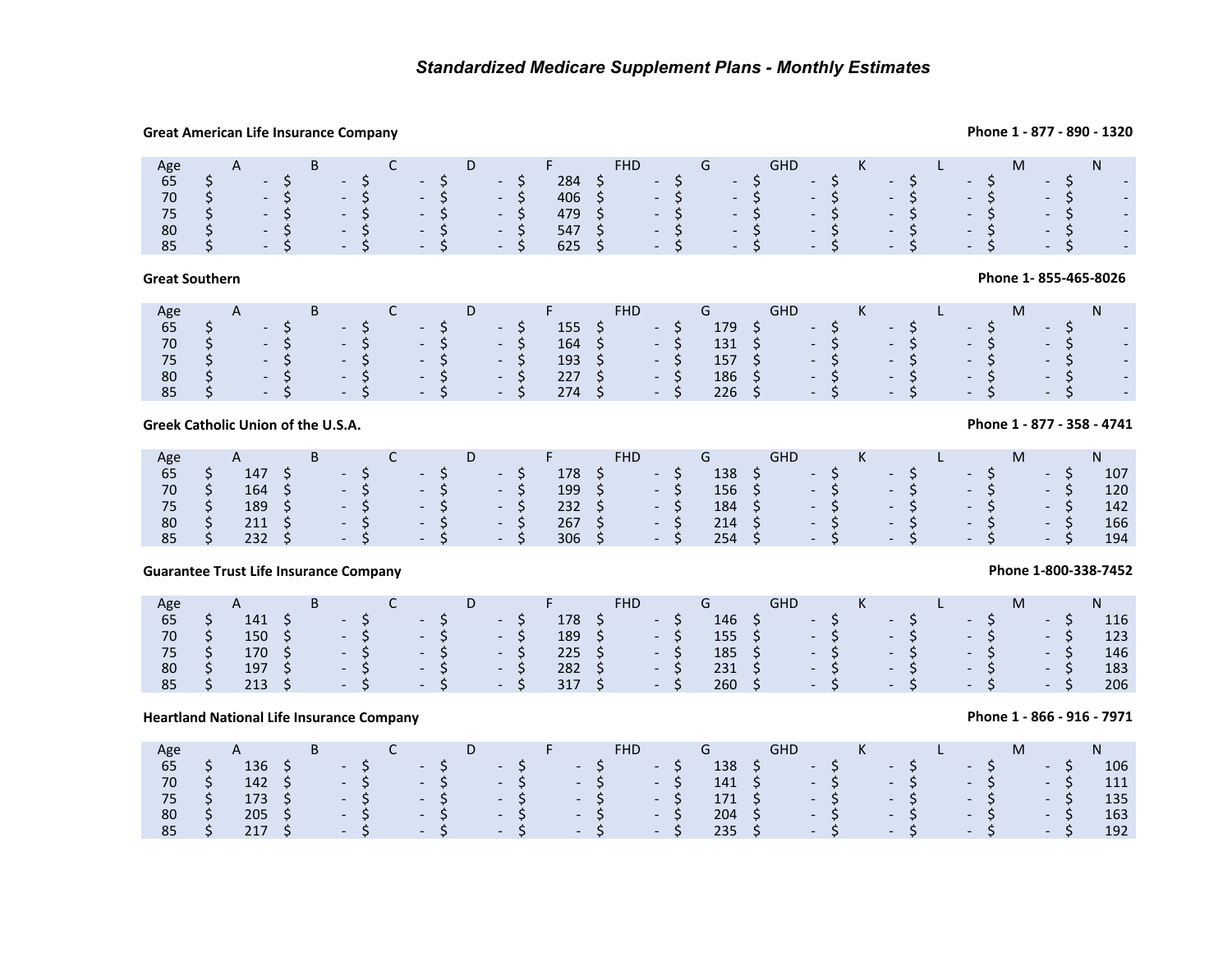## **Highmark (Blue Cross Blue Shield)**

### Age 65A $S = S$ <br>  $S = S$ <br>  $S = S$ <br>  $S = S$ <br>  $S = S$ <br>  $S = S$ <br>  $S = S$ D <sup>F</sup> FHD G GHD <sup>K</sup> <sup>L</sup> <sup>M</sup>N \$ - \$ - \$ - \$ 156 \$ - \$ - \$ 168 \$ - \$ - \$ - \$ - \$ - <sup>70</sup> \$ - \$ - \$ - \$ 121 \$ - \$ - \$ 130 \$ - \$ - \$ - \$ - \$ - <sup>75</sup>75 \$ -\$ -\$ -\$ 165 \$ -\$ -\$ 176 \$ -\$ -\$ -\$ -\$ -<br>80 \$ -\$ -\$ -\$ 191 \$ -\$ -\$ 204 \$ -\$ -\$ -\$ -\$ -\$ \$ - \$ - \$ - \$ 191 \$ - \$ - \$ 204 \$ - \$ - \$ - \$ - \$ - <sup>85</sup>\$ - \$ - \$ - \$ 234 \$ - \$ - \$ 250 \$ - \$ - \$ - \$ - \$ -

## **Humana Insurance Company**

| Age |   |     | ப   | ֊   | ◡                        |     | <b>FHD</b> |                          | GHD |                          |     |     | IVI |                          |     |
|-----|---|-----|-----|-----|--------------------------|-----|------------|--------------------------|-----|--------------------------|-----|-----|-----|--------------------------|-----|
| 65  |   | 227 | 234 | 312 |                          | 314 | 48         | $\overline{\phantom{0}}$ |     | $\overline{\phantom{0}}$ | 150 | 179 |     | $\overline{\phantom{0}}$ | 227 |
| 70  |   | 274 | 285 | 375 | $\overline{\phantom{0}}$ | 378 | 59         | $\overline{\phantom{0}}$ |     | $\overline{\phantom{0}}$ | 180 | 218 |     | $\overline{\phantom{0}}$ | 274 |
| 75  |   | 331 | 289 | 433 | $\overline{\phantom{0}}$ | 436 | 71         | $\overline{\phantom{0}}$ |     | $\overline{\phantom{0}}$ | 216 | 265 |     | $\overline{\phantom{0}}$ | 331 |
| 80  | ັ | 390 | 342 | 479 |                          | 482 | 84         | $\overline{\phantom{0}}$ |     | $\overline{\phantom{0}}$ | 254 | 314 |     | $-$                      | 389 |
| 85  |   | 450 | 397 | 513 | $\overline{\phantom{0}}$ | 517 | 98         | $\overline{\phantom{0}}$ |     | $\overline{\phantom{0}}$ | 293 | 364 |     | $\sim$                   | 449 |
|     |   |     |     |     |                          |     |            |                          |     |                          |     |     |     |                          |     |

## **Liberty Bankers Life**

|                                       |                        | Highmark (Blue Cross Blue Shield)               |                                             |                                                                                                         |                                     |                                                                                                                   |                            |                                                                                       |                                      |                                       |                            |                                                                                                                             |                                                                 |                                                           |                                                                       |            |                                                                        |                                                                                           |                                      |                                                                           |                                 |                                                                           |   |                                                         |                                         | Phone 1 - 888 - 644 - 2583           |
|---------------------------------------|------------------------|-------------------------------------------------|---------------------------------------------|---------------------------------------------------------------------------------------------------------|-------------------------------------|-------------------------------------------------------------------------------------------------------------------|----------------------------|---------------------------------------------------------------------------------------|--------------------------------------|---------------------------------------|----------------------------|-----------------------------------------------------------------------------------------------------------------------------|-----------------------------------------------------------------|-----------------------------------------------------------|-----------------------------------------------------------------------|------------|------------------------------------------------------------------------|-------------------------------------------------------------------------------------------|--------------------------------------|---------------------------------------------------------------------------|---------------------------------|---------------------------------------------------------------------------|---|---------------------------------------------------------|-----------------------------------------|--------------------------------------|
| Age<br>65<br>70<br>75<br>80<br>85     | やややや<br>\$             | A<br>$\sim$<br>$\sim$                           | \$<br>\$<br>\$                              | B<br>$\overline{\phantom{a}}$<br>$\sim$<br>$\sim$                                                       | \$<br>\$<br>\$<br>\$                | $\mathsf{C}$<br>$\overline{\phantom{a}}$<br>$\overline{\phantom{a}}$<br>$\overline{\phantom{a}}$                  | \$<br>\$<br>\$<br>\$       | D<br>156<br>121<br>165<br>191<br>234                                                  | \$<br>\$<br>\$<br>\$<br>\$           | F                                     | \$<br>\$<br>\$<br>\$<br>Ś  | <b>FHD</b><br>$\overline{\phantom{a}}$<br>$\overline{\phantom{a}}$<br>$\overline{\phantom{a}}$<br>$\mathbb{L}^{\mathbb{Z}}$ | \$<br>\$<br>\$<br>\$<br>$\mathsf{\dot{S}}$                      | G<br>168<br>130<br>176<br>204<br>250                      | \$<br>\$<br>\$<br>\$<br>\$                                            | <b>GHD</b> | $\blacksquare$<br>$\overline{\phantom{a}}$<br>$\overline{a}$           | $\begin{array}{c}\n\zeta \\ \zeta\n\end{array}$<br>\$<br>\$<br>\$                         | K<br>$\overline{a}$                  | $5$<br>$5$<br>\$<br>\$<br>\$                                              | L                               | $\begin{array}{c} \texttt{S} \\ \texttt{S} \end{array}$<br>\$<br>\$<br>\$ | M |                                                         | \$<br>$\overline{\xi}$<br>\$<br>\$<br>Ś | N                                    |
|                                       |                        | <b>Humana Insurance Company</b>                 |                                             |                                                                                                         |                                     |                                                                                                                   |                            |                                                                                       |                                      |                                       |                            |                                                                                                                             |                                                                 |                                                           |                                                                       |            |                                                                        |                                                                                           |                                      |                                                                           |                                 |                                                                           |   |                                                         |                                         | Phone 1 - 855 - 499 - 0525           |
| Age<br>65<br>$70\,$<br>75<br>80<br>85 | やややや<br>\$             | $\mathsf{A}$<br>227<br>274<br>331<br>390<br>450 | \$<br>\$<br>\$<br>\$<br>Ś.                  | B<br>234<br>285<br>289<br>342<br>397                                                                    | \$<br>\$<br>\$<br>\$<br>Ś.          | $\mathsf{C}$<br>312<br>375<br>433<br>479<br>513                                                                   | \$<br>\$<br>\$<br>\$<br>Ś. | D<br>$\overline{\phantom{a}}$<br>$\Box$<br>$\mathbb{Z}^+$                             | \$<br>\$<br>\$<br>\$<br>ς            | F.<br>314<br>378<br>436<br>482<br>517 | \$<br>\$<br>\$<br>\$<br>Ŝ. | <b>FHD</b><br>48<br>59<br>$71\,$<br>84<br>98                                                                                | \$<br>\$<br>\$<br>\$<br>Ś.                                      | G<br>$\overline{\phantom{a}}$<br>$\Box$<br>$\mathbb{Z}^+$ | \$<br>\$<br>$\dot{\boldsymbol{\varsigma}}$<br>$\dot{\varsigma}$<br>Ś. | <b>GHD</b> | $\blacksquare$<br>÷,<br>$\mathbb{R}^2$                                 | \$<br>$\begin{array}{c} \texttt{S} \\ \texttt{S} \end{array}$<br>\$<br>$\mathsf{\hat{S}}$ | K<br>150<br>180<br>216<br>254<br>293 | \$<br>$\dot{\boldsymbol{\varsigma}}$<br>\$<br>\$<br>\$                    | 179<br>218<br>265<br>314<br>364 | \$<br>\$<br>\$<br>\$<br>\$                                                | M | $\blacksquare$<br>$\Box$<br>$\mathbb{Z}^{\mathbb{Z}^2}$ | \$<br>\$<br>$\zeta$<br>$\ddot{\xi}$     | N<br>227<br>274<br>331<br>389<br>449 |
|                                       |                        | iberty Bankers Life                             |                                             |                                                                                                         |                                     |                                                                                                                   |                            |                                                                                       |                                      |                                       |                            |                                                                                                                             |                                                                 |                                                           |                                                                       |            |                                                                        |                                                                                           |                                      |                                                                           |                                 |                                                                           |   |                                                         |                                         | Phone 1 - 844-770-2400               |
| Age<br>65<br>70<br>75<br>80<br>85     | さかか<br>Ś.              | A<br>180<br>187 \$<br>215<br>242<br>271         | \$<br>\$<br>\$<br>Ś                         | B<br>$\overline{\phantom{a}}$<br>$\blacksquare$<br>$\overline{\phantom{a}}$<br>$\overline{\phantom{a}}$ | \$<br>\$<br>\$<br>\$<br>Ś.          | C<br>$\overline{\phantom{a}}$<br>$\overline{\phantom{a}}$<br>$\overline{\phantom{a}}$<br>$\overline{\phantom{a}}$ | \$<br>\$<br>\$<br>Ś.       | D<br>$\overline{\phantom{a}}$<br>$\overline{\phantom{a}}$<br>$\overline{\phantom{a}}$ | \$<br>\$<br>\$<br>\$<br>$\zeta$      | F.<br>224<br>232<br>270<br>313<br>367 | \$<br>\$<br>\$<br>\$<br>Ŝ. | <b>FHD</b><br>$\overline{\phantom{a}}$<br>$\overline{\phantom{a}}$<br>$\overline{\phantom{a}}$<br>$\mathbb{L}^2$            | \$<br>\$<br>\$<br>\$<br>$\mathsf{\dot{S}}$                      | G<br>182<br>189<br>223<br>261<br>308                      | \$<br>$\ddot{\phi}$<br>\$<br>\$<br>$\zeta$                            | <b>GHD</b> | $\overline{\phantom{a}}$<br>$\blacksquare$<br>$\overline{\phantom{a}}$ | $\begin{array}{c} 5 \\ 5 \end{array}$<br>\$<br>\$<br>\$                                   | K<br>$\overline{\phantom{a}}$        | \$<br>$\ddot{\varsigma}$<br>\$<br>\$<br>\$                                | L                               | \$<br>\$<br>\$<br>\$<br>Ś                                                 | M | $-5$<br>$\blacksquare$                                  | \$<br>\$<br>$\zeta$<br>Ś.               | N<br>144<br>150<br>177<br>209<br>250 |
|                                       |                        | iberty National Life Insurance Company          |                                             |                                                                                                         |                                     |                                                                                                                   |                            |                                                                                       |                                      |                                       |                            |                                                                                                                             |                                                                 |                                                           |                                                                       |            |                                                                        |                                                                                           |                                      |                                                                           |                                 |                                                                           |   |                                                         |                                         | Phone 1 - 800 - 333 - 0637           |
| Age<br>65<br>70<br>75<br>80<br>85     | \$<br>\$\$<br>\$<br>\$ | A<br>146<br>173<br>191<br>192<br>192            | \$<br>\$<br>$\ddot{\bm{\zeta}}$<br>\$<br>\$ | B<br>207<br>260<br>288<br>294<br>294                                                                    | \$<br>\$<br>$\dot{\xi}$<br>\$<br>\$ | C<br>$\overline{\phantom{a}}$<br>$\overline{\phantom{a}}$<br>$\sim$                                               | \$<br>\$<br>\$             | D<br>$\overline{\phantom{a}}$<br>$\overline{\phantom{a}}$                             | \$<br>\$<br>\$<br>\$<br>$\mathsf{S}$ | F.<br>236<br>299<br>342<br>382<br>382 | \$<br>\$<br>\$<br>\$<br>Ŝ. | <b>FHD</b><br>38<br>51<br>64<br>84<br>84                                                                                    | \$<br>$\ddot{\varsigma}$<br>$\overline{\mathsf{S}}$<br>\$<br>\$ | G<br>$\overline{\phantom{a}}$                             | \$<br>\$<br>$\ddot{\varsigma}$<br>\$<br>\$                            | <b>GHD</b> | $\overline{\phantom{a}}$<br>$\overline{\phantom{a}}$<br>$\frac{1}{2}$  | やみ<br>\$<br>\$                                                                            | K                                    | \$\$\$<br>\$<br>\$                                                        | L<br>$\overline{\phantom{a}}$   | \$\$\$<br>\$<br>Ś                                                         | M | $\overline{\phantom{a}}$<br>$-5$                        | \$<br>$\zeta$<br>\$<br>\$               | N<br>181<br>235<br>273<br>311<br>311 |
|                                       |                        | incoln Heritage Life Insurance Company          |                                             |                                                                                                         |                                     |                                                                                                                   |                            |                                                                                       |                                      |                                       |                            |                                                                                                                             |                                                                 |                                                           |                                                                       |            |                                                                        |                                                                                           |                                      |                                                                           |                                 |                                                                           |   |                                                         |                                         | Phone 1-800 - 438 - 7180             |
| Age<br>65<br>70<br>75<br>80<br>85     | やややや<br>\$             | A<br>225<br>253<br>294<br>348<br>368            | \$<br>\$<br>\$<br>\$<br>\$                  | B<br>280<br>317<br>374<br>417<br>446                                                                    | \$<br>\$<br>\$<br>\$<br>\$          | $\mathsf{C}$<br>332<br>376<br>439<br>487<br>521                                                                   | \$<br>\$<br>\$<br>\$<br>\$ | D<br>289<br>329<br>388<br>434<br>466                                                  | \$<br>\$<br>\$<br>\$<br>\$           | F<br>346<br>388<br>453<br>502<br>536  | \$<br>\$<br>\$<br>\$<br>\$ | <b>FHD</b>                                                                                                                  | $\begin{array}{c} 5 \\ 5 \end{array}$<br>\$<br>\$<br>\$         | G                                                         | \$\$<br>\$<br>\$<br>\$                                                | <b>GHD</b> |                                                                        | \$\$<br>\$<br>\$<br>\$                                                                    | К                                    | $\begin{array}{c} \texttt{S} \\ \texttt{S} \end{array}$<br>\$<br>\$<br>\$ | L                               | $\begin{array}{c} \texttt{S} \\ \texttt{S} \end{array}$<br>\$<br>\$<br>\$ | M |                                                         | \$\$<br>\$<br>\$<br>\$                  | N<br>$\mathcal{L}^{\pm}$             |
|                                       |                        |                                                 |                                             |                                                                                                         |                                     |                                                                                                                   |                            |                                                                                       |                                      |                                       |                            |                                                                                                                             |                                                                 |                                                           |                                                                       |            |                                                                        |                                                                                           |                                      |                                                                           |                                 |                                                                           |   |                                                         |                                         |                                      |

## **Liberty National Life Insurance Company**

| Age |     | D   |                                                                                                                                                                                                                                      | υ                        |     | <b>FHD</b> |            |                |       |        |                      |        | M              |     |
|-----|-----|-----|--------------------------------------------------------------------------------------------------------------------------------------------------------------------------------------------------------------------------------------|--------------------------|-----|------------|------------|----------------|-------|--------|----------------------|--------|----------------|-----|
| 65  | 146 | 207 | <b>Contract Contract Street</b>                                                                                                                                                                                                      | ---                      | 236 | 38         |            | $\sim$ $ \sim$ |       | $\sim$ | $\sim$               | $\sim$ | <b>Service</b> | 181 |
| 70  | 173 | 260 | <u>the contract of the contract of the contract of the contract of the contract of the contract of the contract of the contract of the contract of the contract of the contract of the contract of the contract of the contract </u> | $\sim$ $\sim$            | 299 |            | $51 \quad$ |                | $-S$  | $-S$   | $-57$                | $-S$   | $-5$           | 235 |
| 75  | 191 | 288 | $\sim$ $\sim$ $\sim$                                                                                                                                                                                                                 | <b>Contract Contract</b> | 342 | 64         |            |                | $-5$  | $-S$   | $-S$                 | $- S$  | $-S$           | 273 |
| 80  | 192 | 294 | $\sim$ $\sim$ $\sim$                                                                                                                                                                                                                 | $\sim$ 100 $\mu$         | 382 | 84         |            |                | $- S$ | $-S$   | $\sim$               | $-S$   | $-5$           | 311 |
| 85  | 192 | 294 | $\sim$ $\sim$ $\sim$                                                                                                                                                                                                                 | $-5$                     | 382 | 84         |            |                | $-5$  | $-S$   | $\sim$ $\sim$ $\sim$ | $- S$  | $-5$           | 311 |

## **Lincoln Heritage Life Insurance Company**

| Age | $\mathsf{H}$ |     |     | D   |     | FHD |                          |  |                          |  |                          |  |                          |  |                          | м |                          |  |                          |
|-----|--------------|-----|-----|-----|-----|-----|--------------------------|--|--------------------------|--|--------------------------|--|--------------------------|--|--------------------------|---|--------------------------|--|--------------------------|
| 65  | 225          | 280 | 332 | 289 | 346 |     | $\sim$                   |  | $\overline{\phantom{a}}$ |  | $\overline{\phantom{0}}$ |  | $\overline{\phantom{0}}$ |  | $\overline{\phantom{0}}$ |   | $\overline{\phantom{0}}$ |  | $\overline{\phantom{a}}$ |
| 70  | 253          | 317 | 376 | 329 | 388 |     | $\overline{\phantom{0}}$ |  | $\overline{\phantom{a}}$ |  | $\overline{\phantom{a}}$ |  | $\overline{\phantom{0}}$ |  | $\overline{\phantom{0}}$ |   | $\overline{\phantom{0}}$ |  | $\overline{\phantom{a}}$ |
|     | 294          | 374 | 439 | 388 | 453 |     | $\overline{\phantom{0}}$ |  | $\overline{\phantom{0}}$ |  | $\overline{\phantom{0}}$ |  | $\overline{\phantom{0}}$ |  | $\overline{\phantom{0}}$ |   | $\overline{\phantom{0}}$ |  | $\overline{\phantom{a}}$ |
| 80  | 348          | 417 | 487 | 434 | 502 |     | $\overline{\phantom{0}}$ |  | $\overline{\phantom{0}}$ |  | $\overline{\phantom{0}}$ |  | $\overline{\phantom{0}}$ |  | $\overline{\phantom{0}}$ |   | $\overline{\phantom{0}}$ |  | $\overline{\phantom{a}}$ |
| 85  | 368          | 446 | 521 | 466 | 536 |     | $\overline{\phantom{0}}$ |  | $\overline{\phantom{0}}$ |  | $\overline{\phantom{0}}$ |  | $\overline{\phantom{0}}$ |  | $\overline{\phantom{0}}$ |   | $\overline{\phantom{0}}$ |  | $\overline{\phantom{0}}$ |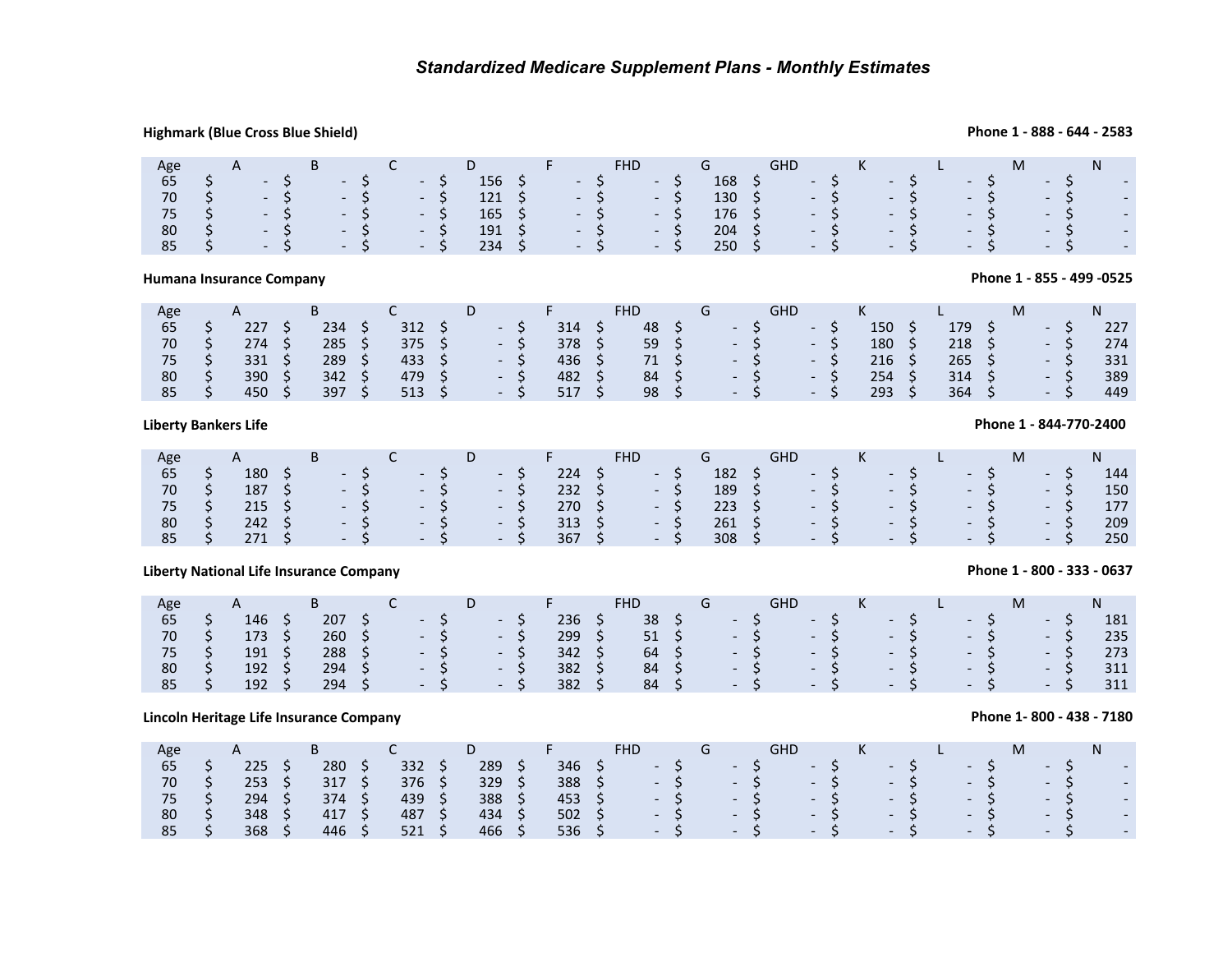## **Loyal Christian Benefit Association**

## **Phone 1 - 877 -358 - 4051**

**Phone 1 - 866 - 440 - 4047**

| Age | A                                                                                                                           | $\mathbf{B}$ | $\overline{C}$ |                                                                | D F | FHD.                           | G and the second second second second second second second second second second second second second second se | GHD K L                                                                          |  |  |  | M    |        |     |
|-----|-----------------------------------------------------------------------------------------------------------------------------|--------------|----------------|----------------------------------------------------------------|-----|--------------------------------|----------------------------------------------------------------------------------------------------------------|----------------------------------------------------------------------------------|--|--|--|------|--------|-----|
| 65  | $134 \quad S$                                                                                                               |              |                |                                                                |     | $191 \quad \xi \qquad - \xi$   |                                                                                                                | $132 \quad \zeta \qquad - \zeta \qquad - \zeta$                                  |  |  |  | $-5$ | $- S/$ | 107 |
| 70  |                                                                                                                             |              |                | $148 \quad \zeta \qquad - \zeta \qquad - \zeta \qquad - \zeta$ |     |                                |                                                                                                                | $146 \quad \zeta \qquad - \quad \zeta \qquad - \quad \zeta \qquad - \quad \zeta$ |  |  |  |      | $-5$   | 118 |
|     |                                                                                                                             |              |                |                                                                |     |                                |                                                                                                                | $175$ \$ $-$ \$ $-$ \$ $-$ \$ $-$ \$                                             |  |  |  |      |        | 141 |
|     | $80 \quad \text{S} \quad 202 \quad \text{S} \quad - \quad \text{S} \quad - \quad \text{S} \quad - \quad \text{S}$           |              |                |                                                                |     | $288 \quad 5 \qquad -5$        |                                                                                                                | - 199 \$ - \$ - \$ - \$                                                          |  |  |  |      | $-5$   | 161 |
|     | $85 \quad \textsf{S} \quad 225 \quad \textsf{S} \quad - \quad \textsf{S} \quad - \quad \textsf{S} \quad - \quad \textsf{S}$ |              |                |                                                                |     | $321 \quad 5 \quad -5 \quad 7$ |                                                                                                                | $222 \quad \zeta \qquad - \quad \zeta \qquad - \quad \zeta \qquad - \quad \zeta$ |  |  |  |      |        | 180 |

## **Lumico Life Insurance Company**

### Age 65A $\begin{array}{cccc} & & & B & & C \\ 132 & \zeta & & - & \zeta \\ 140 & \zeta & & - & \zeta \\ 162 & \zeta & & - & \zeta \end{array}$ D $5$  Times FHD<br>  $5$  167 S<br>  $5$  183 S G<br>  $134$  \$<br>  $143$  \$<br>  $165$  \$<br>  $191$  \$ GHD <sup>K</sup> <sup>L</sup> <sup>M</sup>N $5$  \$  $132$  \$ - \$  $-$  \$  $-$  \$  $167$  \$  $-$  \$  $134$  \$  $-$  \$  $-$  \$  $-$  \$  $-$  \$  $-$  \$  $104$ 70 \$ 140 \$ - \$ - \$ - \$ 183 \$ - \$ 143 \$ - \$ - \$ - \$ - \$ 113 75 $5$   $5$   $162$   $5$   $5$   $5$   $5$   $212$   $5$   $5$   $165$   $5$   $5$   $5$   $5$   $5$   $5$   $131$ 80 \$ 188 \$ - \$ - \$ - \$ 246 \$ - \$ 191 \$ - \$ - \$ - \$ - \$ 152 85\$ 218 \$ - \$ - \$ - \$ 285 \$ - \$ 222 \$ - \$ - \$ - \$ - \$ 176

## **Medico Corp. Insurance Company**

| Age   | A              | <b>B</b> |       |                                    | D                 |       |                | FHD.       | and the Group of Group of the State of the State of the State of the State of the State of the State of the St | <b>GHD</b>                       | $\mathsf{K}$ and $\mathsf{K}$ | <u> Tanzania (m. 1888)</u> |                 |       |     |
|-------|----------------|----------|-------|------------------------------------|-------------------|-------|----------------|------------|----------------------------------------------------------------------------------------------------------------|----------------------------------|-------------------------------|----------------------------|-----------------|-------|-----|
| 65    | $132 \quad$ \$ |          | $-S$  | $\sim$ $\sim$ $\sim$ $\sim$        |                   | $- S$ | 279            | 55S        |                                                                                                                | $182 \quad 5$                    | $-5$                          | $-5$                       | $-5$            | $- S$ | 134 |
| 70    | $139 \quad 5$  |          |       | $-5$ $-5$                          |                   | $-5$  | $294 \quad$ \$ | $58 \quad$ |                                                                                                                | $193 \quad \zeta \qquad - \zeta$ |                               | $-5$                       | $-5$            | $-S$  | 141 |
| 75 \$ | $167 \quad$ \$ |          |       | $-S$ - S -                         |                   | $- S$ | $352 \quad 5$  | 69 \$      | $233 \quad S$                                                                                                  |                                  | $-5$                          | $\sim$ S $\sim$            | $\sim$ S $\sim$ | $- S$ | 171 |
| 80    | $196 \quad$ \$ |          | $-S$  | $\sim$ $\sim$ $\sim$ $\sim$ $\sim$ |                   | $-S$  | 413 S          | 81 S       | 276S                                                                                                           |                                  | $-5$                          | $-5$                       | $-5$            | $-S$  | 203 |
| 85    | 227S           |          | $- S$ | $-5$                               | $\sim$ - S $\sim$ |       | 479            | $94 \quad$ | $322 \quad 5$                                                                                                  |                                  | $-5$                          | $-5$ $/$                   | $- S$           | $-S$  | 236 |

## **Medico Insurance Company**

| Age | $\mathbf{\mathsf{m}}$ |  | ֊ |               | ◡   |     | FHD |     | $\sim$<br>unv |  |                          |                          |               |        |     |
|-----|-----------------------|--|---|---------------|-----|-----|-----|-----|---------------|--|--------------------------|--------------------------|---------------|--------|-----|
| 65  | 145                   |  |   | $-$           | 408 | 164 | 49  | 135 | 47            |  | $\overline{\phantom{0}}$ | $\overline{\phantom{0}}$ |               | $\sim$ | 105 |
| 70  | 149                   |  |   | $\sim$        | 470 | 168 | 50  | 140 | 48            |  | $-$                      |                          | $-5$          | $ -$   | 109 |
|     | 172                   |  |   | .             | 554 | 196 | 59  | 166 | 56            |  | $-5$                     |                          | $\sim$ 5      | $\sim$ | 133 |
| 80  | 209                   |  |   | $\sim$        | 644 | 244 | 73  | 209 | 70            |  | $\sim$ $\sim$            |                          | $-5$          | $-$    | 169 |
| 85  | 259                   |  |   | $\sim$ $\sim$ | 706 | 315 | 94  | 274 | 90            |  | $-5$                     |                          | $\sim$ $\sim$ | $\sim$ | 228 |
|     |                       |  |   |               |     |     |     |     |               |  |                          |                          |               |        |     |

## **Mutual of Omaha Insurance Company**

|     | <b>Mutual of Omaha Insurance Company</b> |   |                          |     |     |     |     |                          |     |     |                          |                          |  |                          |   |                          | Phone 1 - 800 - 667-2937 |                          |
|-----|------------------------------------------|---|--------------------------|-----|-----|-----|-----|--------------------------|-----|-----|--------------------------|--------------------------|--|--------------------------|---|--------------------------|--------------------------|--------------------------|
| Age | $\mathsf{A}$                             | В |                          |     | D   |     | FHD |                          | G   | GHD |                          |                          |  |                          | M |                          | Ν                        |                          |
| 65  | 121                                      |   | $\overline{\phantom{0}}$ | 296 | 250 | 278 |     | $\overline{\phantom{0}}$ | 235 |     | $\overline{\phantom{0}}$ | $\overline{\phantom{0}}$ |  | $\overline{\phantom{0}}$ |   | $\overline{\phantom{0}}$ |                          | $\overline{\phantom{0}}$ |
| 70  | 143                                      |   | $\overline{\phantom{0}}$ | 351 | 297 | 329 |     | $\overline{\phantom{0}}$ | 281 |     | $\overline{\phantom{a}}$ | $\overline{\phantom{0}}$ |  | $\overline{\phantom{0}}$ |   | $\overline{\phantom{0}}$ |                          | $\overline{\phantom{0}}$ |
| 75  | 167                                      |   | $\overline{\phantom{0}}$ | 408 | 345 | 383 |     | $\overline{\phantom{0}}$ | 342 |     | $\overline{\phantom{0}}$ | $\overline{\phantom{0}}$ |  | $\overline{\phantom{0}}$ |   | $\overline{\phantom{0}}$ |                          | $\overline{\phantom{0}}$ |
| 80  | 192                                      |   | $\overline{\phantom{0}}$ | 470 | 398 | 441 |     | $\overline{\phantom{0}}$ | 405 |     | $\overline{\phantom{0}}$ | $\overline{\phantom{0}}$ |  | $\overline{\phantom{0}}$ |   | $\overline{\phantom{0}}$ |                          | $\overline{\phantom{0}}$ |
| 85  | 192                                      |   | $\overline{\phantom{0}}$ | 470 | 398 | 441 |     | $\overline{\phantom{0}}$ | 458 |     | $\overline{\phantom{0}}$ | $\overline{\phantom{0}}$ |  | $\overline{\phantom{0}}$ |   | $\overline{\phantom{0}}$ |                          | $\overline{\phantom{0}}$ |
|     |                                          |   |                          |     |     |     |     |                          |     |     |                          |                          |  |                          |   |                          |                          |                          |

## **Phone 1 - 800 - 228 - 6080**

**Phone 1 - 402 - 391 - 6900**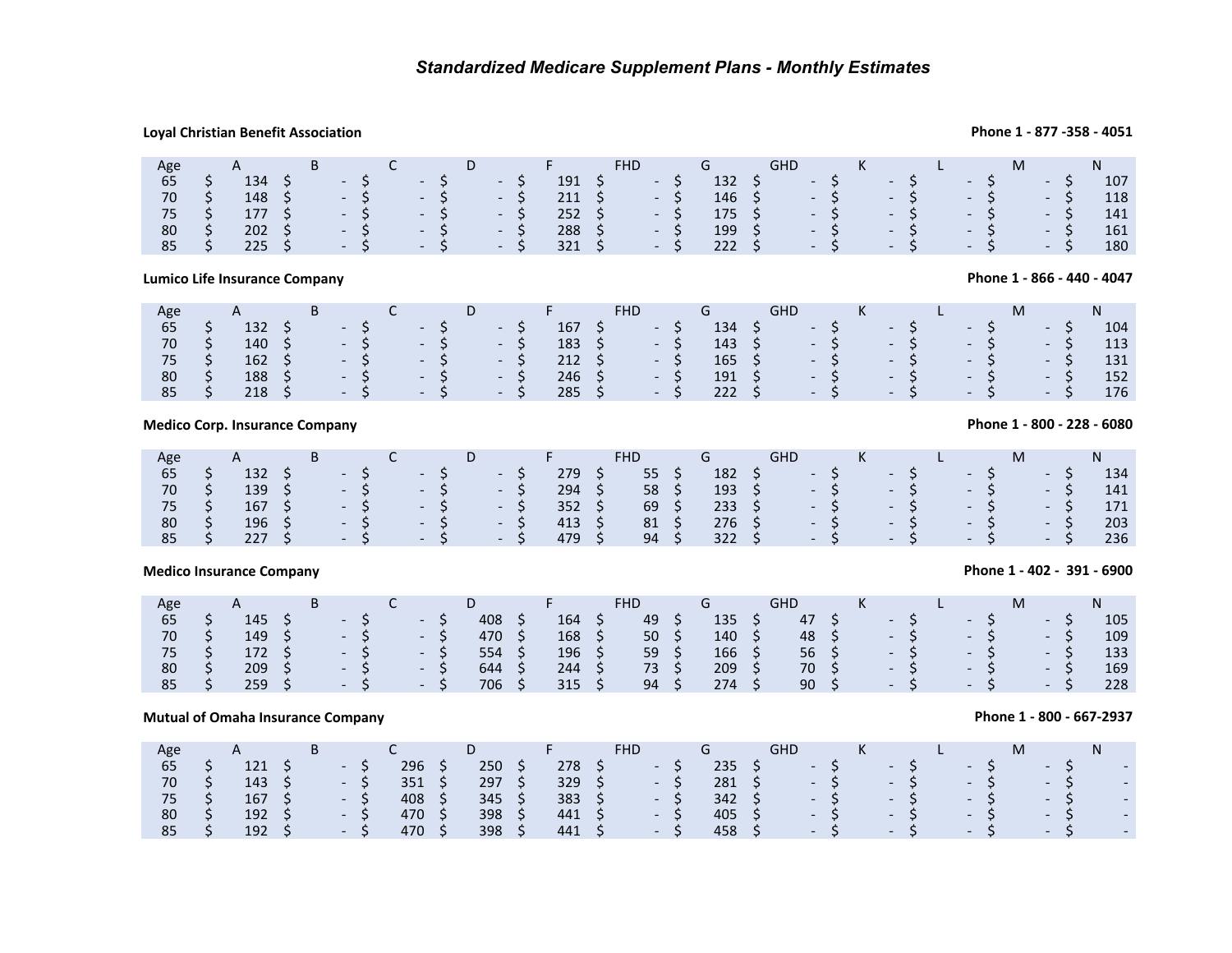## **National Guardian Life**

## **Phone 1 - 800 - 548-2962**

**Phone 1 -866-596-5817**

| Age | A             |               |  | D.             |  | and the property of the property of the property of the property of the property of the property of the property of the property of the property of the property of the property of the property of the property of the proper |    |                                |       |                |                 | <b>GHD</b> |      | K        |      |      | M     |        |     |
|-----|---------------|---------------|--|----------------|--|--------------------------------------------------------------------------------------------------------------------------------------------------------------------------------------------------------------------------------|----|--------------------------------|-------|----------------|-----------------|------------|------|----------|------|------|-------|--------|-----|
| 65  | $182 \quad 5$ |               |  | $-S$ - S - S   |  | 214 S                                                                                                                                                                                                                          |    | <b>Contract Contract</b>       |       | $164 \quad$ \$ |                 |            | $-5$ |          | $-S$ |      | $-S$  | - 5    | 141 |
| 70  |               | $192 \quad 5$ |  | $-S$ - S - S   |  |                                                                                                                                                                                                                                |    | $224 \quad 5 \quad - \quad 51$ |       |                |                 | 174 S      |      | $-5$     |      | $-5$ | $-5$  | $- S/$ | 148 |
| 75  | $226 \div$    |               |  | $-S$ $-S$ $-S$ |  | $267 \quad$ \$                                                                                                                                                                                                                 |    |                                | $- S$ | $210 \pm 5$    |                 |            |      | $-5$ $-$ |      | $-5$ | $- S$ | $-S$   | 180 |
| 80  | $259 \div$    |               |  | $-S$ - S - S   |  | 316 <sub>5</sub>                                                                                                                                                                                                               |    |                                | - 5   | $251 \quad $5$ |                 |            | $-5$ |          |      | $-5$ | $-S$  | $-5$   | 216 |
| 85  | 299S          |               |  | $-S$ - S - S   |  | 380                                                                                                                                                                                                                            | S. |                                | $- S$ | 304            | $\sim$ S $\sim$ |            | $-5$ |          | $-5$ |      | $-S$  | $- S$  | 265 |

## **National Health Insurance Company**

| Age          |              | A                                        | <b>B</b> |               | $\overline{C}$ |  | D <sub>D</sub> |  | <b>Committee Programs</b> | FHD.         | G and the set of the set of the set of the set of the set of the set of the set of the set of the set of the s | GHD K                                                                            |  |  |  | M    |       | $N$ and $N$ |
|--------------|--------------|------------------------------------------|----------|---------------|----------------|--|----------------|--|---------------------------|--------------|----------------------------------------------------------------------------------------------------------------|----------------------------------------------------------------------------------|--|--|--|------|-------|-------------|
| 65           |              | 136S                                     |          | $S = S - S$   |                |  |                |  | 176 \$                    | 55S          |                                                                                                                | $142 \quad \zeta \qquad - \zeta \qquad - \zeta$                                  |  |  |  | $-5$ | $- S$ | 118         |
| 70 \$        |              | $149 \quad$ \$                           |          | $-5 - 5 - 5$  |                |  |                |  | $194 \quad$ \$            | $60 \div$    |                                                                                                                | $156 \quad \zeta \qquad - \quad \zeta \qquad - \quad \zeta \qquad - \quad \zeta$ |  |  |  |      |       | 129         |
| 75 \$        |              | 173 \$                                   |          | $-5 - 5$ $-5$ |                |  |                |  | $224 \quad S$             | 69 \$        |                                                                                                                | $181 \quad \zeta \qquad - \zeta \qquad - \zeta \qquad - \zeta \qquad - \zeta$    |  |  |  |      |       | 149         |
| 80           | $\mathsf{S}$ |                                          |          |               |                |  |                |  | $260 \pm 5$               | $80 \quad 5$ |                                                                                                                | $209 \quad \zeta \qquad - \quad \zeta \qquad - \quad \zeta \qquad - \quad \zeta$ |  |  |  |      |       | 173         |
| $85 \quad 5$ |              | $231 \quad 5 \quad -5 \quad -5 \quad -5$ |          |               |                |  |                |  | $300 \quad$ \$            | $93 \quad$   |                                                                                                                | $241 \quad \zeta \qquad - \zeta \qquad - \zeta \qquad - \zeta \qquad - \zeta$    |  |  |  |      |       | 200         |

## **Nationwide Life Insurance Company**

| Age |     |     |  |                               |                      |                |     |       |                             |               |                  |               |      |               |               | M      |                          | N |                          |
|-----|-----|-----|--|-------------------------------|----------------------|----------------|-----|-------|-----------------------------|---------------|------------------|---------------|------|---------------|---------------|--------|--------------------------|---|--------------------------|
| 65  | 227 | 310 |  | $-S$                          | $-5$                 | 468            |     | $-5$  |                             | $\sim$ $\sim$ |                  | $\sim$ $\sim$ |      | $\sim$ $\sim$ | $\sim$ $\sim$ |        | $-5$                     |   | $\overline{\phantom{a}}$ |
| 70  | 244 | 341 |  | $-S$                          | $-5$                 | $508 \quad$ \$ |     |       | $-5$                        |               | $-S$ $-$         | $-5$          |      | $-S$          |               | $-57$  | $-5$                     |   | $\overline{\phantom{a}}$ |
| 75  | 255 | 364 |  | $\sim$ - S $\sim$             | $-5$                 | 539            | - 5 |       |                             |               | $-S$ -S -S -S -S |               |      |               |               | $   -$ | - 5                      |   | г.                       |
| 80  | 262 | 380 |  | $- S$                         | $\sim$ $\sim$ $\sim$ | 559            |     | $- S$ |                             | - 5           |                  | - 5           |      | - 5           |               | - 5    | $-51$                    |   |                          |
| 85  | 276 | 403 |  | $\overline{S}$ $\overline{S}$ | $-5$                 | 590            |     | $-5$  | $\sim$ $\sim$ $\sim$ $\sim$ |               |                  | - 5           | $-5$ |               |               | $-5$   | <b>Contract Contract</b> |   | г.                       |

## **Omaha Insurance Company**

## **Phone 1 - 800 - 228 - 7104**

| Age              | A                | B a |              | $\mathsf{C}$ |  | D <sub>D</sub>                            |  | and the property of the property of the property of the property of the property of the property of the proper |    | <b>FHD</b>      | G a            | GHD           | K                        |      |       |       |      | N   |
|------------------|------------------|-----|--------------|--------------|--|-------------------------------------------|--|----------------------------------------------------------------------------------------------------------------|----|-----------------|----------------|---------------|--------------------------|------|-------|-------|------|-----|
| 65               | 179 <sup>°</sup> |     | $-5$ $-5$    |              |  | $\sim$ $\sim$ $\sim$ $\sim$ $\sim$ $\sim$ |  | 273S                                                                                                           |    | 62 <sup>5</sup> | $190 \quad$ \$ | $-5$          |                          | $-5$ |       | $-5$  | $-S$ | 133 |
| 70               |                  |     |              |              |  |                                           |  | $305 \quad$ \$                                                                                                 |    | 70 \$           |                | $213 \quad 5$ | $\sim$ S $\sim$ S $\sim$ |      |       | $-5$  | $-S$ | 148 |
| $75 \frac{1}{2}$ | $240 \quad 5$    |     | $-5 - 5 - 5$ |              |  |                                           |  | $366 \quad$ \$                                                                                                 |    | $83 \quad 5$    | $255 \quad $$  |               | $-5$                     |      | $-5$  | $- S$ | $-S$ | 178 |
| 80               | $282 \div$       |     | $-S$ - S - S |              |  |                                           |  | 429                                                                                                            | S. | 98              | $299 \div$     |               | $\sim$ 5 $\sim$          |      | $- S$ | $-5$  | $-S$ | 209 |
| 85               | $316 \quad 5$    |     | $-5 - 5 - 5$ |              |  |                                           |  | 482                                                                                                            |    | 110             | $335 \quad 5$  |               | $-5$ $-5$                |      |       | $- S$ | $-S$ | 234 |

## **Phone 1 - 877 - 669 - 6877**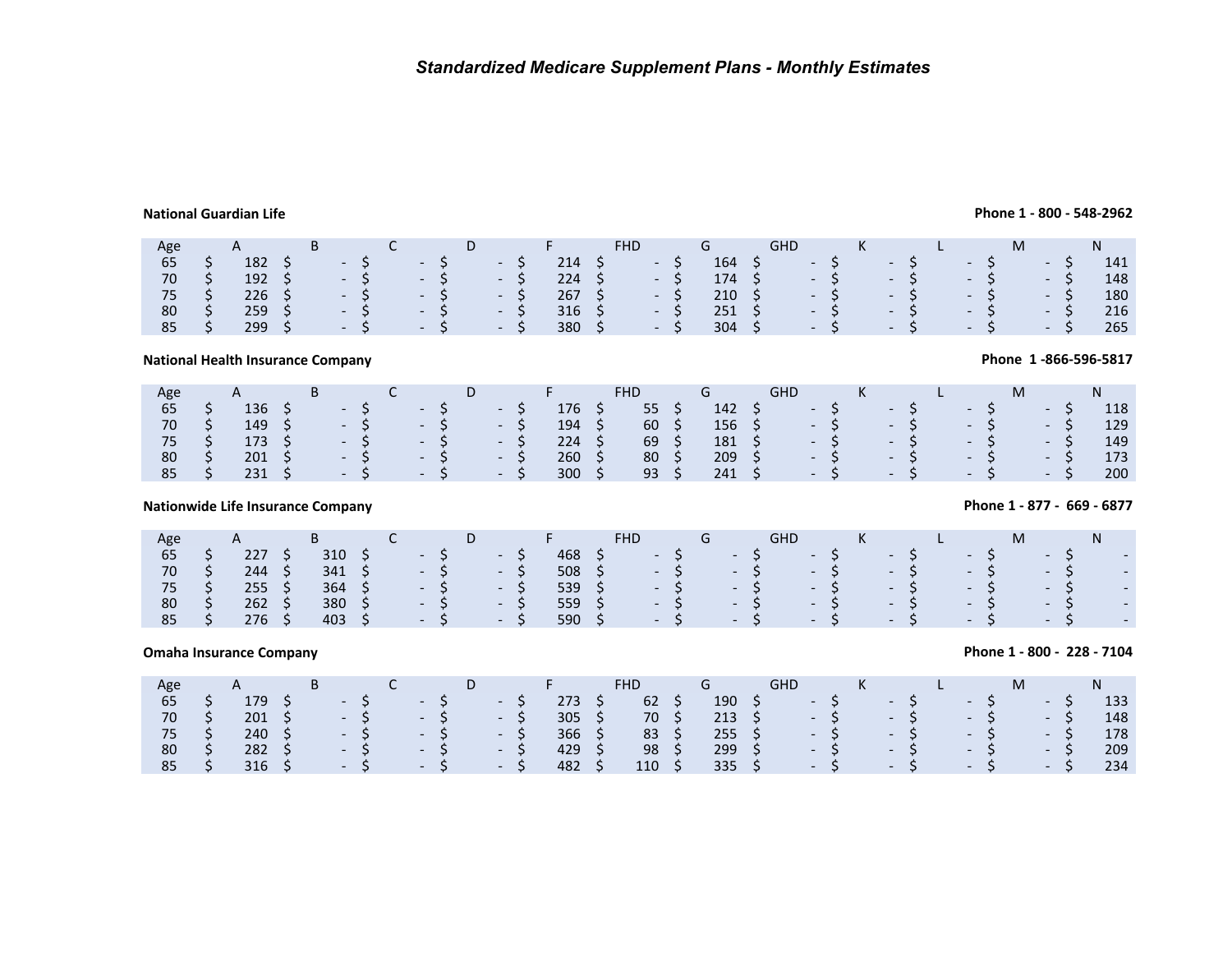## **Oxford Life Insurance Company**

**Phone 1 - 602-263-6666**

| Age |                |     |                          |                | υ |            |     |                      |               |                          |               | <b>GHD</b>               |       |        |               |               |        |
|-----|----------------|-----|--------------------------|----------------|---|------------|-----|----------------------|---------------|--------------------------|---------------|--------------------------|-------|--------|---------------|---------------|--------|
| 65  | 104            | 134 | ್ರ                       | 161            |   | $\sim$ $-$ | 167 | $\sim$ $\sim$        |               | $\overline{\phantom{a}}$ |               | $\overline{\phantom{0}}$ |       | $\sim$ | $\sim$ $\sim$ | - 5           | $\sim$ |
| 70  | 123            | 159 | $\overline{\phantom{0}}$ | $190 \quad$ \$ |   | $-5$       | 198 |                      | $\sim$ $\sim$ |                          | - 5           |                          | $-5/$ | $-5$   | $\sim$ 5      | $\sim$ 5      | $\sim$ |
| 75  | 136            | 178 | - S                      | 216            |   | $\sim 100$ | 224 | $\sim$ $\sim$        |               |                          | $-5$          |                          | $-S$  | $-S$   | $-57$         | $- S$         | $\sim$ |
| 80  | $144 \quad$ \$ | 192 |                          | 235            |   | $- S$      | 244 | $\sim$ $\sim$ $\sim$ |               |                          | $\sim$ $\sim$ |                          | $-S$  | $- S$  | $-5$          | $-5$          | $\sim$ |
| 85  | 153            | 212 |                          | 263            |   | $- S$      | 272 | $\sim$ $\sim$        |               |                          | $\sim$ 5      |                          | $-S$  | $-5$   | $-5$          | $\sim$ $\sim$ | $\sim$ |

**PacifiCare Life and Health Insurance Company**

| Age | $\mathsf{A}$  | D |            |     |       |                |     | FHD |    |                  |    | GHD                       |      |                |               |                | M |                |                          |
|-----|---------------|---|------------|-----|-------|----------------|-----|-----|----|------------------|----|---------------------------|------|----------------|---------------|----------------|---|----------------|--------------------------|
| 65  | 141           |   | $\sim$ $-$ | 196 |       | $\sim$ $ \sim$ | 206 | 59  |    | 181              |    | <b>The Contract State</b> |      | $\sim$ $ \sim$ |               | $\sim$ $ \sim$ |   | $\sim$ $ \sim$ | $\overline{\phantom{a}}$ |
| 70  | 178 \$        |   | $-S$       | 235 |       | - S            | 250 | 80  |    | 220 <sup>2</sup> | S. |                           | $-S$ | $\sim -1$      |               | NH N           |   | NH N           | $\overline{\phantom{a}}$ |
| 75  | $218 \quad 5$ |   | $-S$       | 275 |       | $-5$           | 291 | 102 | S. | $264 \quad$ \$   |    |                           | $-S$ |                | $-5$          | $\sim$ $ \sim$ |   | New York       | $\overline{\phantom{a}}$ |
| 80  | 239           |   | $-S$       | 333 | $-5-$ | <b>Service</b> | 351 | 138 |    | 304              |    |                           | $-5$ |                | $-5$          | $-5$           |   | $\sim$         | $\overline{\phantom{a}}$ |
| 85  | 243           |   | $-S$       | 342 |       | - S            | 361 | 143 |    | 319              |    |                           | $-5$ |                | $\sim$ $\sim$ | $\sim$ $-$     |   | $\sim$         | $\overline{\phantom{a}}$ |

## **Philadelphia American Life Insurance Company**

| Age | A                |  |      |              |      | 2 E 2         |                 |                  |  |                                           |       |                      |      |  |       | M |        |         |     |
|-----|------------------|--|------|--------------|------|---------------|-----------------|------------------|--|-------------------------------------------|-------|----------------------|------|--|-------|---|--------|---------|-----|
| 65  | 118              |  | $-5$ | $-S$         | $-S$ | 161           | 41              | $147 \pm 5$      |  | $-5$                                      |       |                      | $-5$ |  | $-S$  |   | $\sim$ |         | 104 |
| 70  | $122 \quad$ \$   |  |      | $-5$ $-5$    | $-S$ | 180           | $46\frac{1}{2}$ | $160 \quad 5$    |  |                                           | $- S$ | $  S$                |      |  | $-S$  |   | $-S$   |         | 116 |
| 75  | $143 \quad 5$    |  |      | - S - S - S  |      | $208 \quad 5$ | $55 \quad$      | 189 \$           |  |                                           | $- S$ |                      | $-5$ |  | $- S$ |   |        | 7 – S.A | 133 |
| 80  | $165 \quad$ \$   |  |      | $-S$ -S -S   |      | 240           | 68              | $218 \quad 5$    |  | $-S$                                      |       |                      | $-5$ |  | $-S$  |   |        | $-5$    | 154 |
| 85  | 211 <sub>5</sub> |  |      | $-5 -5$ $-5$ |      | 306           | 86              | 279 <sup>5</sup> |  | $\overline{\phantom{a}}$ . See Section 2. |       | $\sim$ $\sim$ $\sim$ |      |  | $- S$ |   |        | $-S$    | 184 |

|                                   |                                            |     |                                      |   | PacifiCare Life and Health Insurance Company |   |                                                                                                                   |   |                                      |   |                                             |    |                                      |            |                                                                                                                  |   |   |                                                                                                              |  |                                                      |   |                                                                                                                                          | Phone 1 - 800 - 624 - 8822           |  |
|-----------------------------------|--------------------------------------------|-----|--------------------------------------|---|----------------------------------------------|---|-------------------------------------------------------------------------------------------------------------------|---|--------------------------------------|---|---------------------------------------------|----|--------------------------------------|------------|------------------------------------------------------------------------------------------------------------------|---|---|--------------------------------------------------------------------------------------------------------------|--|------------------------------------------------------|---|------------------------------------------------------------------------------------------------------------------------------------------|--------------------------------------|--|
| Age<br>65<br>70<br>75<br>80<br>85 | \$<br>A<br>141<br>178<br>218<br>239<br>243 | S   | B<br>$\sim$                          |   | C<br>196<br>235<br>275<br>333<br>342         | S | D<br>$\overline{\phantom{a}}$<br>$\overline{\phantom{a}}$<br>$\sim$                                               |   | F<br>206<br>250<br>291<br>351<br>361 |   | <b>FHD</b><br>59<br>80<br>102<br>138<br>143 | Ş  | G<br>181<br>220<br>264<br>304<br>319 | <b>GHD</b> | $\overline{\phantom{0}}$<br>$\overline{\phantom{a}}$<br>$\overline{\phantom{0}}$                                 |   | K | $\overline{\phantom{a}}$<br>$\overline{\phantom{a}}$<br>$\overline{\phantom{a}}$<br>$\overline{\phantom{a}}$ |  | $\overline{\phantom{0}}$<br>$\overline{\phantom{0}}$ | M | $\overline{\phantom{a}}$                                                                                                                 | N                                    |  |
|                                   |                                            |     |                                      |   | Philadelphia American Life Insurance Company |   |                                                                                                                   |   |                                      |   |                                             |    |                                      |            |                                                                                                                  |   |   |                                                                                                              |  |                                                      |   |                                                                                                                                          | Phone 1 - 281 - 368-7200             |  |
| Age<br>65<br>70<br>75<br>80<br>85 | \$<br>A<br>118<br>122<br>143<br>165<br>211 | \$. | B                                    |   | C<br>$\qquad \qquad$                         |   | D<br>$\overline{\phantom{0}}$<br>$\overline{\phantom{a}}$<br>$\overline{\phantom{a}}$<br>$\overline{\phantom{a}}$ |   | F<br>161<br>180<br>208<br>240<br>306 | S | <b>FHD</b><br>41<br>46<br>55<br>68<br>86    | \$ | G<br>147<br>160<br>189<br>218<br>279 | <b>GHD</b> | $\overline{\phantom{0}}$<br>$\overline{\phantom{0}}$<br>$\overline{\phantom{0}}$<br>$\qquad \qquad \blacksquare$ |   | K | $\overline{\phantom{0}}$<br>$\overline{\phantom{a}}$<br>$\overline{\phantom{a}}$<br>$\overline{\phantom{a}}$ |  | $\overline{\phantom{0}}$                             | M | $\overline{\phantom{0}}$<br>$\overline{\phantom{0}}$<br>$\overline{\phantom{a}}$<br>$\overline{\phantom{a}}$<br>$\overline{\phantom{a}}$ | N<br>104<br>116<br>133<br>154<br>184 |  |
|                                   | <b>Physicians Mutual Insurance Company</b> |     |                                      |   |                                              |   |                                                                                                                   |   |                                      |   |                                             |    |                                      |            |                                                                                                                  |   |   |                                                                                                              |  |                                                      |   |                                                                                                                                          | Phone 1 - 800 - 235 - 7732           |  |
| Age<br>65<br>70<br>75<br>80<br>85 | \$<br>A<br>157<br>181<br>194<br>201<br>209 | S   | B<br>213<br>253<br>279<br>298<br>317 | S | C<br>308<br>364<br>402<br>440<br>485         | S | D<br>206<br>249<br>286<br>322<br>365                                                                              | Ŝ | F<br>275<br>324<br>358<br>392<br>433 |   | <b>FHD</b><br>$\overline{\phantom{a}}$      |    | G<br>$\overline{\phantom{a}}$        | <b>GHD</b> | $\overline{\phantom{0}}$<br>$\overline{\phantom{0}}$                                                             | Ś | K | $\overline{\phantom{0}}$                                                                                     |  | $\overline{\phantom{a}}$                             | M |                                                                                                                                          | N                                    |  |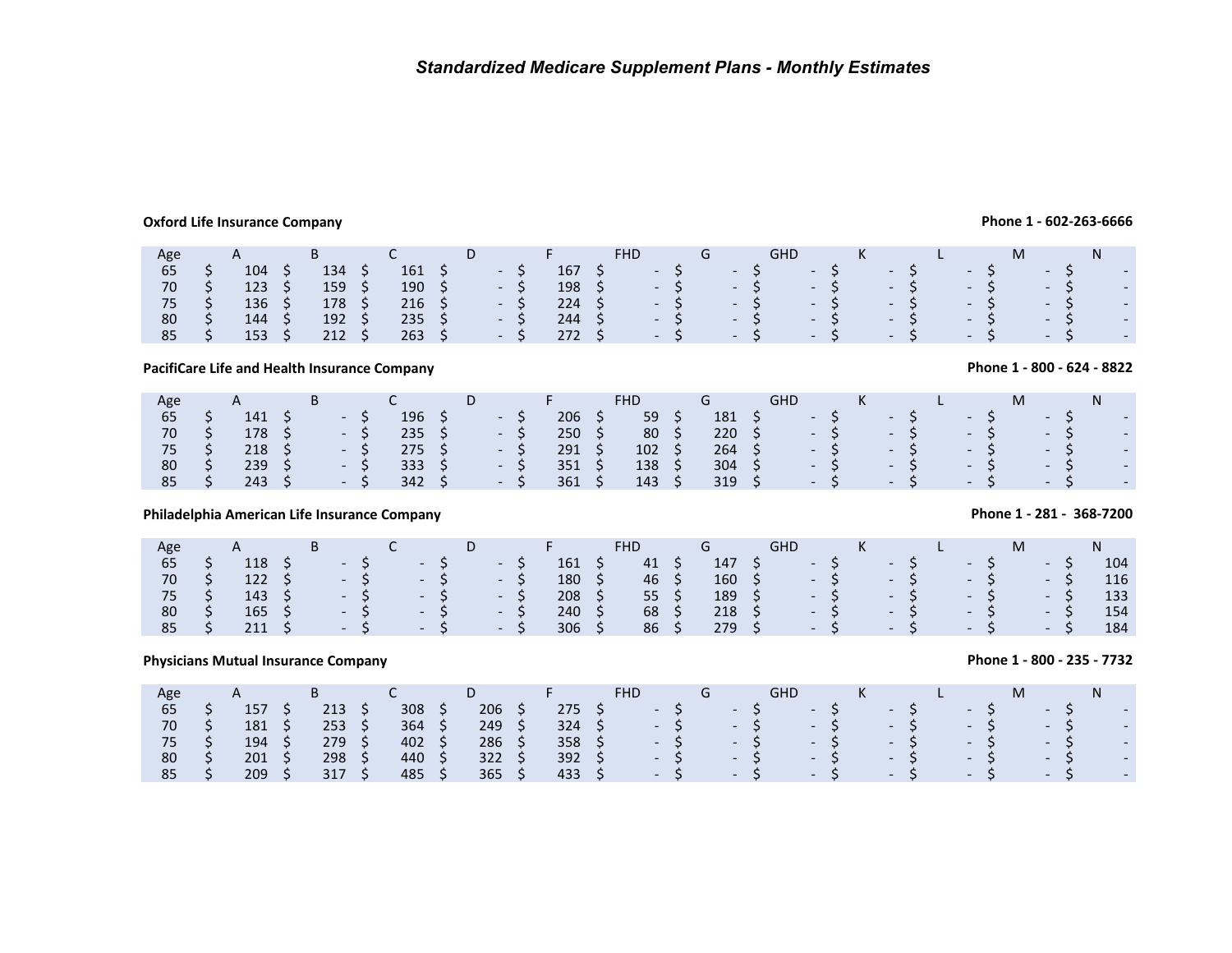## **Principal Life Insurance Company**

## **Phone 1 -800-986-3343**

**Phone 1 - 800 - 933 - 9456**

| Age |      | $\mathsf{A}$ |          | B             |      |        |    | D                |     |     | <b>FHD</b> | G   | <b>GHD</b> | K | M |  |
|-----|------|--------------|----------|---------------|------|--------|----|------------------|-----|-----|------------|-----|------------|---|---|--|
| 65  |      | 171          |          | 202           | / S/ | 281    |    | 228              |     | 246 |            | 183 |            |   |   |  |
| 70  |      | 228          | $\sim$ 5 | 269           | S.   | 375    | S  | 304              | - S | 328 |            | 244 |            |   |   |  |
| 75  |      | 276          | 5.       | $325 \quad 5$ |      | 454 \$ |    | 368 <sup>5</sup> |     | 397 |            | 296 |            |   |   |  |
| 80  |      | 303          | - S      | 357           | - \$ | 499 \$ |    | $405 \quad$ \$   |     | 436 |            | 325 |            |   |   |  |
| 85  | - S. | 303          | S.       | 357           | S \  | 499    | S. | $405 \div$       |     | 436 |            | 325 |            |   |   |  |

## **Provident American Life and Health Insurance Company**

| Age |                 | $\mathsf{A}$ |       | B        |                             |      |                             |             | D.             |     | Æ              | <b>FHD</b> |       | G      |    | GHD.                   |       | K |       |  |      |      | N. |                             |
|-----|-----------------|--------------|-------|----------|-----------------------------|------|-----------------------------|-------------|----------------|-----|----------------|------------|-------|--------|----|------------------------|-------|---|-------|--|------|------|----|-----------------------------|
| 65  |                 |              | $- S$ |          |                             | $-S$ |                             | $-S$        | 381            | - S | 423            |            | $-S$  | 324    | S. |                        | $-5$  |   | $- S$ |  | $-5$ | $-S$ |    | $\overline{\phantom{a}}$    |
| 70  | $\sim$ S $\sim$ |              |       | $-5$     | $\sim$ $\sim$ $\sim$ $\sim$ |      |                             | $-5$        | 461 \$         |     | $512 \quad $5$ |            | $-5$  |        |    | $362 \quad 5 \quad -5$ |       |   | $- S$ |  | $-5$ | $-S$ |    | $\overline{\phantom{a}}$    |
| 75  |                 |              |       | - S- - S |                             |      |                             | $\sim$ $-5$ | $531 \quad$ \$ |     | 590 \$         |            | $- S$ | 417 S  |    |                        | $-5$  |   | $-5$  |  | $-5$ | $-S$ |    | $\blacksquare$              |
| 80  |                 |              |       | - S - S  |                             |      | $\sim$ $\sim$ $\sim$ $\sim$ |             | 582            |     | $646 \quad$ \$ |            | $-S$  | 457 \$ |    |                        | $- S$ |   | $- S$ |  | $-S$ | $-S$ |    | $\blacksquare$              |
| 85  |                 |              |       | $-5$     |                             |      | $-S$ - S                    |             | 627            | S.  | 697 \$         |            | $-S$  | 493 S  |    | $-5$                   |       |   | $-S$  |  | $-S$ | $-S$ |    | $\mathcal{L}_{\mathcal{A}}$ |

## **Puritan Life Ins. Co. of America**

| Age |                             | $\mathsf B$                                                                                                     | $\overline{C}$ | D.           |  | and <b>F</b> Parties | FHD.                   | G | GHD                                                                              | <b>Executive</b> |  |  |      | M |       | N   |
|-----|-----------------------------|-----------------------------------------------------------------------------------------------------------------|----------------|--------------|--|----------------------|------------------------|---|----------------------------------------------------------------------------------|------------------|--|--|------|---|-------|-----|
| 65  | 170                         | $\begin{array}{cccccccccccccc} \mathsf{S} & & - & \mathsf{S} & & - & \mathsf{S} & & - & \mathsf{S} \end{array}$ |                |              |  |                      | $228 \quad 5 \quad -5$ |   | 172 \$ - \$ - \$                                                                 |                  |  |  | $-S$ |   | $-S$  | 146 |
| 70  |                             | $188 \quad 5 \quad -5 \quad -5 \quad -5$                                                                        |                |              |  |                      | $249 \quad 5 \quad -5$ |   | $189 \quad 5 \quad -5 \quad -5 \quad -5$                                         |                  |  |  |      |   | $-5$  | 155 |
| 75/ | $219 \quad S \qquad \qquad$ |                                                                                                                 |                | $-5 - 5 - 5$ |  |                      | $286 \quad 5 \quad -5$ |   | 221 \$ - \$ - \$ - \$                                                            |                  |  |  |      |   | $- S$ | 184 |
| 80  |                             | $258 \quad 5$                                                                                                   |                | $-5 - 5 - 5$ |  |                      | $334 \quad 5 \quad -5$ |   | $261 \quad \zeta \qquad - \zeta \qquad - \zeta \qquad - \zeta$                   |                  |  |  |      |   | $- S$ | 224 |
| 85  |                             | $312 \quad 5$                                                                                                   |                | $-5 - 5 - 5$ |  |                      |                        |   | $315 \quad \zeta \qquad - \quad \zeta \qquad - \quad \zeta \qquad - \quad \zeta$ |                  |  |  |      |   | $-S$  | 272 |

## **Reserve National Insurance Company**

## **Phone 1 - 800 - 654 - 9106**

| Age   |    | A              |  |                      |               |     |                             |      | <b>Committee of the Committee</b> | FHD.            | G             | <b>GHD</b> |      | $-$ K $-$ |      |                   |       | M      |                 | N.  |
|-------|----|----------------|--|----------------------|---------------|-----|-----------------------------|------|-----------------------------------|-----------------|---------------|------------|------|-----------|------|-------------------|-------|--------|-----------------|-----|
| 65    |    | $193 \quad$ \$ |  | $-S$                 | 223           | - S | <b>Contract Contract</b>    | S.   | 238                               | 45              | 173 S         |            | $-S$ | $\sim$    | S.   | $-1$              | - \$  | $\sim$ |                 | 148 |
| 70 \$ |    | $230 \quad 5$  |  | - S                  | $265 \quad S$ |     | <b>Contract Contract</b>    | / S/ | $283 \; \; \zeta$                 | $53 \quad S$    | $205 \quad $$ |            |      | $-5$      | $-5$ |                   | $-5$  | $\sim$ | S               | 175 |
| 75 \$ |    | $270 \div$     |  | $-S$                 | $312 \quad S$ |     | $\sim$                      | - 57 | $333 \quad 5$                     | $63 \quad 5$    | $241 \quad S$ |            |      | $- S$     |      | $-$ \$ $-$ \$ $-$ |       |        | $-5$            | 206 |
| 80    | S. | $313 \quad 5$  |  | $-S$                 | $362 \quad 5$ |     | $\sim$                      | S S  | $386 \quad 5$                     | 72 S            | $280 \quad 5$ |            |      | $-S$ $-$  |      | $-$ \$ $-$ \$ $-$ |       |        | $- S$           | 239 |
| 85 \$ |    | $346 \quad 5$  |  | $\sim$ $\sim$ $\sim$ | $399 \quad 5$ |     | $\sim$ $\sim$ $\sim$ $\sim$ |      | $426 \quad S$                     | 80 <sup>5</sup> | $309 \div$    |            |      | $-5$      | $-5$ |                   | $- S$ | $\sim$ | $\sim$ 5 $\sim$ | 264 |

## **Phone 1 - 888-474-9519**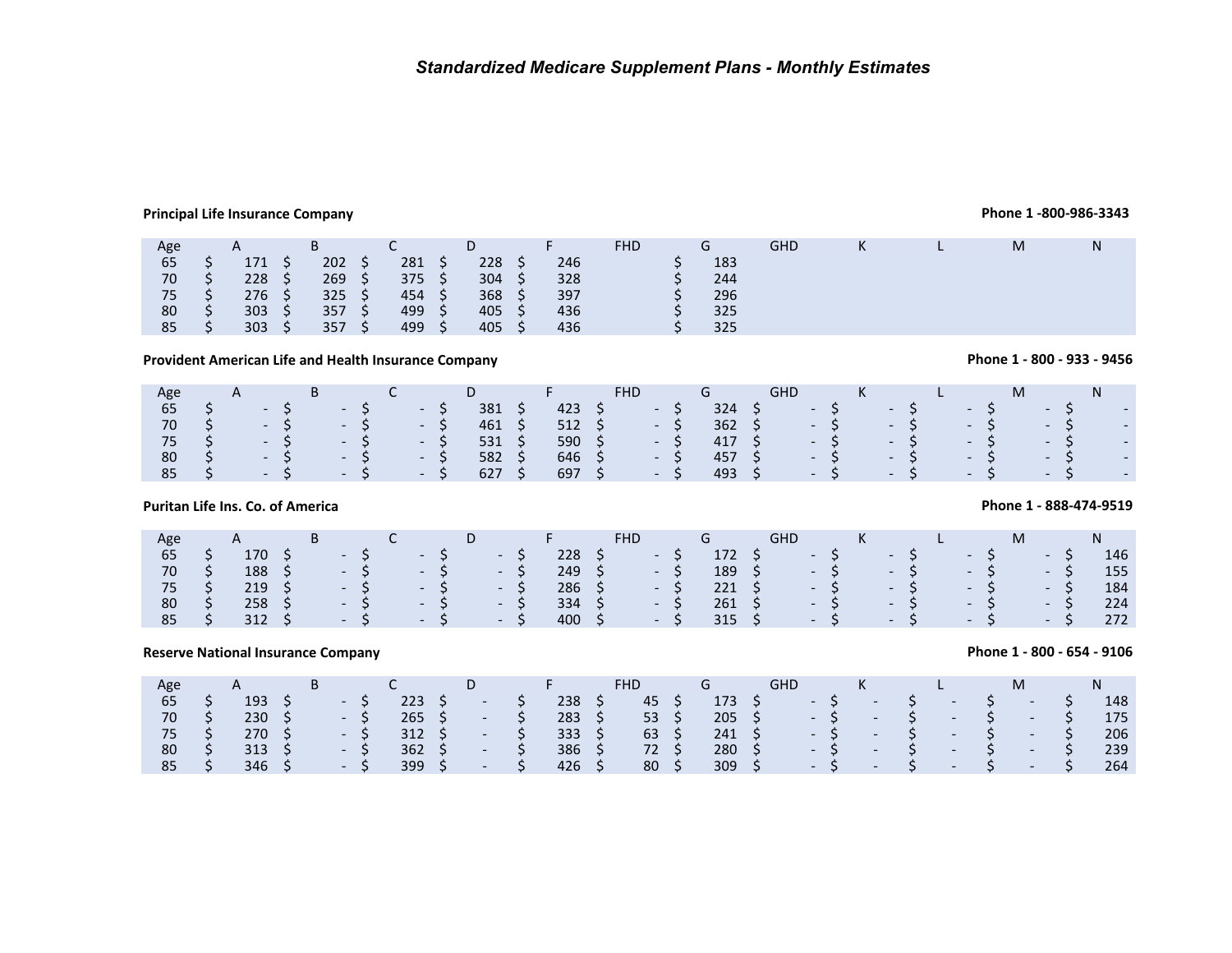## **Royal Neighbors of America**

## **Phone 1 - 800 - 627 - 4762**

| Age<br>$\mathsf{A}$ | υ          | FHD |                                 | GHD                      |                          | ΙVΙ                                                  |                          |
|---------------------|------------|-----|---------------------------------|--------------------------|--------------------------|------------------------------------------------------|--------------------------|
| 391<br>433<br>65    | 518<br>442 | 535 | 430                             | $\overline{\phantom{0}}$ | $\overline{\phantom{0}}$ | $\overline{\phantom{0}}$<br>$\overline{\phantom{0}}$ | $\overline{\phantom{0}}$ |
| 493<br>441<br>70    | 579<br>478 | 597 | 490<br>$\overline{\phantom{0}}$ | $\overline{\phantom{0}}$ | $\overline{\phantom{0}}$ | $\overline{\phantom{0}}$<br>$-$                      | $\overline{\phantom{0}}$ |
| 480<br>544          | 632<br>529 | 652 | 542                             | $\overline{\phantom{0}}$ | $\overline{\phantom{0}}$ | $\overline{\phantom{0}}$<br>$\overline{\phantom{0}}$ | $\overline{\phantom{0}}$ |
| 588<br>510<br>80    | 680<br>573 | 700 | 588<br>$\overline{\phantom{0}}$ | $\overline{\phantom{a}}$ | $\overline{\phantom{0}}$ | $\overline{\phantom{0}}$<br>$\overline{\phantom{0}}$ | ۰.                       |
| 523<br>611<br>85    | 706<br>597 | 726 | 612<br>$\overline{\phantom{0}}$ | $\overline{\phantom{0}}$ | $\overline{\phantom{0}}$ | $\overline{\phantom{0}}$<br>$\sim$                   | $\overline{\phantom{a}}$ |

## **S. USA Life Ins.**

| Age |               | B |                 |                             | D.                                        |      | <b>Committee States</b> |    | <b>FHD</b> |      | $G$ $\overline{G}$ |    | <b>GHD</b>                            |      | $-$ K $-$                          |       |  |                      | M |       |                          |
|-----|---------------|---|-----------------|-----------------------------|-------------------------------------------|------|-------------------------|----|------------|------|--------------------|----|---------------------------------------|------|------------------------------------|-------|--|----------------------|---|-------|--------------------------|
| 65  | 177 \$        |   | $- S$           | $\sim$ $\sim$ $\sim$ 5%     |                                           | $-5$ | 213                     | S. | $-S$       |      | 177                | S. |                                       | $-5$ |                                    | $- S$ |  | $-S$                 |   | $-S$  | $\overline{a}$           |
| 70  | 180 \$        |   | $-$ S $-$ S $/$ |                             | $\sim$ $\sim$ $\sim$ $\sim$ $\sim$ $\sim$ |      | $222 \quad 5$           |    |            | $-S$ | 181 \$             |    | $-5$ $-5$                             |      |                                    |       |  | $- S$                |   | $-S$  | $\overline{a}$           |
| 75  | 199<br>S.     |   | $-S$            | $\sim$ $\sim$ $\sim$ $\sim$ | $\sqrt{1-5}$                              |      | $261 \quad S$           |    | $-5$       |      | $204 \quad S$      |    | $S^2 \rightarrow S^2 \rightarrow S^2$ |      |                                    |       |  | $-S$                 |   | $-S$  | $\overline{a}$           |
| 80  | $232 \quad 5$ |   | $- S$           | $-5$                        |                                           | - S  | $314 \quad$ \$          |    | $-S$       |      | 249 <sup>5</sup>   |    |                                       | $-S$ | $\sim$ $\sim$ $\sim$ $\sim$ $\sim$ |       |  | $- S$                |   | $-S$  | $\overline{\phantom{a}}$ |
| 85  | 269           |   | $-5 - 5 - 5$    |                             |                                           |      | 374                     | S. | $-5$       |      | $303 \quad 5$      |    |                                       |      | $-5$ $-5$                          |       |  | $\sim$ $\sim$ $\sim$ |   | $- S$ | $\overline{a}$           |

## **Shenandoah Life Insurance Company**

| Age |        | B                                                     | ՝                                  | D.    |                |       |                 |       | G                |      |      | K         |                 |                 |       |       |     |
|-----|--------|-------------------------------------------------------|------------------------------------|-------|----------------|-------|-----------------|-------|------------------|------|------|-----------|-----------------|-----------------|-------|-------|-----|
| 65  | 153    | $\sim$ - S $\sim$                                     | $\sim$ $\sim$ $\sim$ $\sim$        | - S   | 181            | / S / | - 5             |       | $154 \quad$ \$   |      | $-5$ |           | $\sim$ S $\sim$ |                 | $-5$  | $-S$  | 106 |
| 70  | 157 \$ | $-5$ $-5$ $-5$                                        |                                    |       | $186 \quad $5$ |       |                 | $-5$  | 158 \$           | $-5$ |      |           | $- S$           |                 | - S   | $-S$  | 109 |
| 75  | 188 \$ |                                                       | - S - S                            | - S   | 223 S          |       |                 | $- S$ | $190 \quad$ \$   | $-5$ |      |           |                 | $-5$            | $- S$ | $- S$ | 131 |
| 80  | 217S   | $-S$                                                  | $\sim$ $\sim$ $\sim$ $\sim$ $\sim$ | $-5$  | 257S           |       | <b>Contract</b> |       | 219 <sub>5</sub> |      |      | $- S$     |                 | $-5$            | $- S$ | $-S$  | 151 |
| 85  | 241    | $\overline{\phantom{a}}$ - S $\overline{\phantom{a}}$ | $-5$                               | $- S$ | $286 \quad 5$  |       |                 | $- S$ | 244.             |      |      | $-5$ $-1$ |                 | $\sim$ 5 $\sim$ | $-5$  | $-S$  | 168 |
|     |        |                                                       |                                    |       |                |       |                 |       |                  |      |      |           |                 |                 |       |       |     |

## **Standard Life and Accident Insurance Company**

| Age |     | B   |     |     |        |     | FHD | G              | GHD  |            | K    |               | L.                 |                                                       | М |               |                      | N   |
|-----|-----|-----|-----|-----|--------|-----|-----|----------------|------|------------|------|---------------|--------------------|-------------------------------------------------------|---|---------------|----------------------|-----|
| 65  | 346 | 394 | 448 | 270 | 368    |     | 45  | 272            |      | $\sim$ - S |      | $\sim$ $\sim$ |                    | $-S$                                                  |   | $\sim$ $\sim$ |                      | 178 |
| 70  | 400 | 456 | 518 | 312 | 426 \$ |     | 52  | $315 \quad 5$  |      |            | $-5$ |               | $-5$               | $-5$                                                  |   |               | $-5$                 | 205 |
| 75  | 460 | 524 | 596 | 359 | 490    |     | 60  | $362 \quad 5$  | $-5$ |            |      |               | $-5$<br>$\sim$ - S |                                                       |   | $- S$         |                      | 236 |
| 80  | 552 | 629 | 715 | 431 | 588    | - S | 72  | 434 \$         |      | $- S$      |      |               | $-5$               | $\overline{\phantom{a}}$ - S $\overline{\phantom{a}}$ |   | $- S$         |                      | 284 |
| 85  | 695 | 791 | 900 | 542 | 740    |     | 90  | $546 \quad$ \$ |      | $- S$      |      | $-5$          | $\sim$ - S         |                                                       |   |               | $\sim$ $\sim$ $\sim$ | 357 |

## **Phone 1 - 800 - 848 - 5433**

**Phone 1- 212-356-0300** 

## **Phone 1 - 888 - 350 - 1488**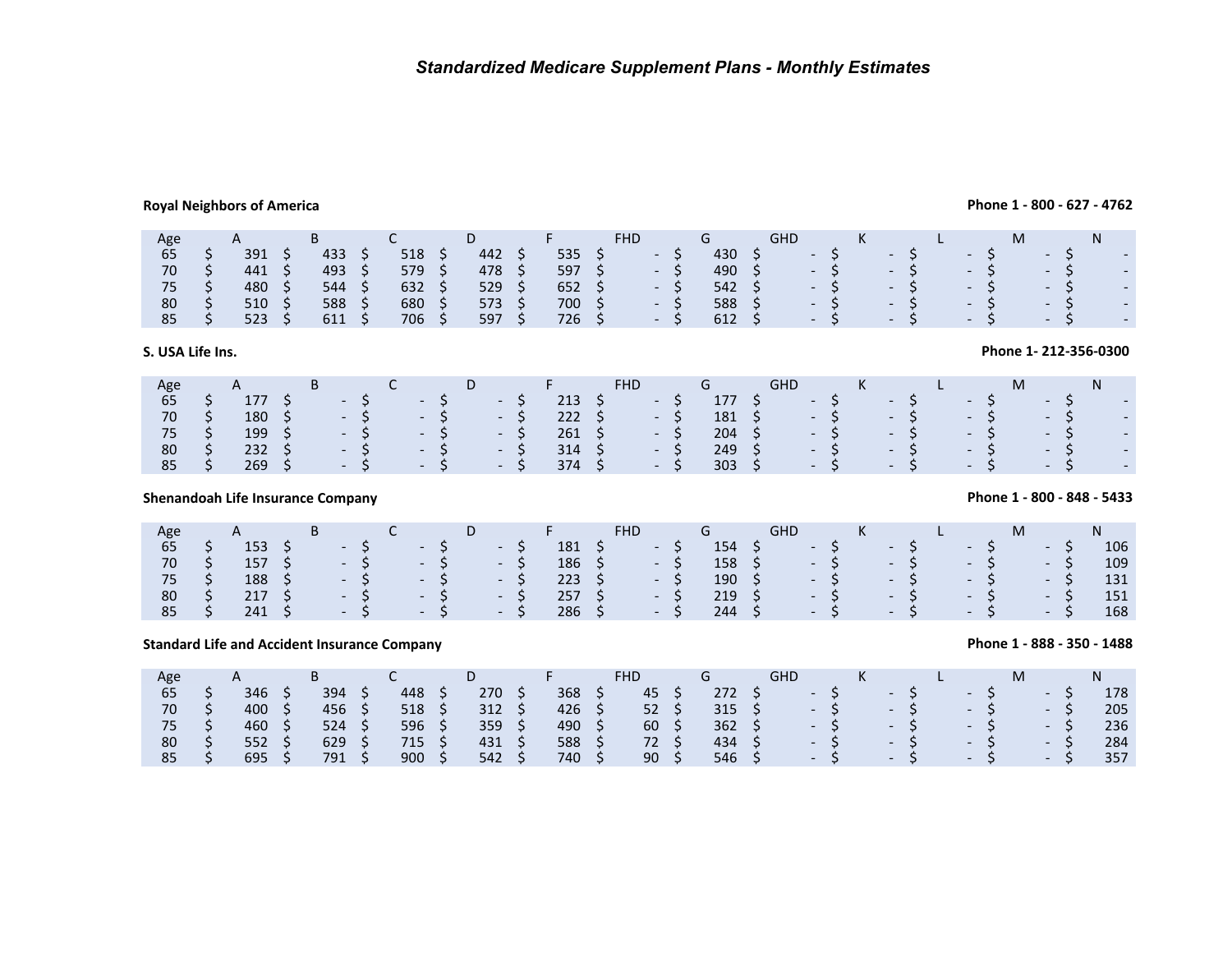## **State Farm Mutual Automobile Insurance Company**

| Age |               |  |       |     |     |                            |                | <b>FHD</b>   |                | <b>GHD</b>            |      | K         |       | L. |       |  |       | N.  |
|-----|---------------|--|-------|-----|-----|----------------------------|----------------|--------------|----------------|-----------------------|------|-----------|-------|----|-------|--|-------|-----|
| 65  | 119           |  | $- S$ | 179 | 121 |                            | 181            | - S          | $122 \quad$ \$ | $\sqrt{2}$ $\sqrt{2}$ |      |           | $-5$  |    | $-S$  |  | $-S$  | 94  |
| 70  | $150 \pm 5$   |  | $-S$  | 226 | 160 |                            | $228 \quad 5$  | $\sim$ $-$ S | $160 \pm 5$    | $-5$ $-5$             |      |           |       |    | $- S$ |  | $- S$ | 123 |
| 75  | $173 \quad S$ |  | $-S$  | 261 | 193 |                            | $264 \quad$ \$ | $-S$         | $193 \quad 5$  |                       |      | $-5$ $-5$ |       |    | $-5$  |  | $-S$  | 149 |
| 80  | 195           |  | $-S$  | 294 | 223 | $\overline{\phantom{a}}$ S | 297S           | $-S$         | $223 \quad S$  |                       | $-5$ |           | $- S$ |    | $-S$  |  | $-S$  | 174 |
| 85  | $203 \quad 5$ |  | $-S$  | 306 | 250 |                            | $309 \quad$ \$ | - S          | $250 \quad S$  | $\sim$ S $\sim$       |      |           | $-5$  |    | $- S$ |  | $- S$ | 194 |

## **State Mutual Insurance Company**

| Age |     | в   |     |     |     | <b>FHD</b> |     | GHD                      |  |                          |              | M   |     |
|-----|-----|-----|-----|-----|-----|------------|-----|--------------------------|--|--------------------------|--------------|-----|-----|
| 65  | 160 | 186 | 223 | 196 | 232 | 91         | 197 | $\overline{\phantom{a}}$ |  | $\overline{\phantom{0}}$ | $\sim$       | 176 | 163 |
| 70  | 190 | 222 | 266 | 233 | 273 | 107        | 234 | $\sim$                   |  | $\sim$ $\sim$            | <b>THE R</b> | 209 | 191 |
| 75  | 226 | 263 | 320 | 276 | 327 | 129        | 278 | $\overline{\phantom{a}}$ |  | $\sim$                   | New York     | 248 | 229 |
| 80  | 257 | 299 | 363 | 314 | 369 | 145        | 316 | $\overline{\phantom{a}}$ |  | $\overline{\phantom{a}}$ | NAN.         | 283 | 258 |
| 85  | 279 | 326 | 396 | 341 | 399 | 157        | 343 | $\overline{a}$           |  | $\overline{\phantom{a}}$ | $-1$         | 307 | 280 |

## **Sterling Life Insurance Company**

| Age |    |                  | $B \sim$ |  | D <sub>F</sub> |  | <b>FHD</b>                                                                                                                                                                                                                                                         | $G$ and $G$ and $G$ and $G$ and $G$ and $G$ and $G$ and $G$ and $G$ and $G$ and $G$ and $G$ and $G$ and $G$ and $G$ and $G$ and $G$ and $G$ and $G$ and $G$ and $G$ and $G$ and $G$ and $G$ and $G$ and $G$ and $G$ and $G$ a | GHD <b>A</b>                                                                                                                   |  |      | $K$ $\Box$                            | M                    |       | N      |                          |
|-----|----|------------------|----------|--|----------------|--|--------------------------------------------------------------------------------------------------------------------------------------------------------------------------------------------------------------------------------------------------------------------|-------------------------------------------------------------------------------------------------------------------------------------------------------------------------------------------------------------------------------|--------------------------------------------------------------------------------------------------------------------------------|--|------|---------------------------------------|----------------------|-------|--------|--------------------------|
| 65  |    | 237 <sub>5</sub> |          |  |                |  |                                                                                                                                                                                                                                                                    |                                                                                                                                                                                                                               |                                                                                                                                |  | $-5$ |                                       | $- S$                | $- S$ |        | $\overline{\phantom{a}}$ |
| 70  | S. | 270 \$           |          |  |                |  | $-5$ $-5$ $-5$ $-5$ $-5$                                                                                                                                                                                                                                           |                                                                                                                                                                                                                               | $281 \quad \mathsf{S} \qquad - \quad \mathsf{S} \qquad - \quad \mathsf{S} \qquad - \quad \mathsf{S} \qquad - \quad \mathsf{S}$ |  |      |                                       |                      |       | $\sim$ |                          |
| 75  |    | $294 \quad$ \$   |          |  |                |  | $-$ \$ $-$ \$ $-$ \$ $-$ \$ $-$ \$ $-$ \$ $-$ \$ $-$ \$ $-$ \$ $-$ \$ $-$ \$ $-$ \$ $-$ \$ $-$ \$ $-$ \$ $-$ \$ $-$ \$ $-$ \$ $-$ \$ $-$ \$ $-$ \$ $-$ \$ $-$ \$ $-$ \$ $-$ \$ $-$ \$ $-$ \$ $-$ \$ $-$ \$ $-$ \$ $-$ \$ $-$ \$ $-$ \$ $-$ \$ $-$ \$ $-$ \$ $-$ \$ | $334 \quad S$                                                                                                                                                                                                                 | $S \rightarrow S \rightarrow S \rightarrow S \rightarrow S$                                                                    |  |      |                                       |                      |       |        | $\overline{\phantom{a}}$ |
| 80  |    | 310 <sub>5</sub> |          |  |                |  | - S - S - S - S - S                                                                                                                                                                                                                                                | 379 S                                                                                                                                                                                                                         | $-S$ - S                                                                                                                       |  |      |                                       | $\sim$ $\sim$ $\sim$ | $-S$  |        | $\overline{\phantom{a}}$ |
| 85  |    | $310 \quad$ \$   |          |  |                |  | $-5$ $-5$ $-5$ $-5$ $-5$                                                                                                                                                                                                                                           | 433 \$                                                                                                                                                                                                                        |                                                                                                                                |  |      | $\cdot$ S $\cdot$ S $\cdot$ S $\cdot$ |                      | $- S$ |        | $\overline{\phantom{a}}$ |
|     |    |                  |          |  |                |  |                                                                                                                                                                                                                                                                    |                                                                                                                                                                                                                               |                                                                                                                                |  |      |                                       |                      |       |        |                          |

## **Sterling Investors Life Insurance Company**

| Age |     | D                        |     | D   |     | FHD |     | GHD                      |                | N                        |                          | M                        |     |
|-----|-----|--------------------------|-----|-----|-----|-----|-----|--------------------------|----------------|--------------------------|--------------------------|--------------------------|-----|
| 65  | 192 |                          | 372 | 325 | 231 | 152 | 177 |                          |                | $\overline{\phantom{a}}$ |                          |                          | 270 |
| 70  | 205 |                          | 442 | 387 | 245 | 178 | 190 |                          | $\sim$ $\sim$  | $\overline{\phantom{a}}$ |                          |                          | 317 |
| 75  | 240 |                          | 532 | 459 | 290 | 214 | 229 |                          | $\overline{a}$ | $\overline{\phantom{a}}$ | $\overline{\phantom{a}}$ |                          | 380 |
| 80  | 280 | $\overline{\phantom{a}}$ | 284 | 249 | 349 | 109 | 278 | $\overline{\phantom{a}}$ |                | $\overline{\phantom{0}}$ | $\overline{\phantom{a}}$ | $\overline{\phantom{0}}$ | 226 |
| 85  | 320 | $\overline{\phantom{a}}$ | 357 | 318 | 416 | 136 | 333 | $\overline{\phantom{0}}$ |                | $\overline{\phantom{0}}$ | $\overline{\phantom{0}}$ | $\overline{\phantom{0}}$ | 293 |

**Phone 1 - 888 - 764 - 1936**

**Phone 1 - 800 - 688 - 0010**

## **Phone 1 - 866 - 746-2625**

**Phone 1 - 800 - 782 - 8332**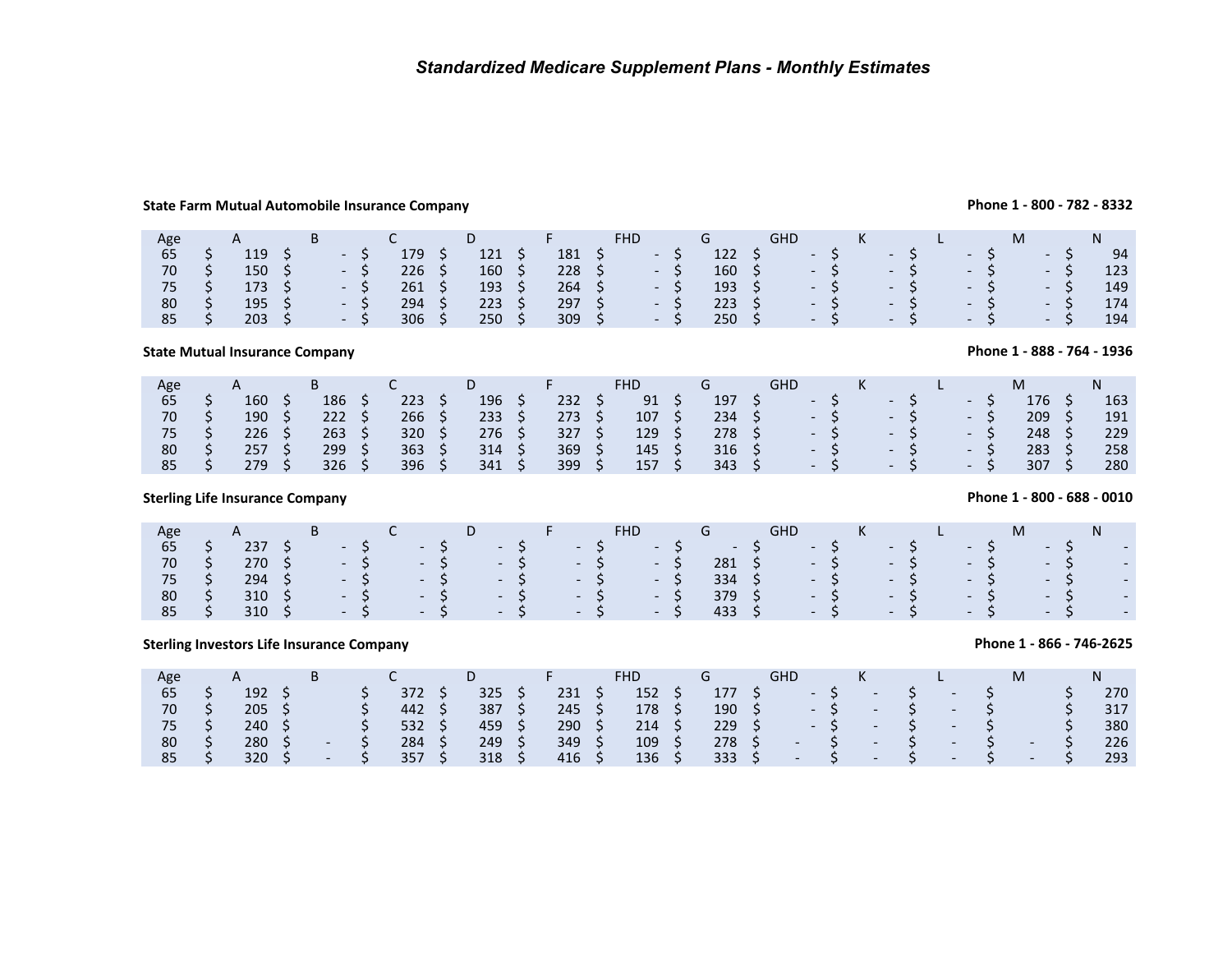## **Supreme Council of the Royal Arcanum**

### Age 65AA B C DD F<sub>164</sub> FHD G GHD <sup>K</sup> <sup>L</sup> <sup>M</sup>N $5 \t5 \t5 \t138 \t5 \t164 \t5 \t139 \t5 \t102$ 70 $\begin{array}{ccccccccccc}\n0 & \zeta & 148 & \zeta & 171 & \zeta & 142 & \zeta & 111 \\
\zeta & \zeta & \zeta & \zeta & 171 & \zeta & 142 & \zeta & 111\n\end{array}$ 75 $5 \t5 \t3 \t183$   $5 \t205$   $5 \t176$   $5 \t134$ 80 $\begin{array}{ccccccccccc}\n0 & \zeta & 218 & & & & \zeta & 256 & & \zeta & 220 & & \zeta & 174 \\
 & & & & & & & \zeta & 256 & & \zeta & 220 & & \zeta & 174 & & \zeta & 236 \\
\end{array}$ 85 $5 \t 5 \t 240 \t 5 \t 281 \t 5 \t 243 \t 5 \t 196$

## **The Manhattan Life Insurance Company**

| Age |    |               | B |       |                |               | D. |                |               |      |      |                |    | GHD |      | K    |       |      |       |      |     |
|-----|----|---------------|---|-------|----------------|---------------|----|----------------|---------------|------|------|----------------|----|-----|------|------|-------|------|-------|------|-----|
| 65  |    | 136           |   | - S   | 200            |               |    | $\sim$ $ \sim$ | 217 S         | NHN. |      | 144            |    |     | $-5$ |      | $-S$  |      | $-5$  | $-S$ | 111 |
| 70  |    | $153 \quad S$ |   | $-S$  | 227            |               |    | $- S$          | 245 S         |      | $-S$ | $163 \quad 5$  |    |     |      | $-5$ | $- S$ |      | $- S$ | - S  | 128 |
| 75  | -S | $181 \quad$   |   | $- S$ | $268 \quad 5$  |               |    | $-5$           | $289 \quad 5$ |      | $-S$ | $193 \quad 5$  |    |     |      | $-5$ | $- S$ |      | $-S$  | $-S$ | 155 |
| 80  | S. | $210 \pm 5$   |   | $-S$  | $310 \quad$ \$ |               |    | $- S$          | $335 \quad S$ |      | $-5$ | 224            | S. |     | $-5$ |      | $-S$  | $-S$ |       | - S  | 182 |
| 85  |    | 139S          |   | $- S$ | 343            | $\sim$ $\sim$ |    | $-S$           | 370           |      | $-S$ | $261 \quad$ \$ |    |     | $-S$ |      | $-S$  |      | $-57$ | $-S$ | 203 |

## **The Order United Commercial Travelers of America**

| Age | $\mathsf{A}$ | י                        |  |               | υ |               |     | FHD                      |     |                          |       |               |               |                                                                                                                                                                                                                                      |                          |
|-----|--------------|--------------------------|--|---------------|---|---------------|-----|--------------------------|-----|--------------------------|-------|---------------|---------------|--------------------------------------------------------------------------------------------------------------------------------------------------------------------------------------------------------------------------------------|--------------------------|
| 65  | 247          | $\sim$ $ \sim$           |  | $\sim$        |   | 1 H J         | 381 | $\sim$                   | 301 | $\sim$                   |       | - 5           | $-$           | $ -$                                                                                                                                                                                                                                 | $\sim$                   |
| 70  | 309          | $\sim$                   |  | $\sim$ $\sim$ |   | $\sim$ $\sim$ | 473 | $\sim$ $ \sim$           | 376 |                          | $- S$ | - 5           | $\sim$ $\sim$ | $-5$                                                                                                                                                                                                                                 | $\sim$                   |
| 75  | 361          | $\sim$ $-$               |  | $\sim$        |   | $\sim$ $\sim$ | 543 | $\sim$                   | 440 |                          | $- S$ | $-5$          | $\sim$ $\sim$ | $\sim$ $\sim$                                                                                                                                                                                                                        | $\sim$                   |
| 80  | 397          | $\overline{\phantom{0}}$ |  | $ -$          |   | $\sim$ $\sim$ | 588 | $\overline{\phantom{a}}$ | 484 | $\overline{\phantom{0}}$ |       | $ -$          | $ -$          | and the state of the state of the                                                                                                                                                                                                    | $\overline{\phantom{a}}$ |
| 85  | 484          | $\overline{\phantom{0}}$ |  | $\sim$        |   | $\sim$ $\sim$ | 624 | $\overline{\phantom{a}}$ | 516 | $\overline{\phantom{0}}$ |       | $\sim$ $\sim$ | $\sim$ $\sim$ | <u>the community of the community of the community of the community of the community of the community of the community of the community of the community of the community of the community of the community of the community of </u> | $\overline{\phantom{0}}$ |

## **Transamerica Life Insurance Company**

| Age |     |     |      |     |                 |                |               |       |               | FHD |               | G              |    | <b>GHD</b> |               |     |     |         | M           | N   |
|-----|-----|-----|------|-----|-----------------|----------------|---------------|-------|---------------|-----|---------------|----------------|----|------------|---------------|-----|-----|---------|-------------|-----|
| 65  |     | 127 |      | 168 |                 | 199            | 160           |       | 200           |     | $\sim$ $\sim$ | 168            |    |            | $-5$          | 72  | 111 |         | 137         | 129 |
| 70  |     | 163 |      | 215 |                 | $254 \quad$ \$ | 205           | - S   | $255 \quad $$ |     | $-S$          | $214 \quad$ \$ |    |            | $-S$          | 91  | 142 |         | 175 \$      | 164 |
| 75  |     | 202 | - \$ | 267 | $\sim$ S $\sim$ | $316 \quad $5$ | $255 \quad $$ |       | $318 \quad 5$ |     | $-S$          | $267 \quad$ \$ |    |            | $-S$          | 114 | 177 |         | $218 \quad$ | 205 |
| 80  | S S | 240 |      | 317 | - \$            | $375 \quad$ \$ | 302           | ∣ S∶  | 377 \$        |     | $-5$          | 316            |    |            | $\sim$ $\sim$ | 135 | 210 |         | $258 \; \S$ | 243 |
| 85  |     | 269 |      | 355 | - S             | $420 \pm 5$    | 339           | / S / | $422 \div$    |     | $- S$         | 355            | S. |            | $\sim$ $-$    | 151 | 235 | $\zeta$ | 289         | 272 |

## **Phone 1 - 888 - 222 - 0843**

## **Phone 800-848-0123**

## **Phone 1 - 888 - 480 -9068**

## **Phone 1 -888-272-2686**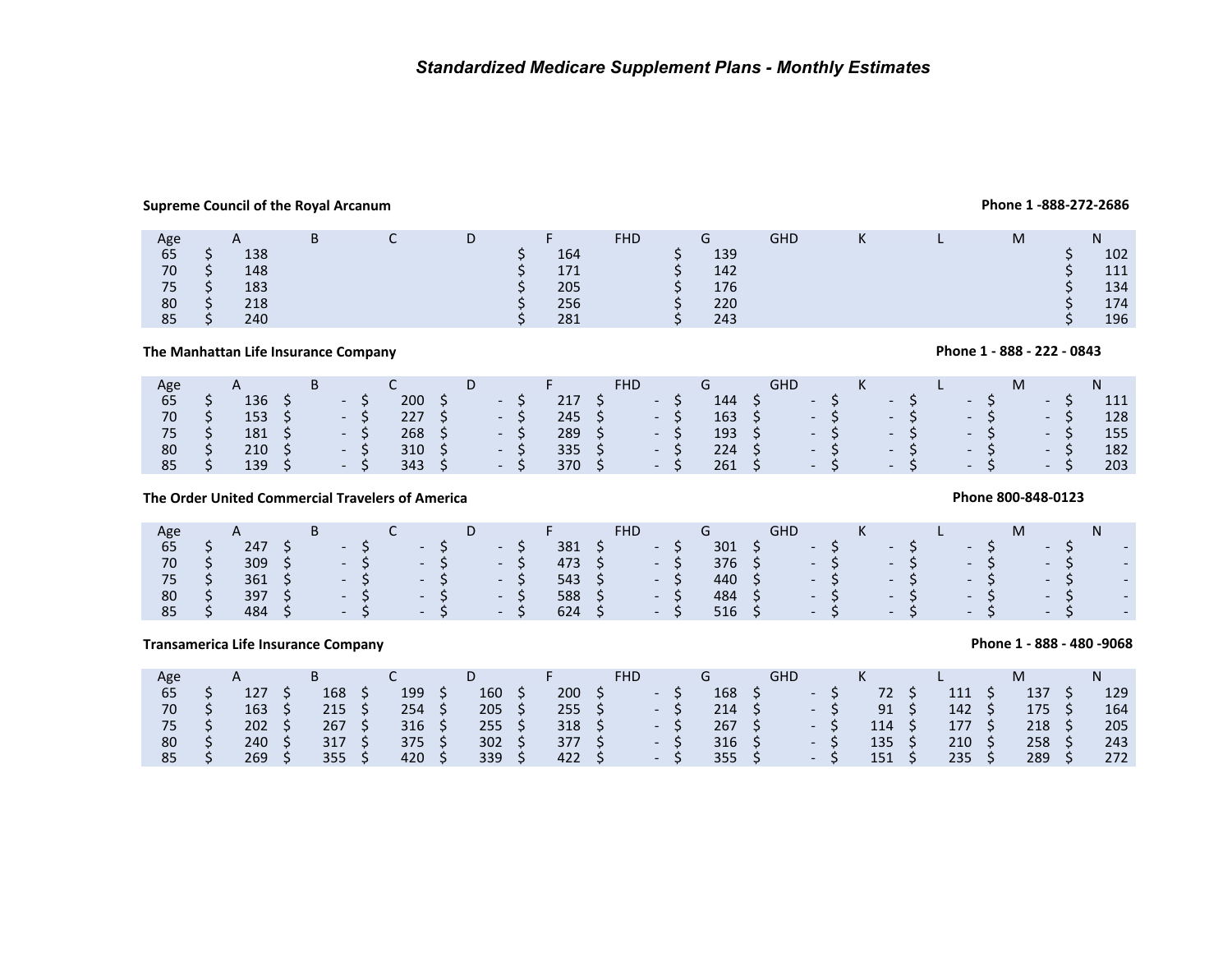## **UniCare Life and Health Insurance Company**

| Age | A           |  |       |                                           |      | D.                                 |       |     | <b>FHD</b> |  |                             | GHD  |               | K |       |                  | M |      |                             |
|-----|-------------|--|-------|-------------------------------------------|------|------------------------------------|-------|-----|------------|--|-----------------------------|------|---------------|---|-------|------------------|---|------|-----------------------------|
| 65  | 114         |  | $- S$ | $\sim$ $\sim$ $\sim$ $\sim$ $\sim$ $\sim$ |      |                                    | $-5$  | 159 | 45         |  | $- S$                       |      | $\sim$ $\sim$ |   | - 5   | 91               |   | $-5$ | $\sim$                      |
| 70  | $139 \div$  |  |       | $-S$ - S                                  |      | $-5$                               |       | 195 | 56 \$      |  |                             | $-S$ | $- S$         |   | $-5$  | $95 \quad$       |   | $-S$ | $\mathcal{L}_{\mathcal{A}}$ |
| 75  | 179S        |  |       | $-S$ - S                                  |      | $\sim$ $\sim$ $\sim$ $\sim$ $\sim$ |       | 249 | 71 \$      |  | $- S$                       |      | $-S$          |   | $- S$ | 143 \$           |   | $-S$ | $\mathcal{L}_{\mathcal{A}}$ |
| 80  | $220 \div$  |  |       | $-5$                                      | $-S$ |                                    | $-S$  | 306 | 88 \$      |  | $- S$                       |      | $-S$          |   | $- S$ | 175 <sub>5</sub> |   | $-S$ | $\mathcal{L}_{\mathcal{A}}$ |
| 85  | $220 \pm 5$ |  |       | $-5$                                      | $-S$ |                                    | $- S$ | 306 | 88 \$      |  | $\mathcal{L} = \mathcal{L}$ |      | $-S$          |   | $-S$  | $175 \quad$ \$   |   | $-S$ | $\sim$                      |

**Union Security Insurance Company**

| Age           | A |  | $\overline{\phantom{a}}$ . The contract of $\overline{\phantom{a}}$ |                                                                | D <sub>D</sub> | $\mathsf{F}$ . The set of $\mathsf{F}$ | FHD.                    | and the Group of Group of the State of the State of the State of the State of the State of the State of the St | <b>GHD</b>                                                                       | $K$ and $L$ |  |      | M <sub>ar</sub> |       | $N$ and $N$ |
|---------------|---|--|---------------------------------------------------------------------|----------------------------------------------------------------|----------------|----------------------------------------|-------------------------|----------------------------------------------------------------------------------------------------------------|----------------------------------------------------------------------------------|-------------|--|------|-----------------|-------|-------------|
| 65            |   |  |                                                                     | $178$ \$ $-$ \$ $-$ \$ $-$ \$ $-$ \$                           |                |                                        |                         |                                                                                                                | $171 \quad \zeta \qquad - \zeta \qquad - \zeta$                                  |             |  | $-5$ |                 | $-S$  | 125         |
| 70            |   |  |                                                                     | $191 \quad \zeta \qquad - \zeta \qquad - \zeta \qquad - \zeta$ |                |                                        | $230 \quad 5 \quad -5$  |                                                                                                                | $184 \quad \zeta \qquad - \quad \zeta \qquad - \quad \zeta \qquad - \quad \zeta$ |             |  |      |                 | $-5$  | 140         |
| $75 \quad$ \$ |   |  |                                                                     | $224 \quad \zeta \qquad - \zeta \qquad - \zeta \qquad - \zeta$ |                | $273 \quad 5$                          | $\sim$ - S              |                                                                                                                |                                                                                  |             |  |      |                 | $-5$  | 175         |
| 80            |   |  |                                                                     | $261 \quad \zeta \qquad - \zeta \qquad - \zeta \qquad - \zeta$ |                |                                        | $328 \quad 5 \qquad -5$ |                                                                                                                | $268$ \$ $-$ \$ $-$ \$ $-$ \$ 5                                                  |             |  |      |                 | $-5$  | 205         |
| 85            |   |  |                                                                     | $297 \quad \zeta \qquad - \zeta \qquad - \zeta \qquad - \zeta$ |                |                                        | $391 \quad 5 \quad -5$  |                                                                                                                | $322 \quad \zeta \qquad - \zeta \qquad - \zeta \qquad - \zeta$                   |             |  |      |                 | $- S$ | 248         |

**United American Insurance Company**

| Age | $\mathsf{A}$ |     |     | D   |     | FHD |     | GHD                      |     |     | M |                          |     |
|-----|--------------|-----|-----|-----|-----|-----|-----|--------------------------|-----|-----|---|--------------------------|-----|
| 65  | 119          | 168 | 257 | 205 | 233 | 30  | 177 | $\overline{\phantom{0}}$ | 96  | 134 |   | $\overline{\phantom{0}}$ | 170 |
| 70  | 147          | 212 | 389 | 253 | 271 | 40  | 229 | $\overline{\phantom{0}}$ | 127 | 179 |   | $\overline{\phantom{0}}$ | 221 |
| 75  | 157          | 234 | 373 | 305 | 303 | 51  | 263 | $\overline{\phantom{a}}$ | 142 | 200 |   | $\overline{a}$           | 256 |
| 80  | 157          | 238 | 396 | 341 | 327 | 60  | 294 | $\overline{\phantom{a}}$ | 151 | 212 |   | $\overline{\phantom{0}}$ | 291 |
| 85  | 157          | 238 | 396 | 341 | 327 | 60  | 294 | $\overline{a}$           | 151 | 212 |   | $\sim$                   | 291 |

## **United Healthcare Insurance Company (AARP)**

| Age          |              |                |  |       |          |      |                |      |                | FHD             |                | GHD                    |       | K |                |                | M |       | N.  |
|--------------|--------------|----------------|--|-------|----------|------|----------------|------|----------------|-----------------|----------------|------------------------|-------|---|----------------|----------------|---|-------|-----|
| 65           |              | 140            |  | $-57$ |          | $-5$ |                | $-S$ | 172 \$         | 58 <sub>5</sub> | 170 S          |                        | $-5$  |   | 89             | $123 \quad S$  |   | $-5$  | 127 |
| 70           |              | $164 \quad$ \$ |  |       |          |      | $-5$ $-5$ $-5$ |      | $208 \quad$ \$ | 74 \$           |                | $208 \quad 5 \quad -5$ |       |   | $106 \quad$ \$ | $148 \quad$ \$ |   | $-5/$ | 159 |
| 75\$         |              | $183 \quad 5$  |  |       | $-5$ $-$ |      | $-5$           | $-5$ | $250 \quad$ \$ | $94 \quad$ \$   | $252 \div$     |                        | $- S$ |   | $123 \quad 5$  | 179 \$         |   | $-S$  | 198 |
| 80           | $\mathsf{S}$ | $186 \quad 5$  |  |       |          |      | $-5 - 5 - 5$   |      | $286 \quad 5$  | $113 \quad$     | $291 \quad $5$ |                        | $-S$  |   | $128 \quad 5$  | $206 \div$     |   | $-S$  | 231 |
| $85 \quad S$ |              | 194 \$         |  |       |          |      | $-5 - 5 - 5$   |      | $322 \quad 5$  | $132 \quad 5$   | $328 \div$     | $-5$                   |       |   | $154 \quad$ \$ | $233 \quad $5$ |   | $-5$  | 263 |

## **Phone 1 - 888 - 884 - 8428**

## **Phone 1 - 800 - 331 - 2512**

## **Phone 1 - 888 - 378 - 0849**

## **Phone**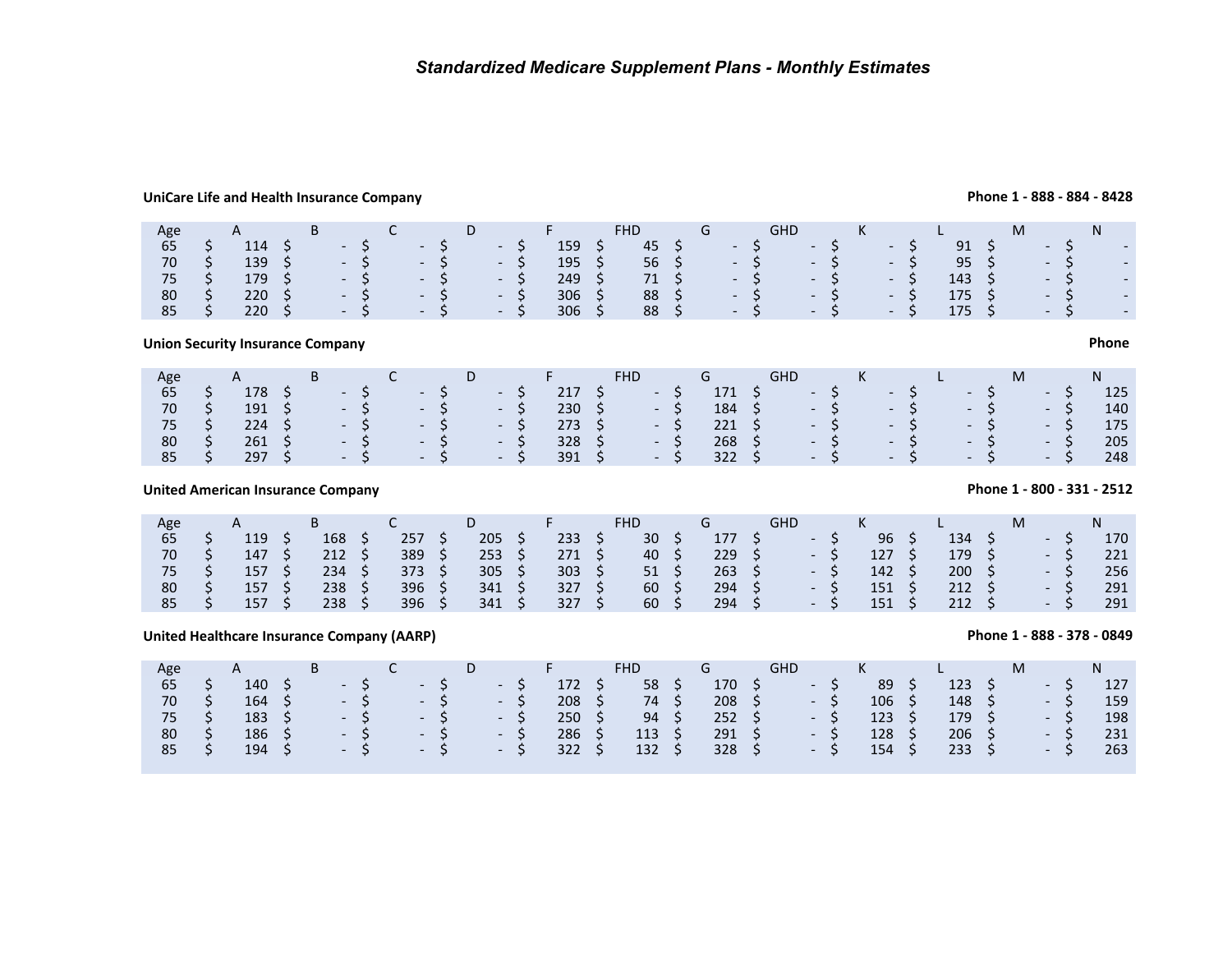## **United Insurance Company of America**

| Age |                | B |            |                   |        |    | $\mathbf{F}$   | <b>FHD</b> |       | G             | <b>GHD</b>                         |      | K    |      |       |      |      |     |
|-----|----------------|---|------------|-------------------|--------|----|----------------|------------|-------|---------------|------------------------------------|------|------|------|-------|------|------|-----|
| 65  | 136            |   | $- S$      | - S               | 140    |    | 177            |            | $-S$  | 54 \$         |                                    | $-5$ |      | $-5$ |       | $-S$ | – S  | 117 |
| 70  | 149            |   | $-S$       | - S               | 153    |    | $194 \quad$ \$ | $-5$       |       | 60 \$         | $\sim$ $\sim$ $\sim$ $\sim$ $\sim$ |      |      |      | $- S$ | $-5$ | $-S$ | 128 |
| 75  | $172 \quad$ \$ |   | $-5$       | $\mathbb{R}$ - SN | 177 \$ |    | $224 \quad S$  |            | $- S$ | $69 \quad$ \$ | $-5$                               |      |      |      | $-5$  | $-5$ | $-S$ | 148 |
| 80  | 195            |   | $- S$      | $\sqrt{-15}$      | 201    |    | $253 \quad 5$  |            | $-S$  | 79 \$         | $-5$                               |      |      |      | $-5$  | $-5$ | $-S$ | 168 |
| 85  | 220            |   | $\sim$ - S | $-5$              | 227    | S. | $287 \quad$ \$ |            | $- S$ | 89 \$         |                                    |      | $-5$ |      | $-5$  | $-S$ | $-S$ | 190 |

## **United National Life Insurance Company**

| Age  |     | $\mathsf{A}$   | B <sub>a</sub> |                                                 | $\sim$ C $\sim$                    | D.  |                | <b>Committee State</b> |        | <b>FHD</b>                       |            | G             | <b>GHD</b>                                               | $K$ and $K$           |  |  | M    |       | N |                          |
|------|-----|----------------|----------------|-------------------------------------------------|------------------------------------|-----|----------------|------------------------|--------|----------------------------------|------------|---------------|----------------------------------------------------------|-----------------------|--|--|------|-------|---|--------------------------|
| 65   |     | $173 \quad S$  |                | $\sim$ $\sim$ S $/$                             | $\sim$ $\sim$ $\sim$ $\sim$ $\sim$ | 196 | - \$           | 331                    | / S /  | $\sim$ $-$ S                     |            |               | $211 \tS - 5$ - $5$                                      |                       |  |  | $-5$ | $-5$  |   | $\overline{\phantom{a}}$ |
| 70   | S S |                |                | $193 \quad \zeta \qquad - \zeta \qquad - \zeta$ |                                    |     | $222 \quad 5$  |                        |        | $370 \quad \zeta \qquad - \zeta$ |            |               | $238 \quad 5 \quad -5 \quad -5 \quad -5 \quad 5 \quad 7$ |                       |  |  |      | $- S$ |   | $\overline{a}$           |
| 75\$ |     | $223 \quad 5$  |                | $-5$ $-5$                                       |                                    |     | $262 \quad$ \$ |                        | 432 \$ |                                  | $- S$      | $281 \quad $$ |                                                          | $-5$ $-5$ $-5$ $-5$   |  |  |      |       |   | $\overline{\phantom{a}}$ |
| 80   | S S | $239 \quad$ \$ |                | $-57$                                           | $\sim$ $\sim$ S                    |     | $292 \quad$ \$ | $477 \quad S$          |        |                                  | $-S$       | $312 \quad 5$ |                                                          | $-S$ $-S$ $-S$        |  |  |      | $-S$  |   | $\overline{\phantom{a}}$ |
| 85   |     | 249S           |                | $-5$ $-5$                                       |                                    |     | 317 S          | $516 \quad $5$         |        |                                  | $\sim$ - S | $339 \quad 5$ |                                                          | $-$ S $-$ S $-$ S $-$ |  |  |      | $-S$  |   | $\overline{a}$           |

## **United of Omaha**

| Age |                | Þ |                                 |                              | υ |                          |     |     |                          |               | <b>GHD</b>                  |          |                             |                           |     |       |  |
|-----|----------------|---|---------------------------------|------------------------------|---|--------------------------|-----|-----|--------------------------|---------------|-----------------------------|----------|-----------------------------|---------------------------|-----|-------|--|
| 65  | 204            |   | the property of the property of | <b>State State</b>           |   | - 5                      | 338 |     | <b>Contract Contract</b> | 228           | $\mathcal{L} = \mathcal{L}$ |          | $\mathcal{L} = \mathcal{L}$ | <b>The Contract State</b> |     | 172 S |  |
| 70  | $242 \quad 5$  |   | the company's company's         | $\sim$ 5                     |   | - S                      | 401 |     | $-5$                     | 270 S         | $-5$                        |          | $-5$                        | $-5$                      |     | 204   |  |
| 75  | $292 \quad$ \$ |   | $-5$                            | $-5$                         |   | - 5                      | 485 |     | - 5                      | $326 \quad S$ |                             | $-5$     | / - S/                      |                           | - 5 | 246   |  |
| 80  | 322            |   | $\sim$ 100 $\mu$                | $\sim$ $-$                   |   | $\sim$ $ \sim$           | 535 | - 5 | - 5                      | 360           |                             | $-5$     | $\sim$ 100 $\mu$            | $\sim$ 100 $\pm$          |     | 271   |  |
| 85  | 346            |   | $\sim$ 100 $\pm$                | $\sim$ 100 $\sim$ 100 $\sim$ |   | <b>Contract Contract</b> | 574 |     | $\sim$ $\sim$ $\sim$     | 386           |                             | $\sim$ 5 | $-5$                        | $\sim$ 100 $\mu$          |     | 291   |  |

## **United Teacher Associates Insurance Company**

|                                   |   | nited National Life Insurance Company                                                      |    |   |                                                                                                                                          |   |                                                                                                                   |    |                                                                                                                   |    |                                       |         |            |                                                                                            |          |                                                           |            |                                                                                  |    |   |                                                                                                              |  |                                                                                                              |   |          |                                                      |         | Phone 1 - 800 - 207 - 8050 |
|-----------------------------------|---|--------------------------------------------------------------------------------------------|----|---|------------------------------------------------------------------------------------------------------------------------------------------|---|-------------------------------------------------------------------------------------------------------------------|----|-------------------------------------------------------------------------------------------------------------------|----|---------------------------------------|---------|------------|--------------------------------------------------------------------------------------------|----------|-----------------------------------------------------------|------------|----------------------------------------------------------------------------------|----|---|--------------------------------------------------------------------------------------------------------------|--|--------------------------------------------------------------------------------------------------------------|---|----------|------------------------------------------------------|---------|----------------------------|
| Age<br>65<br>70<br>75<br>80<br>85 | Ş | A<br>173<br>193<br>223<br>239<br>249                                                       | Ş  | B | $\overline{\phantom{a}}$<br>$\overline{\phantom{a}}$<br>$\overline{\phantom{a}}$<br>$\overline{\phantom{a}}$                             |   | C<br>$\overline{\phantom{a}}$<br>$\sim$<br>$\sim$<br>$\overline{\phantom{a}}$<br>$\overline{\phantom{a}}$         | \$ | D<br>196<br>222<br>262<br>292<br>317                                                                              | S. | F.<br>331<br>370<br>432<br>477<br>516 | \$      | <b>FHD</b> | $\overline{\phantom{a}}$<br>$\sim$<br>$\sim$<br>۰.<br>$\sim$                               | \$<br>\$ | G<br>211<br>238<br>281<br>312<br>339                      | <b>GHD</b> | $\overline{\phantom{a}}$<br>$\overline{\phantom{a}}$<br>$\overline{\phantom{a}}$ | \$ | Κ | $\overline{\phantom{0}}$<br>$\overline{\phantom{a}}$<br>$\overline{\phantom{0}}$<br>$\overline{\phantom{a}}$ |  | $\overline{\phantom{a}}$<br>$\overline{a}$<br>$\overline{\phantom{0}}$                                       |   | M        | $\overline{\phantom{0}}$<br>$\overline{\phantom{0}}$ | N<br>\$ | $\overline{\phantom{a}}$   |
| nited of Omaha                    |   |                                                                                            |    |   |                                                                                                                                          |   |                                                                                                                   |    |                                                                                                                   |    |                                       |         |            |                                                                                            |          |                                                           |            |                                                                                  |    |   |                                                                                                              |  |                                                                                                              |   |          |                                                      |         | Phone 1 - 800 - 775 - 1000 |
| Age<br>65<br>70<br>75<br>80<br>85 |   | A<br>204<br>242<br>292<br>322<br>346                                                       | -Ş | B | $\overline{\phantom{a}}$<br>$\overline{\phantom{a}}$<br>$\overline{\phantom{a}}$                                                         |   | C<br>$\overline{\phantom{a}}$<br>$\overline{\phantom{a}}$<br>$\overline{\phantom{a}}$<br>$\overline{\phantom{a}}$ | Ş  | D<br>$\overline{\phantom{a}}$<br>$\overline{\phantom{a}}$<br>$\overline{\phantom{a}}$<br>$\overline{\phantom{a}}$ | Ş  | F.<br>338<br>401<br>485<br>535<br>574 | S       | <b>FHD</b> | $\overline{\phantom{a}}$<br>$\overline{\phantom{a}}$<br>$\overline{\phantom{a}}$<br>$\sim$ | \$       | G<br>228<br>270<br>326<br>360<br>386                      | <b>GHD</b> | $\overline{\phantom{a}}$                                                         | S  | К | $\overline{\phantom{a}}$<br>$\overline{\phantom{a}}$<br>$\overline{\phantom{a}}$                             |  | $\overline{\phantom{0}}$<br>$\overline{\phantom{a}}$<br>$\overline{\phantom{a}}$<br>$\overline{\phantom{a}}$ | Ş | M<br>271 | 172<br>204<br>246<br>291                             | N       |                            |
|                                   |   | nited Teacher Associates Insurance Company                                                 |    |   |                                                                                                                                          |   |                                                                                                                   |    |                                                                                                                   |    |                                       |         |            |                                                                                            |          |                                                           |            |                                                                                  |    |   |                                                                                                              |  |                                                                                                              |   |          |                                                      |         | Phone 1 - 877 - 295 - 4129 |
| Age<br>65<br>70<br>75<br>80<br>85 |   | A<br>-<br>$\overline{\phantom{0}}$<br>$\overline{\phantom{0}}$<br>$\overline{\phantom{0}}$ |    | B | $\overline{\phantom{a}}$<br>$\overline{\phantom{a}}$<br>$\overline{\phantom{a}}$<br>$\overline{\phantom{a}}$<br>$\overline{\phantom{a}}$ | S | C<br>169<br>202<br>223<br>249<br>249                                                                              | S. | D<br>$\sim$<br>$\overline{\phantom{0}}$<br>$\overline{\phantom{a}}$                                               | S  | F.<br>204<br>264<br>291<br>325<br>325 | \$<br>Ś | <b>FHD</b> | $\overline{\phantom{a}}$<br>$\overline{\phantom{a}}$                                       | Ś        | G<br>$\overline{\phantom{0}}$<br>$\overline{\phantom{a}}$ | <b>GHD</b> | $\overline{\phantom{a}}$<br>$\overline{\phantom{a}}$                             | Ś  | Κ | $\overline{\phantom{0}}$<br>$\overline{\phantom{0}}$                                                         |  | $\overline{\phantom{a}}$<br>$\overline{\phantom{0}}$                                                         |   | M        | $\overline{\phantom{a}}$<br>$\overline{\phantom{a}}$ | N<br>Ş  |                            |

## **Phone 1-877-577-3860**